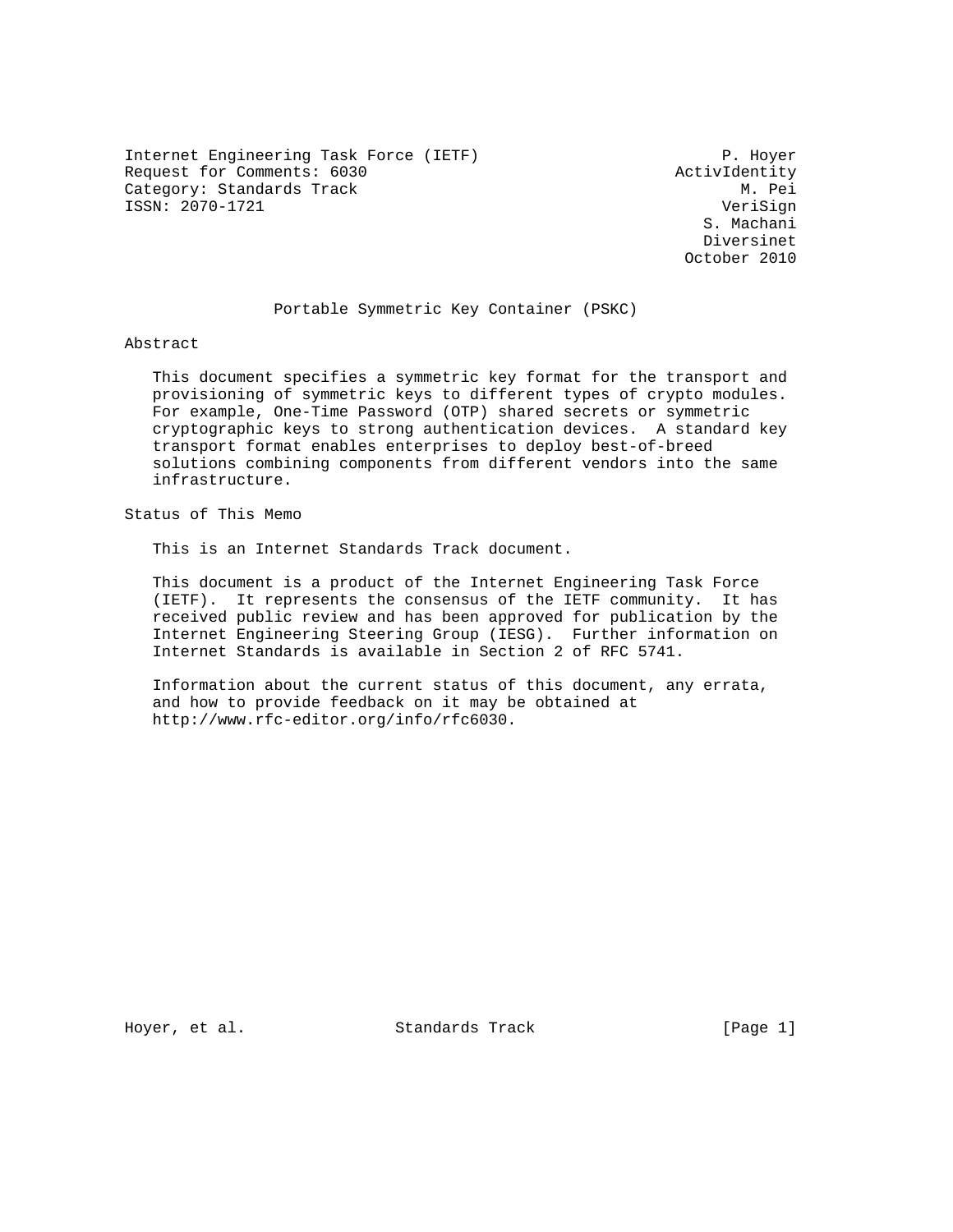# Copyright Notice

 Copyright (c) 2010 IETF Trust and the persons identified as the document authors. All rights reserved.

 This document is subject to BCP 78 and the IETF Trust's Legal Provisions Relating to IETF Documents (http://trustee.ietf.org/license-info) in effect on the date of publication of this document. Please review these documents carefully, as they describe your rights and restrictions with respect to this document. Code Components extracted from this document must include Simplified BSD License text as described in Section 4.e of the Trust Legal Provisions and are provided without warranty as described in the Simplified BSD License.

Table of Contents

|  | 3. Portable Key Container Entities Overview and Relationships 6 |
|--|-----------------------------------------------------------------|
|  |                                                                 |
|  | 4.1. < Key>: Embedding Keying Material and Key-Related          |
|  |                                                                 |
|  |                                                                 |
|  | 4.2.1. AES Key Value Encoding 11                                |
|  | 4.2.2. Triple-DES Key Value Encoding 11                         |
|  | 4.3. Transmission of Supplementary Information 12               |
|  | 4.3.1. < DeviceInfo> Element: Unique Device                     |
|  |                                                                 |
|  | 4.3.2. < Crypto ModuleInfo> Element: Crypto Module              |
|  |                                                                 |
|  | 4.3.3. < UserId> Element: User Identification 15                |
|  | 4.3.4. <algorithmparameters> Element:</algorithmparameters>     |
|  | Supplementary Information for OTP and CR Algorithms 15          |
|  | 4.4. Transmission of Key Derivation Values 17                   |
|  |                                                                 |
|  |                                                                 |
|  |                                                                 |
|  | 6.1. Encryption Based on Pre-Shared Keys 24                     |
|  |                                                                 |
|  | 6.2. Encryption Based on Passphrase-Based Keys 27               |
|  | 6.3. Encryption Based on Asymmetric Keys 29                     |

Hoyer, et al. Standards Track [Page 2]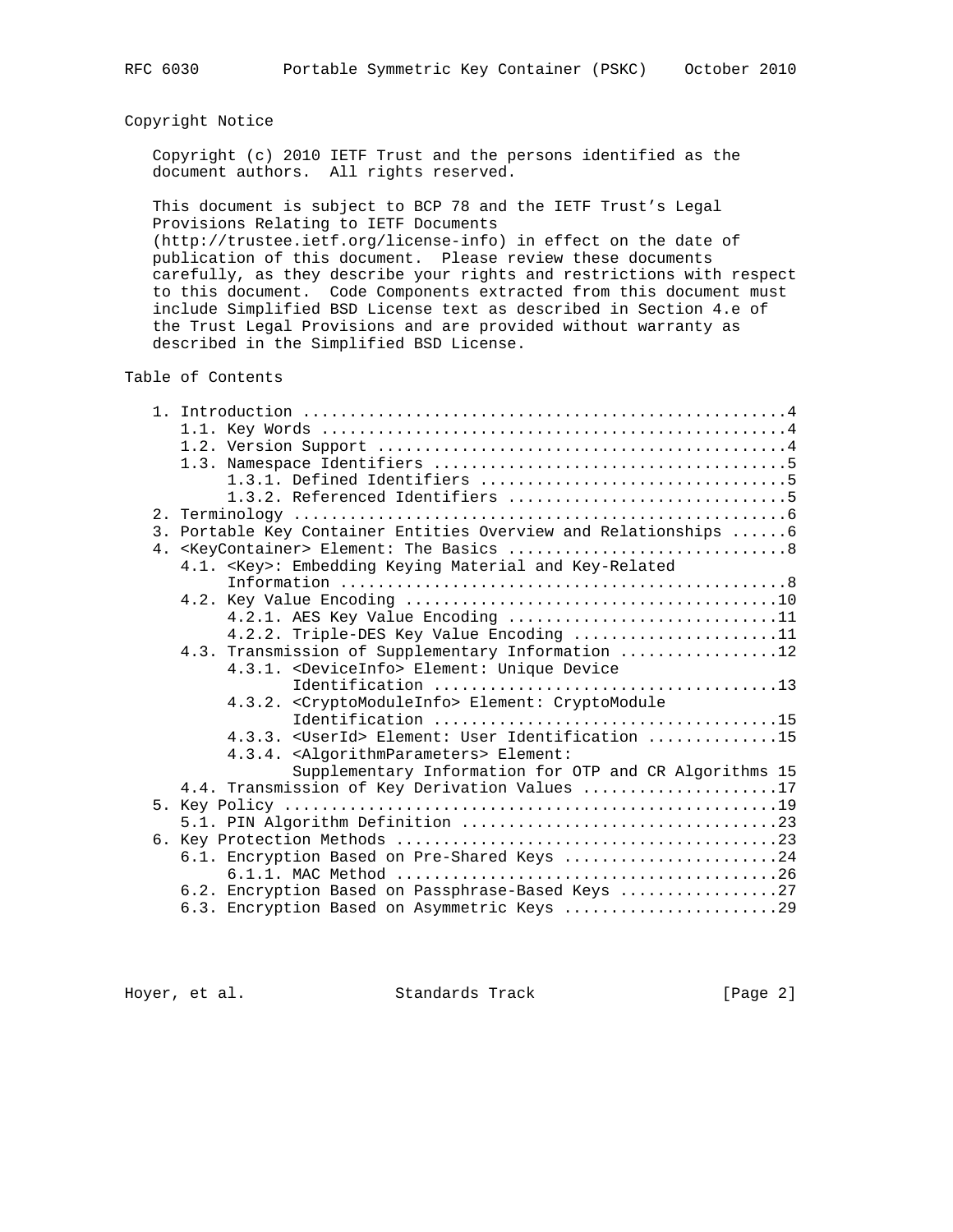| 6.4. Padding of Encrypted Values for Non-Padded               |
|---------------------------------------------------------------|
|                                                               |
|                                                               |
|                                                               |
|                                                               |
|                                                               |
|                                                               |
|                                                               |
|                                                               |
|                                                               |
| 12.1. Content-Type Registration for 'application/pskc+xml' 44 |
|                                                               |
| 12.3. URN Sub-Namespace Registration 46                       |
| 12.4. PSKC Algorithm Profile Registry 46                      |
|                                                               |
|                                                               |
|                                                               |
|                                                               |
|                                                               |
|                                                               |
|                                                               |
|                                                               |
|                                                               |
|                                                               |
|                                                               |
|                                                               |
|                                                               |
| Transport of Keys from Server to Cryptographic<br>A.1.1.      |
|                                                               |
| Transport of Keys from Cryptographic Module to<br>A.1.2.      |
|                                                               |
| Transport of Keys from Cryptographic Module to<br>A.1.3.      |
|                                                               |
| Server-to-Server Bulk Import/Export of Keys 55<br>A.1.4.      |
|                                                               |
| Server-to-Server Bulk Import/Export of Keys 55<br>A.2.1.      |
|                                                               |

Hoyer, et al. Standards Track [Page 3]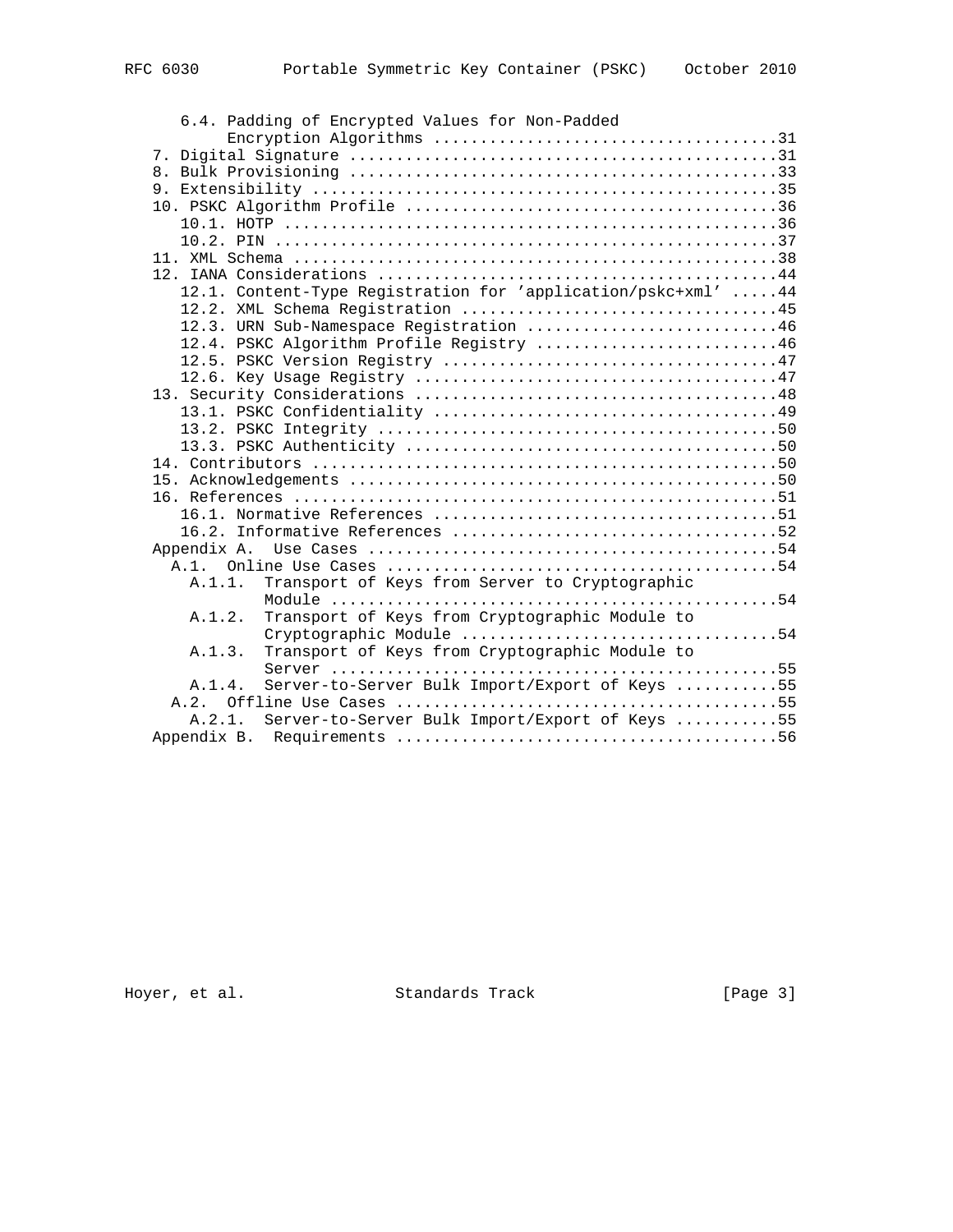# 1. Introduction

 With the increasing use of symmetric-key-based systems, such as encryption of data at rest or systems used for strong authentication, such as those based on One-Time Password (OTP) and Challenge/Response (CR) mechanisms, there is a need for vendor interoperability and a standard format for importing and exporting (provisioning) symmetric keys. For instance, traditionally, vendors of authentication servers and service providers have used proprietary formats for importing and exporting these keys into their systems, thus making it hard to use tokens from two different vendors.

 This document defines a standardized XML-based key container, called Portable Symmetric Key Container (PSKC), for transporting symmetric keys and key-related metadata. The document also specifies the information elements that are required when the symmetric key is utilized for specific purposes, such as the initial counter in the HMAC-Based One-Time Password (HOTP) [HOTP] algorithm. It also creates an IANA registry for algorithm profiles where algorithms, their metadata and PSKC transmission profile can be recorded for a centralized, standardized reference.

#### 1.1. Key Words

 The key words "MUST", "MUST NOT", "REQUIRED", "SHALL", "SHALL NOT", "SHOULD", "SHOULD NOT", "RECOMMENDED", "MAY", and "OPTIONAL" in this document are to be interpreted as described in [RFC2119].

#### 1.2. Version Support

 There is a provision made in the syntax for an explicit version number. Only version "1.0" is currently specified.

 The numbering scheme for PSKC versions is "<major>.<minor>". The major and minor numbers MUST be treated as separate integers and each number MAY be incremented higher than a single digit. Thus, "PSKC 2.4" would be a lower version than "PSKC 2.13", which in turn would be lower than "PSKC 12.3". Leading zeros (e.g., "PSKC 6.01") MUST be ignored by recipients and MUST NOT be sent.

 The major version number should be incremented only if the message format (e.g., element structure) has changed so dramatically that an older version implementation would not be able to interoperate with a newer version. The minor version number indicates new capabilities, and it MUST be ignored by an entity with a smaller minor version number but used for informational purposes by the entity with the larger minor version number.

Hoyer, et al. Standards Track [Page 4]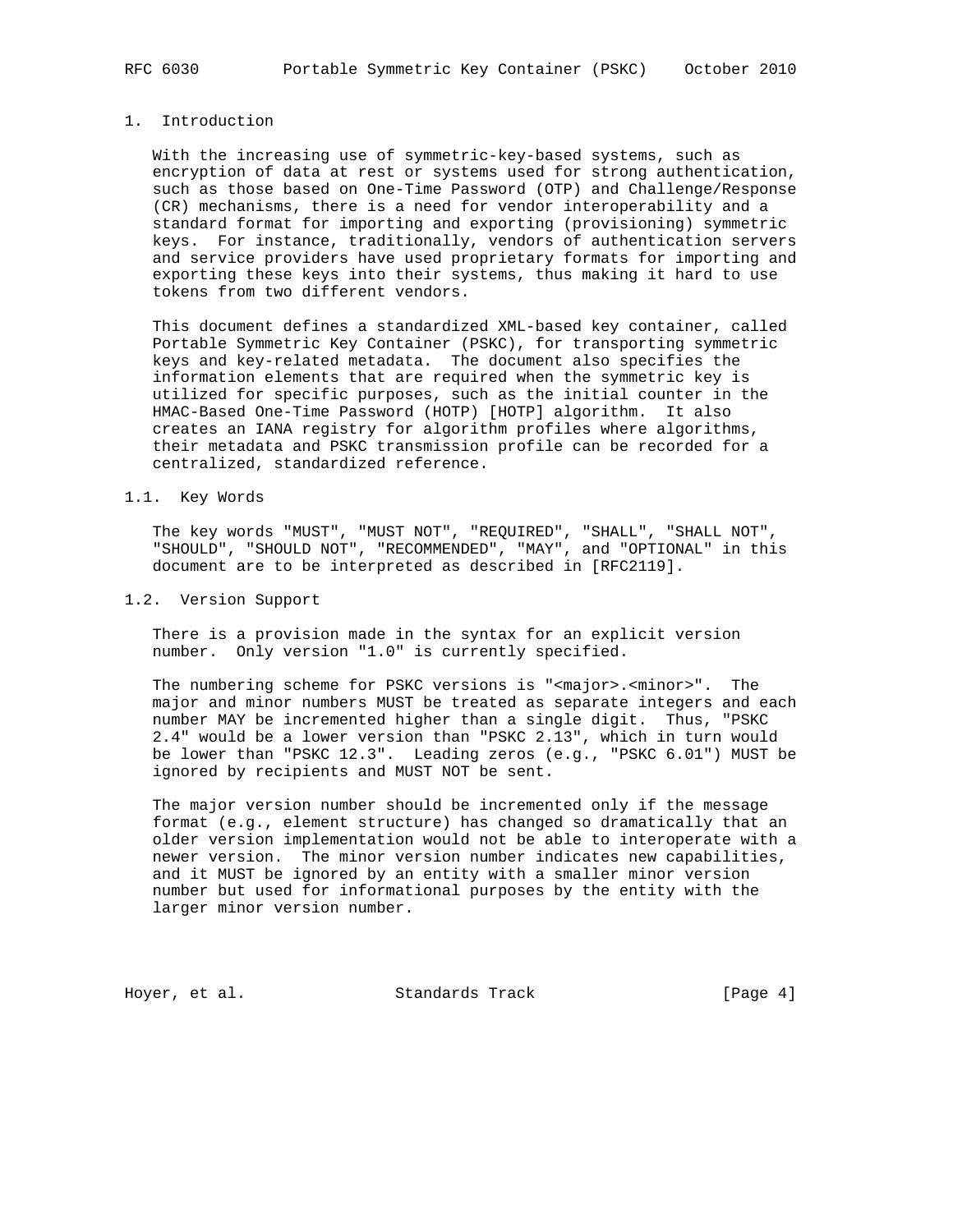## 1.3. Namespace Identifiers

 This document uses Uniform Resource Identifiers (URIs) [RFC3986] to identify resources, algorithms, and semantics.

# 1.3.1. Defined Identifiers

The XML namespace [XMLNS] URI for Version 1.0 of PSKC is:

"urn:ietf:params:xml:ns:keyprov:pskc"

 References to qualified elements in the PSKC schema defined in this specification and used in the example use the prefix "pskc" (defined as xmlns:pskc="urn:ietf:params:xml:ns:keyprov:pskc"). It is RECOMMENDED to use this namespace in implementations.

1.3.2. Referenced Identifiers

 The PSKC syntax presented in this document relies on algorithm identifiers and elements defined in the XML Signature [XMLDSIG] namespace:

xmlns:ds="http://www.w3.org/2000/09/xmldsig#"

 References to the XML Signature namespace are represented by the prefix "ds".

 PSKC also relies on algorithm identifiers and elements defined in the XML Encryption [XMLENC] namespace:

xmlns:xenc="http://www.w3.org/2001/04/xmlenc#"

 References to the XML Encryption namespace are represented by the prefix "xenc".

 When protecting keys in transport with passphrase-based keys, PSKC also relies on the derived key element defined in the XML Encryption Version 1.1 [XMLENC11] namespace:

xmlns:xenc11="http://www.w3.org/2009/xmlenc11#"

 References to the XML Encryption Version 1.1 namespace are represented by the prefix "xenc11".

 When protecting keys in transport with passphrase-based keys, PSKC also relies on algorithm identifiers and elements defined in the PKCS #5 [PKCS5] namespace:

Hoyer, et al. Standards Track [Page 5]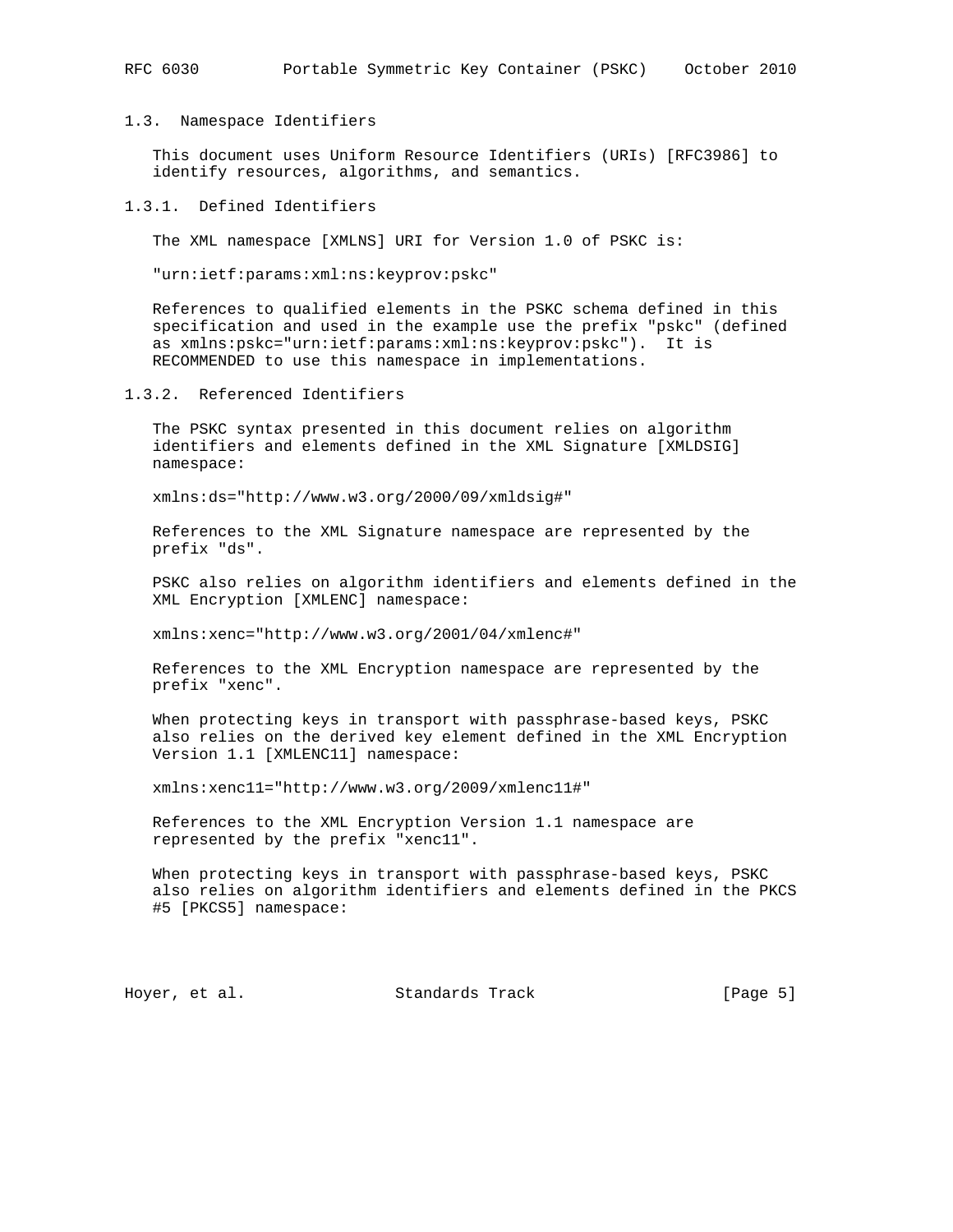xmlns:pkcs5= "http://www.rsasecurity.com/rsalabs/pkcs/schemas/pkcs-5v2-0#"

 References to the PKCS #5 namespace are represented by the prefix "pkcs5".

2. Terminology

 NOTE: In subsequent sections of the document, we highlight \*\*mandatory\*\* XML elements and attributes. Optional elements and attributes are not explicitly indicated, i.e., if it does not say mandatory, it is optional.

3. Portable Key Container Entities Overview and Relationships

 The portable key container is based on an XML schema definition and contains the following main conceptual entities:

- 1. KeyContainer entity representing the container that carries a number of KeyPackage entities. A valid container MUST carry at least one KeyPackage entity.
- 2. KeyPackage entity representing the package of at most one key and its related provisioning endpoint or current usage endpoint, such as a physical or virtual device and a specific CryptoModule.
- 3. DeviceInfo entity representing the information about the device and criteria to identify uniquely the device.
- 4. CryptoModuleInfo entity representing the information about the CryptoModule where the keys reside or to which they are provisioned.
- 5. Key entity representing the key transported or provisioned.
- 6. Data entity representing a list of metadata related to the key, where the element name is the name of the metadata and its associated value is either in encrypted (for example, for <Data> element <Secret>) or plaintext (for example, the <Data> element <Counter>) form.

Figure 1 shows the high-level structure of the PSKC data elements.

Hoyer, et al. Standards Track [Page 6]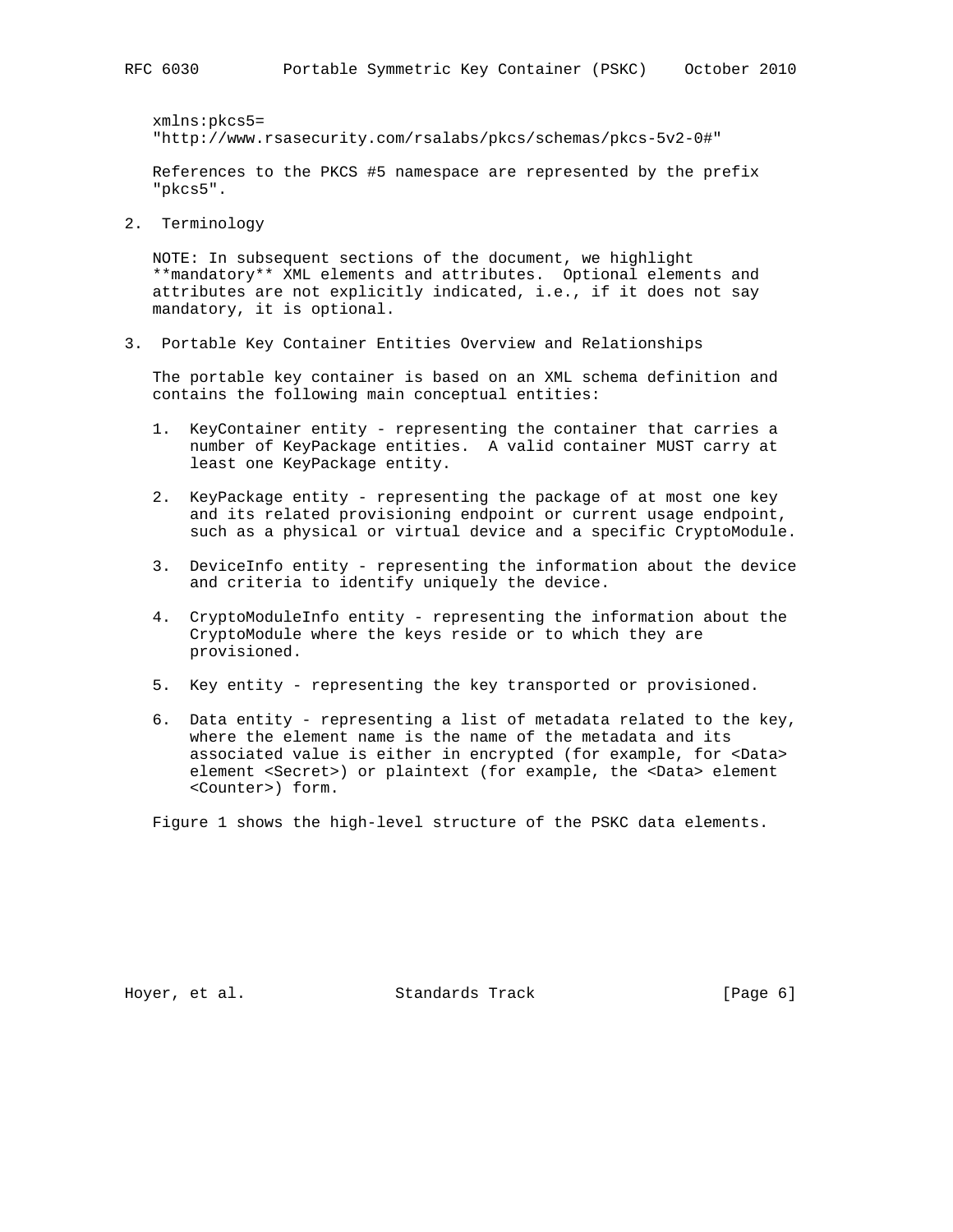

Figure 1: PSKC Data Elements Relationship Diagram

 The following sections describe in detail all the entities and related XML schema elements and attributes.

Hoyer, et al. Standards Track [Page 7]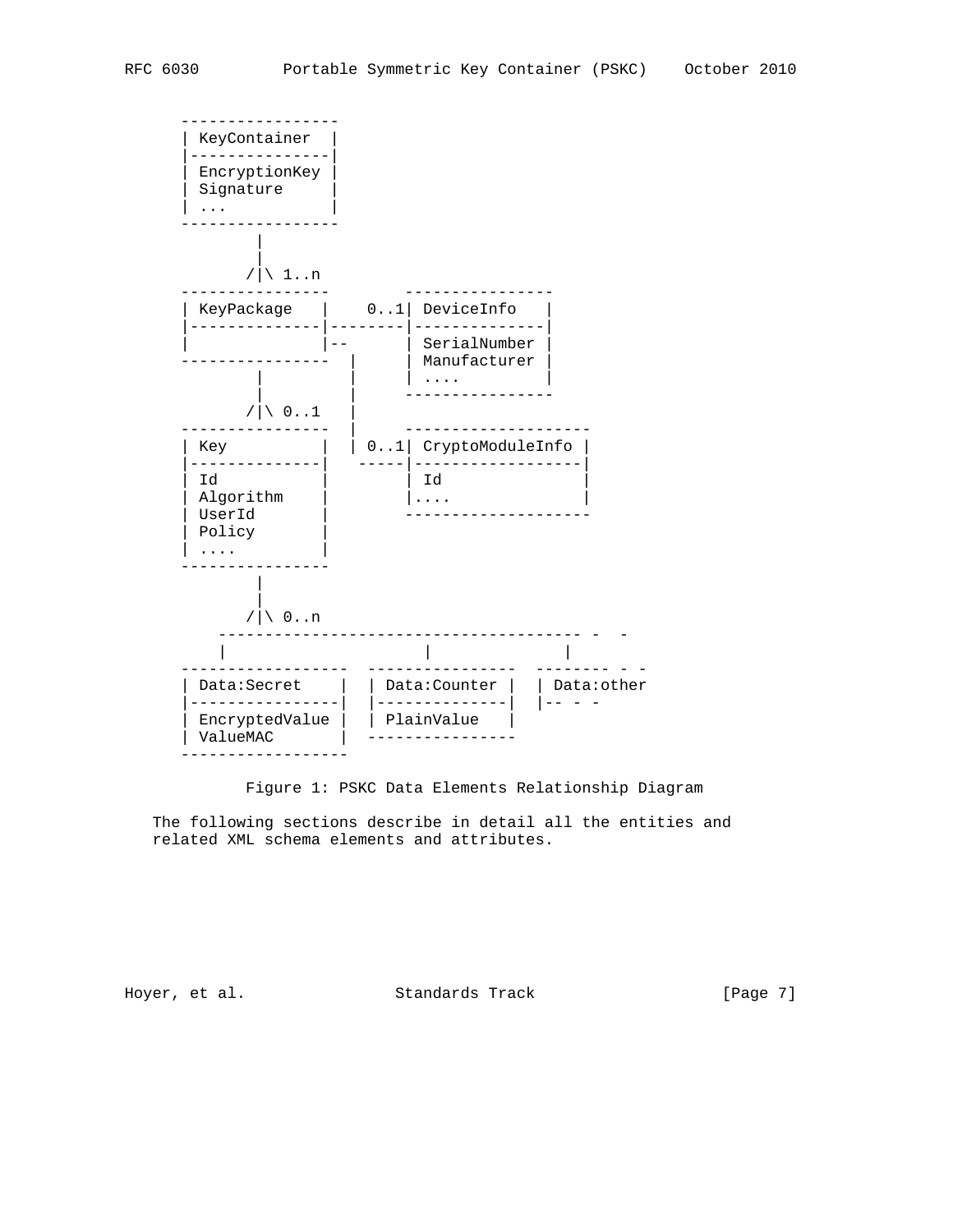4. <KeyContainer> Element: The Basics

 In its most basic form, a PSKC document uses the top-level element <KeyContainer> and a single <KeyPackage> element to carry key information.

 The following example shows a simple PSKC document. We will use it to describe the structure of the <KeyContainer> element and its child elements.

```
 <?xml version="1.0" encoding="UTF-8"?>
 <KeyContainer Version="1.0"
     Id="exampleID1"
     xmlns="urn:ietf:params:xml:ns:keyprov:pskc">
     <KeyPackage>
         <Key Id="12345678"
             Algorithm="urn:ietf:params:xml:ns:keyprov:pskc:hotp">
             <Issuer>Issuer-A</Issuer>
             <Data>
                  <Secret>
                      <PlainValue>MTIzNA==
                      </PlainValue>
                  </Secret>
             </Data>
         </Key>
     </KeyPackage>
 </KeyContainer>
```
Figure 2: Basic PSKC Key Container Example

The attributes of the <KeyContainer> element have the following semantics:

- 'Version': The 'Version' attribute is used to identify the version of the PSKC schema version. This specification defines the initial version ("1.0") of the PSKC schema. This attribute MUST be included.
- 'Id': The 'Id' attribute carries a unique identifier for the container. As such, it helps to identify a specific key container in cases in which multiple containers are embedded in larger XML documents.

4.1. <Key>: Embedding Keying Material and Key-Related Information

 The following attributes of the <Key> element MUST be included at a minimum:

Hoyer, et al. Standards Track [Page 8]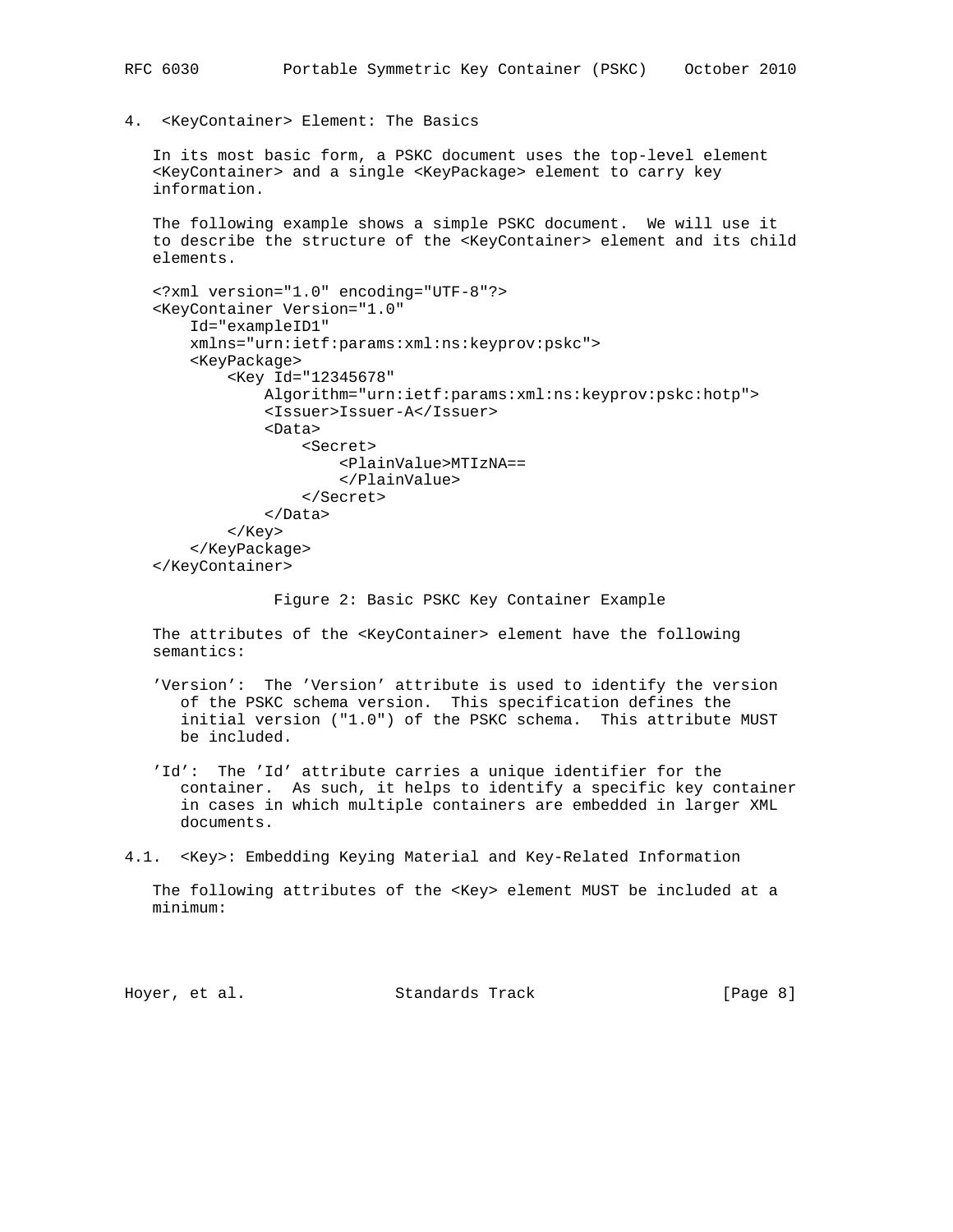- 'Id': This attribute carries a unique identifier for the symmetric key in the context of key provisioning exchanges between two parties. This means that if PSKC is used in multiple interactions between a sending and receiving party, using different containers referencing the same keys, the 'Id' attribute of <Key> MUST use the same value (e.g., after initial provisioning, if a system wants to update key metadata values in the other system, the value of the 'Id' attribute of the <Key> where the metadata is to be updated MUST be the same of the original 'Id' attribute value provisioned). The identifier is defined as a string of alphanumeric characters.
- 'Algorithm': This attribute contains a unique identifier for the PSKC algorithm profile. This profile associates specific semantics to the elements and attributes contained in the <Key> element. This document describes profiles for open standards algorithms in Section 10. Additional profiles are defined in the following informative document: [PSKC-ALGORITHM-PROFILES].

 The <Key> element has a number of optional child elements. An initial set is described below:

- <Issuer>: This element represents the name of the party that issued the key. For example, a bank "Foobar Bank, Inc." issuing hardware tokens to their retail banking users may set this element to 'Foobar Bank, Inc.'.
- <FriendlyName>: A human-readable name for the secret key for easier reference. This element serves informational purposes only. This element is a language-dependent string; hence, it SHOULD have an attribute xml:lang="xx" where xx is the language identifier as specified in [RFC5646]. If no xml:lang attribute is present, implementations MUST assume the language to be English as defined by setting the attribute value to 'en' (e.g., xml:lang="en").
- <AlgorithmParameters>: This element carries parameters that influence the result of the algorithmic computation, for example, response truncation and format in OTP and CR algorithms. A more detailed discussion of the element can be found in Section 4.3.4.
- <Data>: This element carries data about and related to the key. The following child elements are defined for the <Data> element:
	- <Secret>: This element carries the value of the key itself in a binary representation. Please see Section 4.2 for more details on Key Value Encoding.

Hoyer, et al. Standards Track [Page 9]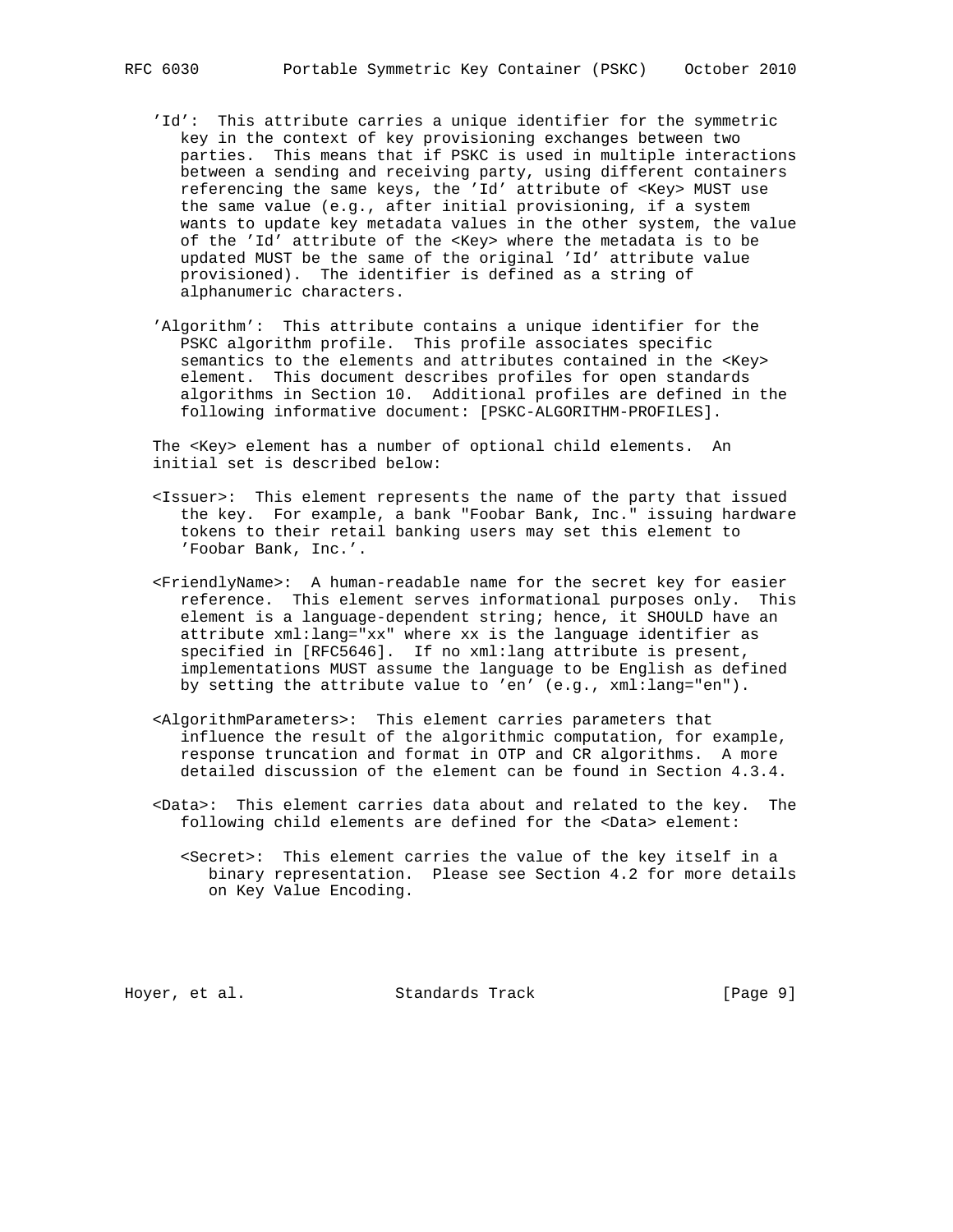- <Counter>: This element contains the event counter for event based OTP algorithms.
- <Time>: This element contains the time for time-based OTP algorithms. (If time intervals are used, this element carries the number of time intervals passed from a specific start point, normally it is algorithm dependent).
- <TimeInterval>: This element carries the time interval value for time-based OTP algorithms in seconds (a typical value for this would be 30, indicating a time interval of 30 seconds).
- <TimeDrift>: This element contains the device clock drift value for time-based OTP algorithms. The integer value (positive or negative drift) that indicates the number of time intervals that a validation server has established the device clock drifted after the last successful authentication. So, for example, if the last successful authentication established a device time value of 8 intervals from a specific start date but the validation server determines the time value at 9 intervals, the server SHOULD record the drift as -1.

 All the elements listed above (and those defined in the future) obey a simple structure in that they MUST support child elements to convey the data value in either plaintext or encrypted format:

- Plaintext: The <PlainValue> element carries a plaintext value that is typed, for example, to xs:integer.
- Encrypted: The <EncryptedValue> element carries an encrypted value.
- ValueMAC: The <ValueMAC> element is populated with a Message Authentication Code (MAC) generated from the encrypted value in case the encryption algorithm does not support integrity checks. The example shown in Figure 2 illustrates the usage of the <Data> element with two child elements, namely <Secret> and <Counter>. Both elements carry a plaintext value within the <PlainValue> child element.

## 4.2. Key Value Encoding

 Two parties receiving the same key value OCTET STRING, resulting in decoding the xs:base64Binary, inside the <PlainValue> or <EncryptedValue> elements, must make use of the key in exactly the same way in order to interoperate. To ensure that, it is necessary to define a correspondence between the OCTET STRING and the notation in the standard algorithm description that defines how the key is

Hoyer, et al. Standards Track [Page 10]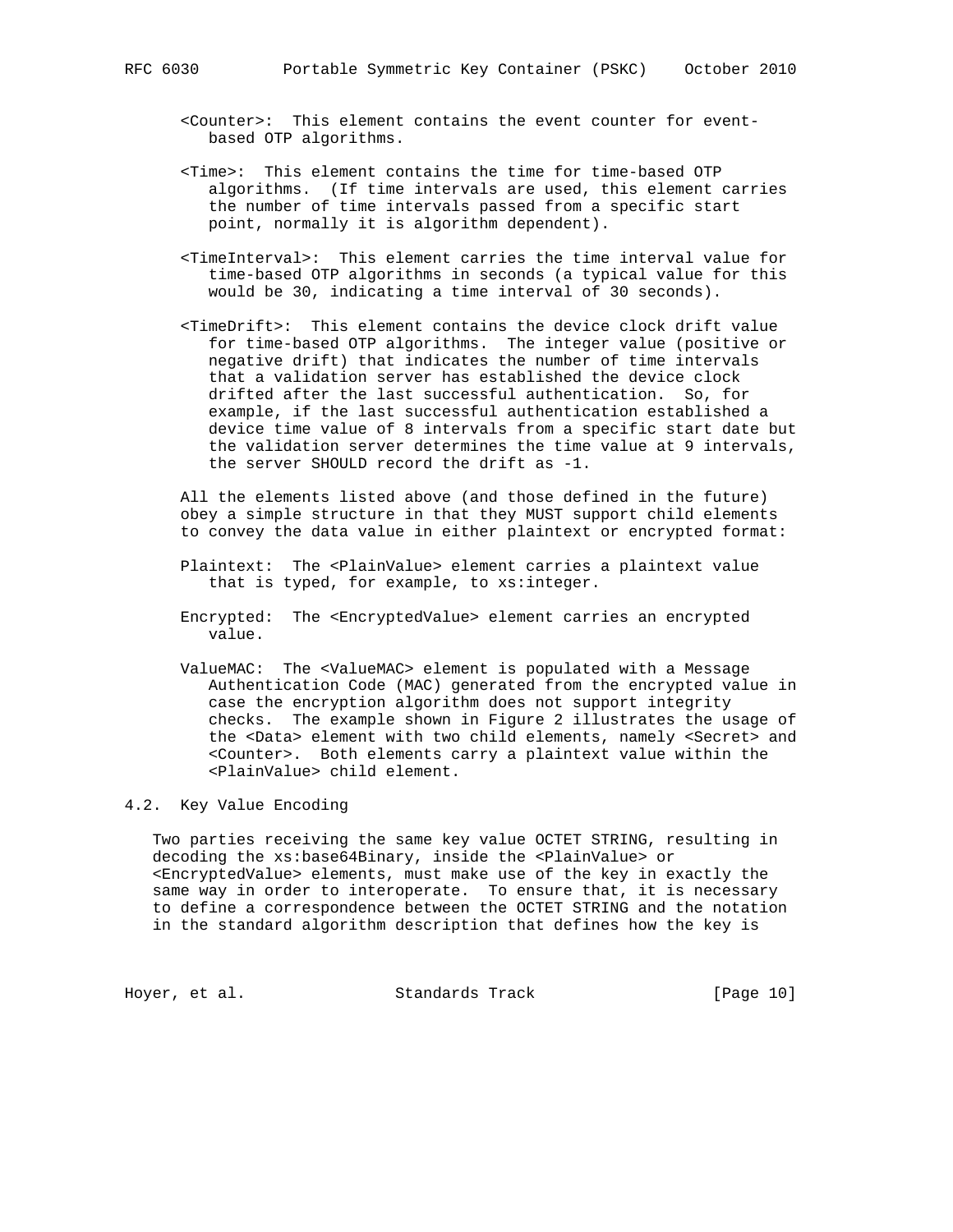used. The next sections establish that correspondence for the AES algorithm [FIPS197] and the Triple Data Encryption Algorithm (TDEA or Triple DES) [SP800-67]. Unless otherwise specified for a specific algorithm, the OCTET STRING encoding MUST follow the AES Key Value Encoding.

# 4.2.1. AES Key Value Encoding

 [FIPS197], Section 5.2, titled "Key Expansion", uses the input key as an array of bytes indexed starting at 0. The first octet of the OCTET STRING SHALL become the key byte in the AES, labeled index 0 in [FIPS197]; the succeeding octets of the OCTET STRING SHALL become key bytes in AES, in increasing index order.

 Proper parsing and key load of the contents of the OCTET STRING for AES SHALL be determined by using the following value for the <PlainValue> element (binaryBase64-encoded) to generate and match the key expansion test vectors in [FIPS197], Appendix A, for AES

Cipher Key: 2b 7e 15 16 28 ae d2 a6 ab f7 15 88 09 cf 4f 3c

 ... <PlainValue>K34VFiiu0qar9xWICc9PPA==</PlainValue> ...

# 4.2.2. Triple-DES Key Value Encoding

 A Triple-DES key consists of three keys for the cryptographic engine (Key1, Key2, and Key3) that are each 64 bits (56 key bits and 8 parity bits); the three keys are also collectively referred to as a key bundle [SP800-67]. A key bundle may employ either two or three independent keys. When only two independent keys are employed (called two-key Triple DES), the same value is used for Key1 and Key3.

 Each key in a Triple-DES key bundle is expanded into a key schedule according to a procedure defined in [SP800-67], Appendix A. That procedure numbers the bits in the key from 1 to 64, with number 1 being the leftmost, or most significant bit (MSB). The first octet of the OCTET STRING SHALL be bits 1 through 8 of Key1 with bit 1 being the MSB. The second octet of the OCTET STRING SHALL be bits 9 through 16 of Key1, and so forth, so that the trailing octet of the OCTET STRING SHALL be bits 57 through 64 of Key3 (or Key2 for two-key Triple DES).

Hoyer, et al. Standards Track [Page 11]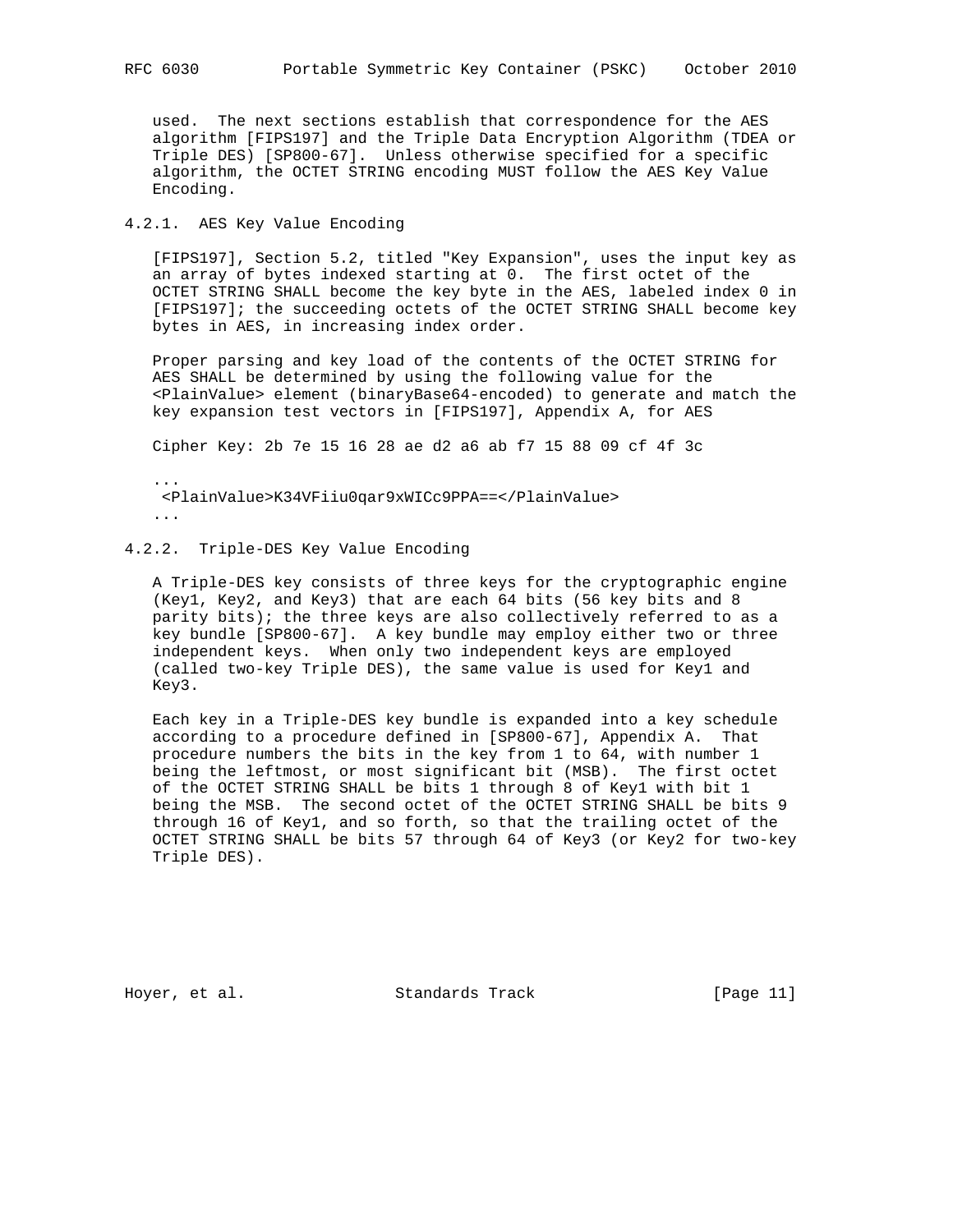Proper parsing and key load of the contents of the OCTET STRING for Triple DES SHALL be determined by using the following <PlainValue> element (binaryBase64-encoded) to generate and match the key expansion test vectors in [SP800-67], Appendix B, for the key bundle:

Key1 = 0123456789ABCDEF

Key2 = 23456789ABCDEF01

Key3 = 456789ABCDEF0123

 ... <PlainValue>ASNFZ4mrze8jRWeJq83vAUVniavN7wEj</PlainValue> ...

# 4.3. Transmission of Supplementary Information

 A PSKC document can contain a number of additional information regarding device identification, cryptographic module identification, user identification, and parameters for usage with OTP and CR algorithms. The following example, see Figure 3, is used as a reference for the subsequent sub-sections.

Hoyer, et al. Standards Track [Page 12]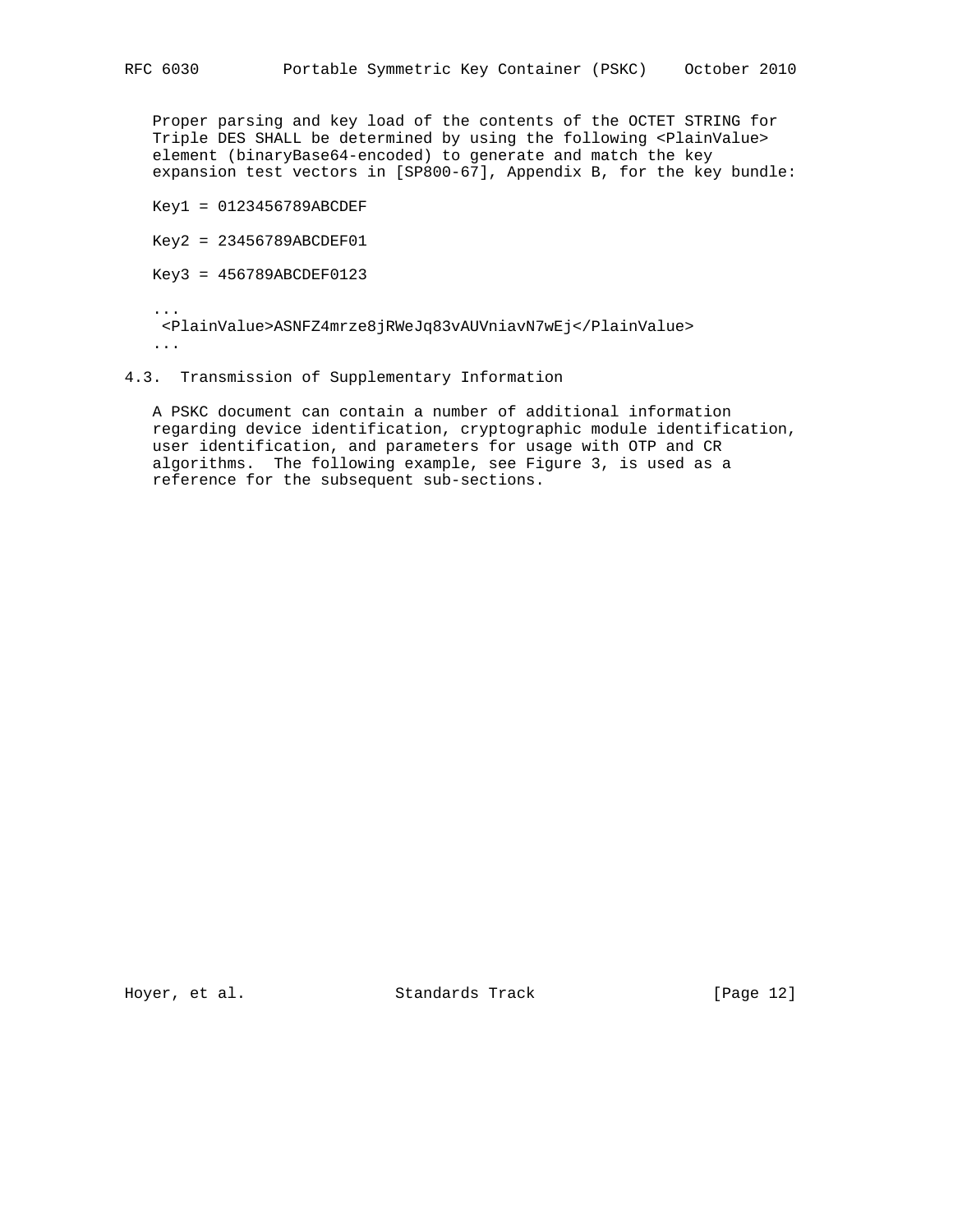```
 <?xml version="1.0" encoding="UTF-8"?>
 <KeyContainer Version="1.0"
     Id="exampleID1"
     xmlns="urn:ietf:params:xml:ns:keyprov:pskc">
     <KeyPackage>
         <DeviceInfo>
             <Manufacturer>Manufacturer</Manufacturer>
             <SerialNo>987654321</SerialNo>
             <UserId>DC=example-bank,DC=net</UserId>
         </DeviceInfo>
         <CryptoModuleInfo>
             <Id>CM_ID_001</Id>
         </CryptoModuleInfo>
         <Key Id="12345678"
             Algorithm="urn:ietf:params:xml:ns:keyprov:pskc:hotp">
             <Issuer>Issuer</Issuer>
             <AlgorithmParameters>
                  <ResponseFormat Length="8" Encoding="DECIMAL"/>
             </AlgorithmParameters>
             <Data>
                  <Secret>
                      <PlainValue>MTIzNDU2Nzg5MDEyMzQ1Njc4OTA=
                      </PlainValue>
                  </Secret>
                  <Counter>
                      <PlainValue>0</PlainValue>
                  </Counter>
             </Data>
              <UserId>UID=jsmith,DC=example-bank,DC=net</UserId>
         </Key>
     </KeyPackage>
 </KeyContainer>
```
Figure 3: PSKC Key Container Example with Supplementary Data

4.3.1. <DeviceInfo> Element: Unique Device Identification

 The <DeviceInfo> element uniquely identifies the device to which the <KeyPackage> is provisioned. Since devices can come in different form factors, such as hardware tokens, smart-cards, soft tokens in a mobile phone, or as a PC, this element allows different child element combinations to be used. When combined, the values of the child elements MUST uniquely identify the device. For example, for hardware tokens, the combination of <SerialNo> and <Manufacturer> elements uniquely identifies a device, but the <SerialNo> element alone is insufficient since two different token manufacturers might issue devices with the same serial number (similar to the Issuer Distinguished Name and serial number of a certificate).

Hoyer, et al. Standards Track [Page 13]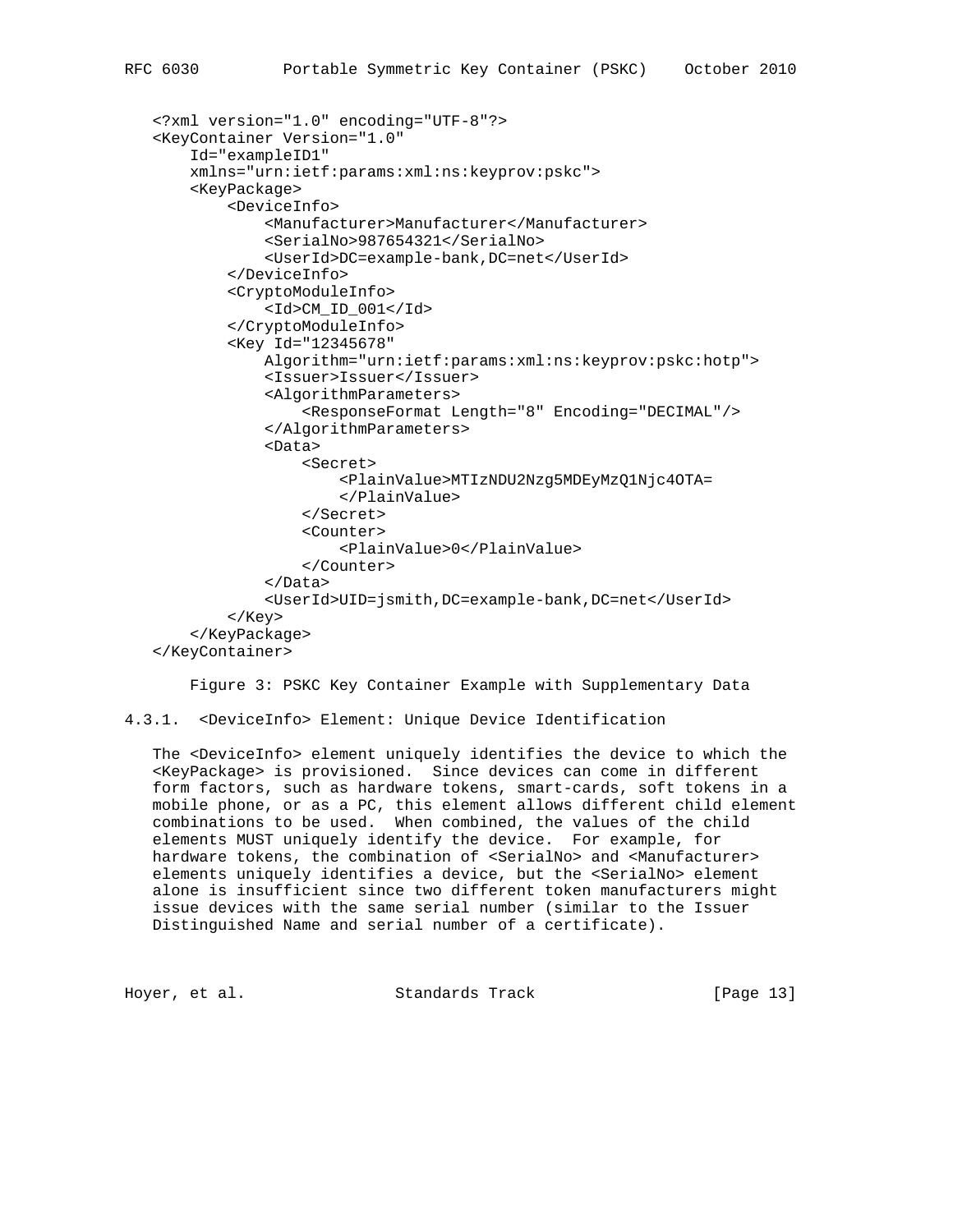The <DeviceInfo> element has the following child elements:

- <Manufacturer>: This element indicates the manufacturer of the device. Values for the <Manufacturer> element MUST be taken from either [OATHMAN] prefixes (i.e., the left column) or from the IANA Private Enterprise Number Registry [IANAPENREG], using the Organization value. When the value is taken from [OATHMAN], "oath." MUST be prepended to the value (e.g., "oath.<prefix value from [OATHMAN]>"). When the value is taken from [IANAPENREG], "iana." MUST be prepended to the value (e.g., "iana.<Organization value from [IANAPENREG]>").
- <SerialNo>: This element contains the serial number of the device.
- <Model>: This element describes the model of the device (e.g., one button-HOTP-token-V1).
- <IssueNo>: This element contains the issue number in case there are devices with the same serial number so that they can be distinguished by different issue numbers.
- <DeviceBinding>: This element allows a provisioning server to ensure that the key is going to be loaded into the device for which the key provisioning request was approved. The device is bound to the request using a device identifier, e.g., an International Mobile Equipment Identity (IMEI) for the phone, or an identifier for a class of identifiers, e.g., those for which the keys are protected by a Trusted Platform Module (TPM).
- <StartDate> and <ExpiryDate>: These two elements indicate the start and end date of a device (such as the one on a payment card, used when issue numbers are not printed on cards). The date MUST be expressed as a dateTime value in "canonical representation" [W3C.REC-xmlschema-2-20041028]. Implementations SHOULD NOT rely on time resolution finer than milliseconds and MUST NOT generate time instants that specify leap seconds. Keys that reside on the device SHOULD only be used when the current date is after the <StartDate> and before the <ExpiryDate>. Note that usage enforcement of the keys with respect to the dates MAY only happen on the validation server, as some devices such as smart cards do not have an internal clock. Systems thus SHOULD NOT rely upon the device to enforce key usage date restrictions.

 Depending on the device type, certain child elements of the <DeviceInfo> element MUST be included in order to uniquely identify a device. This document does not enumerate the different device types and therefore does not list the elements that are mandatory for each type of device.

Hoyer, et al. Standards Track [Page 14]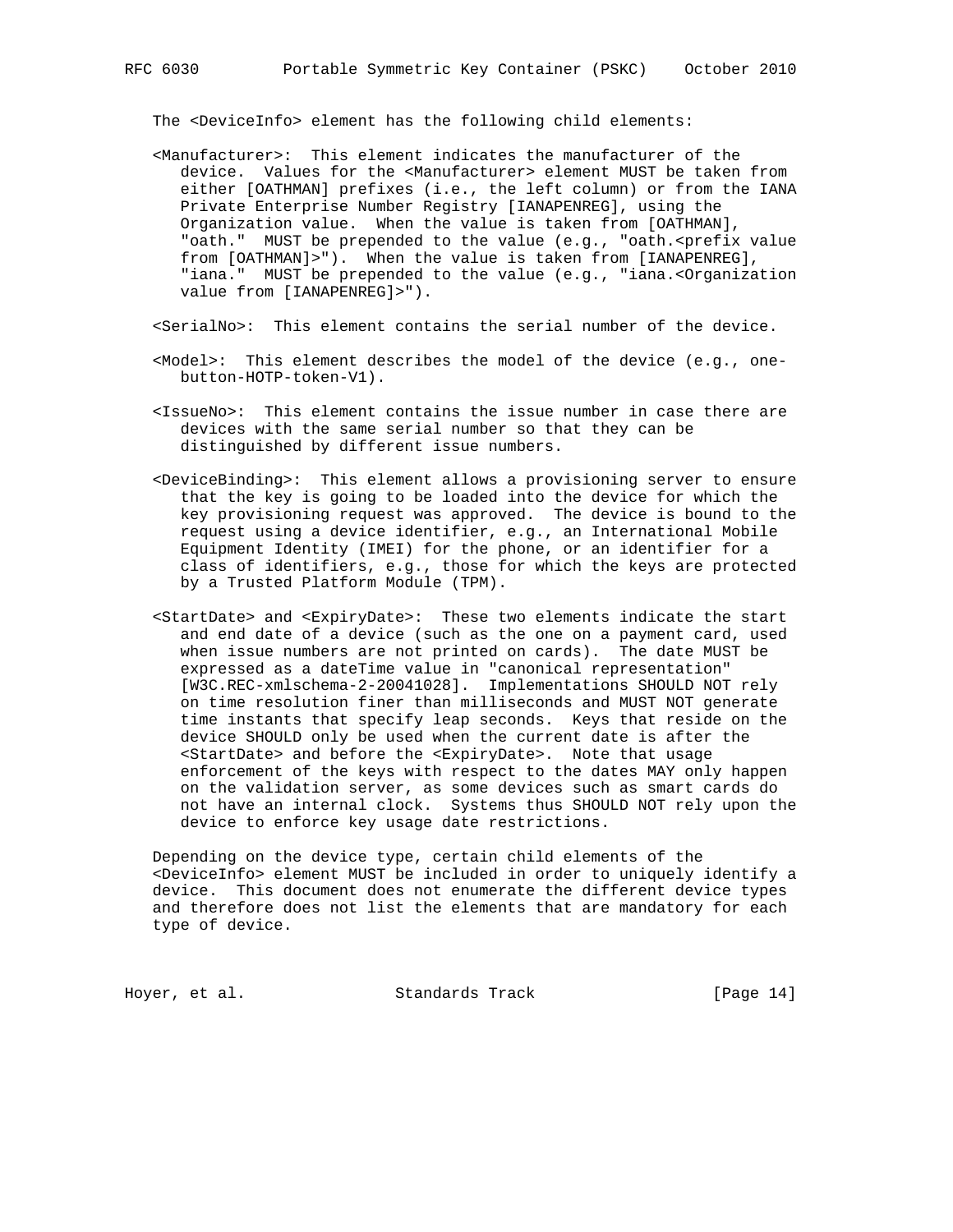4.3.2. <CryptoModuleInfo> Element: CryptoModule Identification

 The <CryptoModuleInfo> element identifies the cryptographic module to which the symmetric keys are or have been provisioned. This allows the identification of the specific cases where a device MAY contain more than one crypto module (e.g., a PC hosting a TPM and a connected token).

 The <CryptoModuleInfo> element has a single child element that MUST be included:

- <Id>: This element carries a unique identifier for the CryptoModule and is implementation specific. As such, it helps to identify a specific CryptoModule to which the key is being or was provisioned.
- 4.3.3. <UserId> Element: User Identification

 The <UserId> element identifies the user of a distinguished name, as defined in [RFC4514], for example, UID=jsmith,DC=example,DC=net.

 Although the syntax of the user identifier is defined, there are no semantics associated with this element, i.e., there are no checks enforcing that only a specific user can use this key. As such, this element is for informational purposes only.

 This element may appear in two places, namely as a child element of the <Key> element, where it indicates the user with whom the key is associated, and as a child element of the <DeviceInfo> element, where it indicates the user with whom the device is associated.

4.3.4. <AlgorithmParameters> Element: Supplementary Information for OTP and CR Algorithms

 The <AlgorithmParameters> element is a child element of the <Key> element, and this document defines three child elements: <Suite>, <ChallengeFormat>, and <ResponseFormat>.

<Suite>:

 The optional <Suite> element defines additional characteristics of the algorithm used, which are algorithm specific. For example, in an HMAC-based (Hashed MAC) OTP algorithm, it could designate the strength of the hash algorithm used (SHA1, SHA256, etc.). Please refer to the algorithm profile section, Section 10, for the exact semantics of the value for each algorithm profile.

Hoyer, et al. Standards Track [Page 15]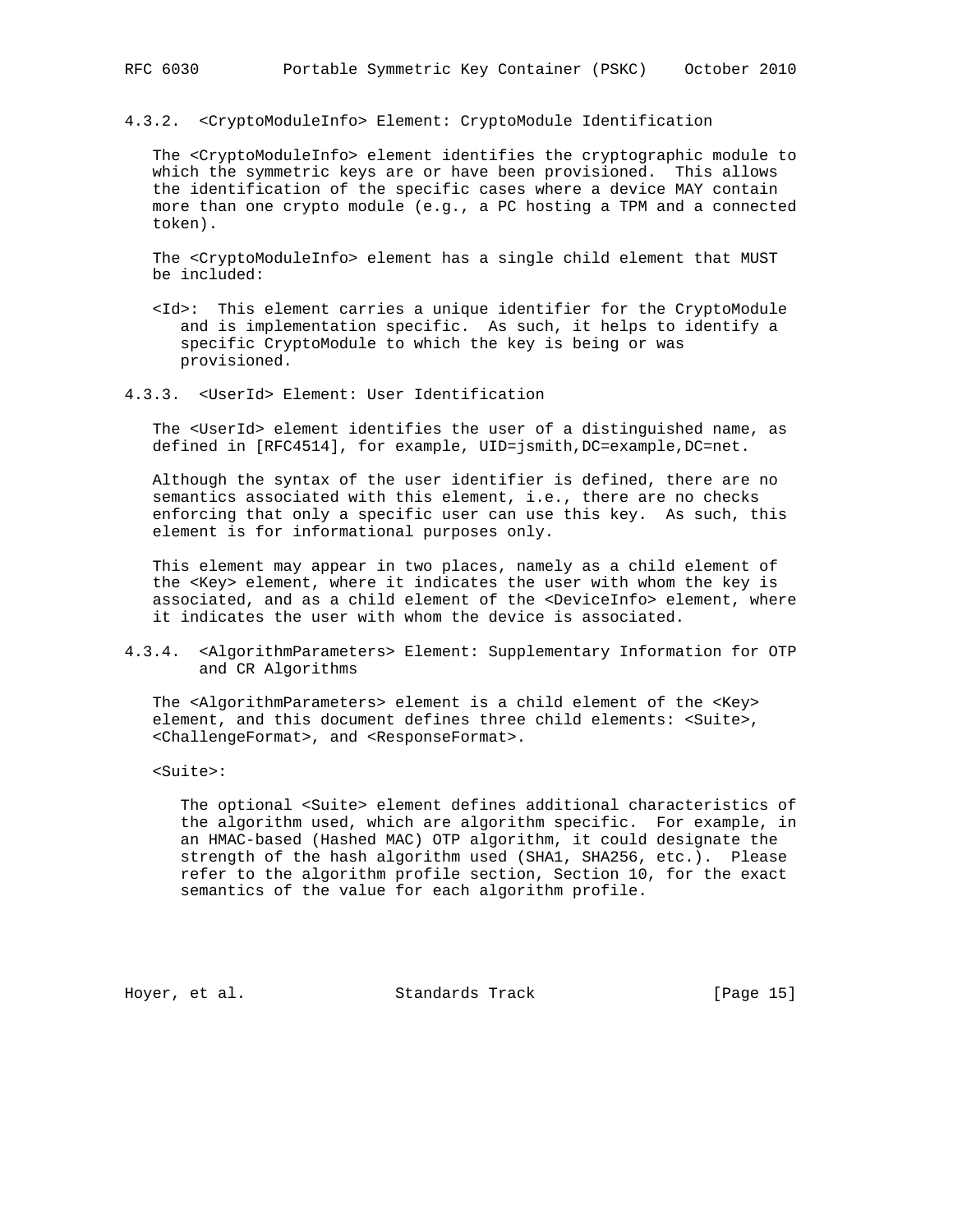<ChallengeFormat>:

 The <ChallengeFormat> element defines the characteristics of the challenge in a CR usage scenario whereby the following attributes are defined:

 'Encoding': This attribute, which MUST be included, defines the encoding of the challenge accepted by the device and MUST be one of the following values:

DECIMAL: Only numerical digits

HEXADECIMAL: Hexadecimal response

ALPHANUMERIC: All letters and numbers (case sensitive)

BASE64: Base-64 encoded, as defined in Section 4 of [RFC4648]

BINARY: Binary data

- 'CheckDigit': This attribute indicates whether a device needs to check the appended Luhn check digit, as defined in [ISOIEC7812], contained in a challenge. This is only valid if the 'Encoding' attribute is set to 'DECIMAL'. A value of TRUE indicates that the device will check the appended Luhn check digit in a provided challenge. A value of FALSE indicates that the device will not check the appended Luhn check digit in the challenge.
- 'Min': This attribute defines the minimum size of the challenge accepted by the device for CR mode and MUST be included. If the 'Encoding' attribute is set to 'DECIMAL', 'HEXADECIMAL', or 'ALPHANUMERIC', this value indicates the minimum number of digits/characters. If the 'Encoding' attribute is set to 'BASE64' or 'BINARY', this value indicates the minimum number of bytes of the unencoded value.
- 'Max': This attribute defines the maximum size of the challenge accepted by the device for CR mode and MUST be included. If the 'Encoding' attribute is set to 'DECIMAL', 'HEXADECIMAL', or 'ALPHANUMERIC', this value indicates the maximum number of digits/characters. If the 'Encoding' attribute is set to 'BASE64' or 'BINARY', this value indicates the maximum number of bytes of the unencoded value.

Hoyer, et al. Standards Track [Page 16]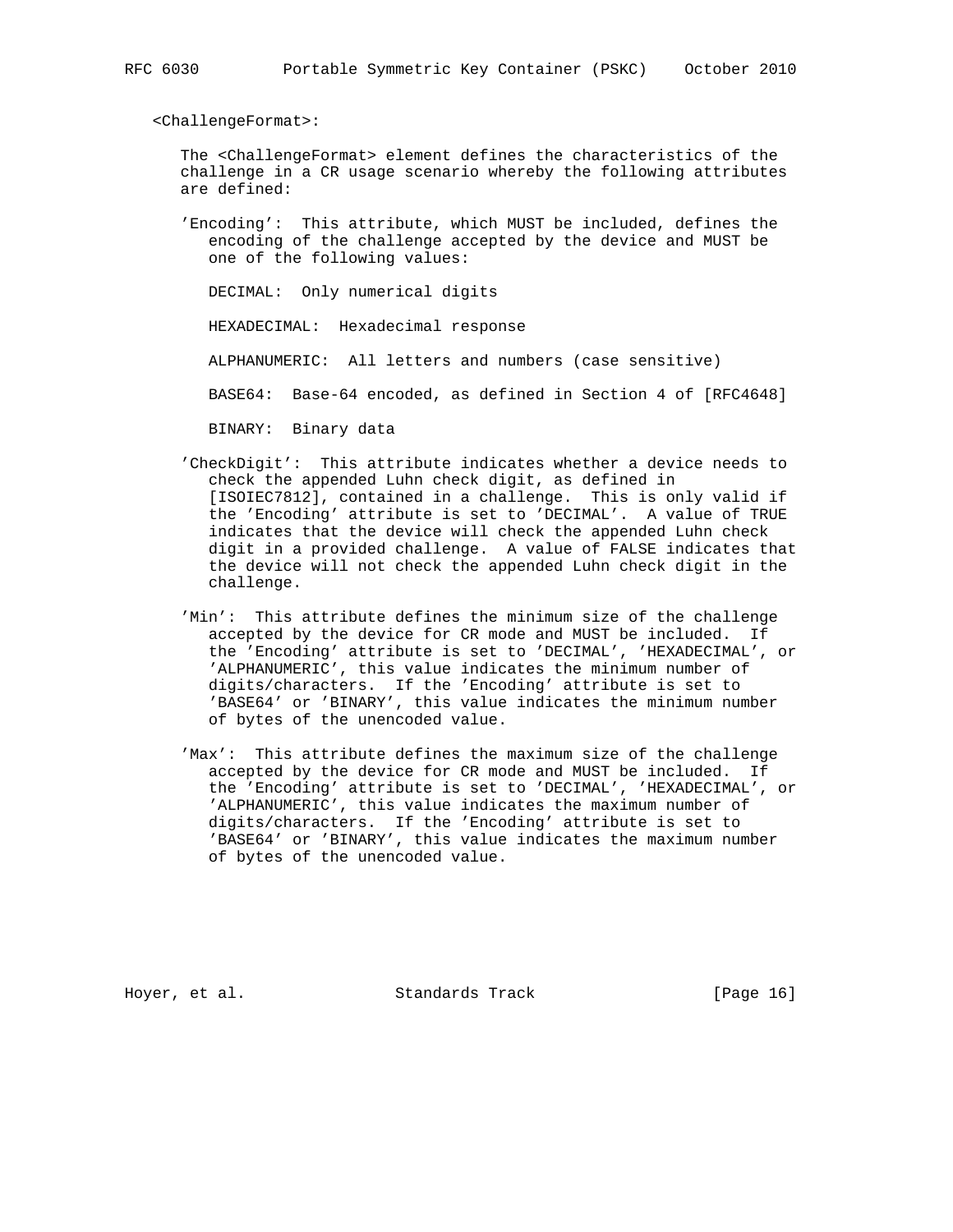<ResponseFormat>:

 The <ResponseFormat> element defines the characteristics of the result of a computation and defines the format of the OTP or the response to a challenge. For cases in which the key is a PIN value, this element contains the format of the PIN itself (e.g., DECIMAL, length 4 for a 4-digit PIN). The following attributes are defined:

- 'Encoding': This attribute defines the encoding of the response generated by the device, it MUST be included and MUST be one of the following values: DECIMAL, HEXADECIMAL, ALPHANUMERIC, BASE64, or BINARY.
- 'CheckDigit': This attribute indicates whether the device needs to append a Luhn check digit, as defined in [ISOIEC7812], to the response. This is only valid if the 'Encoding' attribute is set to 'DECIMAL'. If the value is TRUE, then the device will append a Luhn check digit to the response. If the value is FALSE, then the device will not append a Luhn check digit to the response.
- 'Length': This attribute defines the length of the response generated by the device and MUST be included. If the 'Encoding' attribute is set to 'DECIMAL', 'HEXADECIMAL', or ALPHANUMERIC, this value indicates the number of digits/ characters. If the 'Encoding' attribute is set to 'BASE64' or 'BINARY', this value indicates the number of bytes of the unencoded value.

# 4.4. Transmission of Key Derivation Values

 <KeyProfileId> element, which is a child element of the <Key> element, carries a unique identifier used between the sending and receiving parties to establish a set of key attribute values that are not transmitted within the container but are agreed upon between the two parties out of band. This element will then represent the unique reference to a set of key attribute values. (For example, a smart card application personalization profile id related to specific attribute values present on a smart card application that have influence when computing a response).

 For example, in the case of MasterCard's Chip Authentication Program [CAP], the sending and the receiving party would agree that KeyProfileId='1' represents a certain set of values (e.g., Internet Authentication Flag (IAF) set to a specific value). During transmission of the <KeyContainer>, these values would not be transmitted as key attributes but would only be referred to via the

Hoyer, et al. Standards Track [Page 17]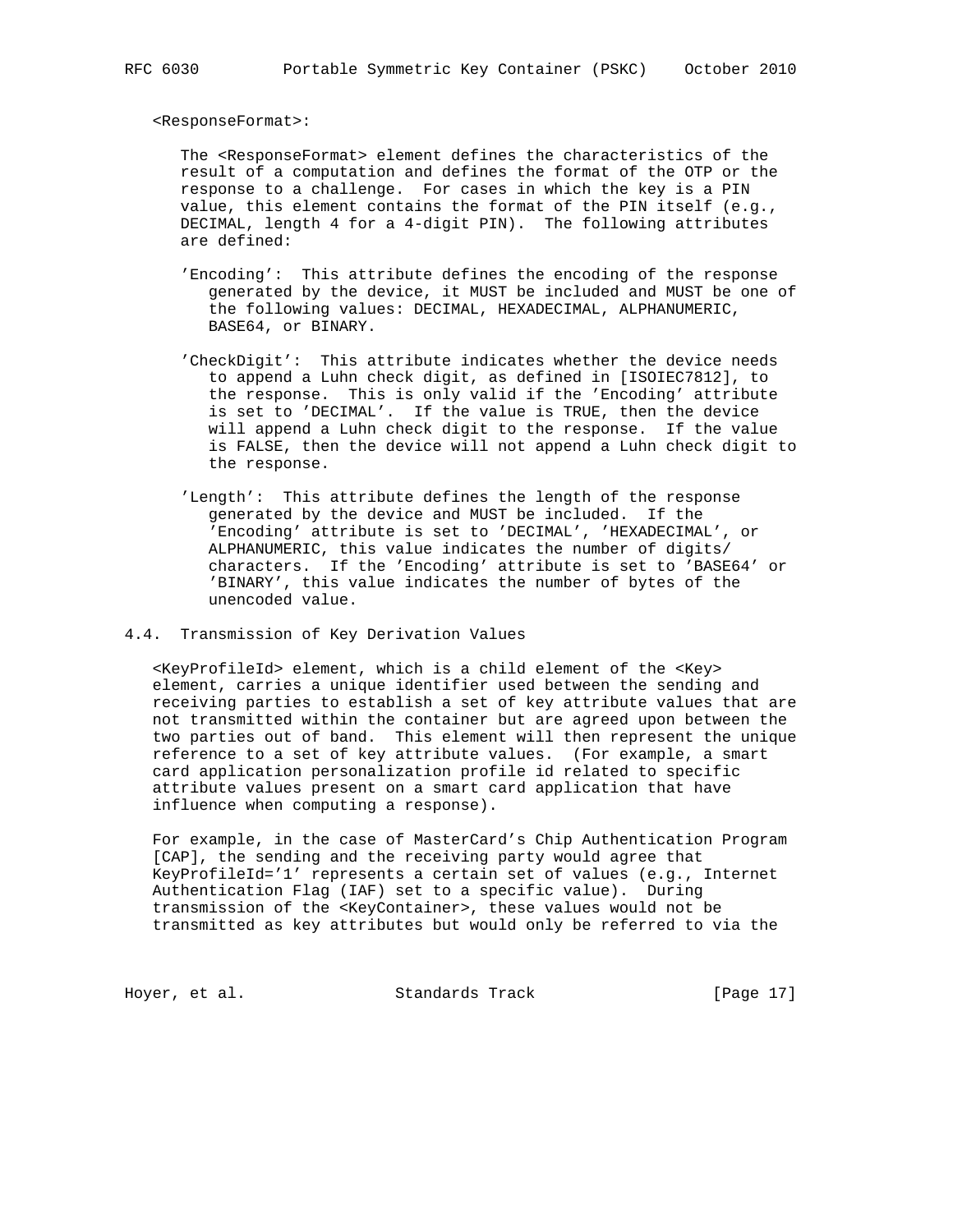<KeyProfileId> element set to the specific agreed-upon profile (in this case '1'). The receiving party can then associate all relevant key attributes contained in the profile that was agreed upon out of band with the imported keys. Often, this methodology is used between a manufacturing service, run by company A, and the validation service, run by company B, to avoid repeated transmission of the same set of key attribute values.

 The <KeyReference> element contains a reference to an external key to be used with a key derivation scheme. In this case, the parent <Key> element will not contain the <Secret> subelement of <Data>, in which the key value (secret) is transported; only the reference to the external master key is transported (e.g., a PKCS #11 key label).

```
 <?xml version="1.0" encoding="UTF-8"?>
 <KeyContainer Version="1.0" Id="exampleID1"
      xmlns="urn:ietf:params:xml:ns:keyprov:pskc">
     <KeyPackage>
         <DeviceInfo>
             <Manufacturer>Manufacturer</Manufacturer>
             <SerialNo>987654321</SerialNo>
         </DeviceInfo>
         <CryptoModuleInfo>
             <Id>CM_ID_001</Id>
         </CryptoModuleInfo>
         <Key Id="12345678"
          Algorithm="urn:ietf:params:xml:ns:keyprov:pskc:hotp">
             <Issuer>Issuer</Issuer>
             <AlgorithmParameters>
                  <ResponseFormat Length="8" Encoding="DECIMAL"/>
             </AlgorithmParameters>
             <KeyProfileId>keyProfile1</KeyProfileId>
             <KeyReference>MasterKeyLabel
             </KeyReference>
             <Data>
                  <Counter>
                      <PlainValue>0</PlainValue>
                  </Counter>
             </Data>
             <Policy>
                  <KeyUsage>OTP</KeyUsage>
             </Policy>
         </Key>
     </KeyPackage>
 </KeyContainer>
 Figure 4: Example of a PSKC Document Transmitting an HOTP Key via Key
```
Derivation Values

Hoyer, et al. Standards Track [Page 18]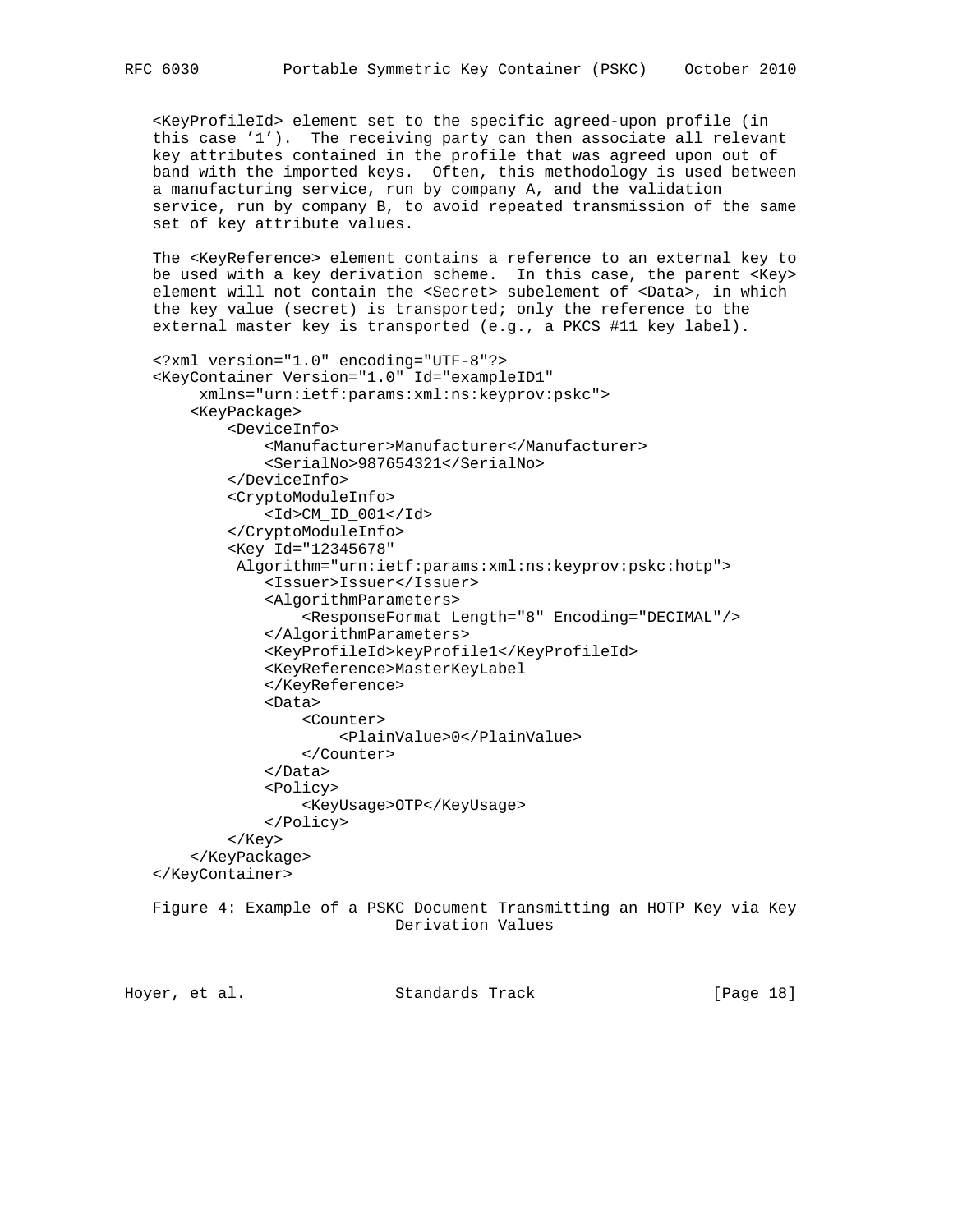The key value will be derived using the value of the <SerialNo> element, values agreed upon between the sending and the receiving parties and identified by the <KeyProfile> 'keyProfile1', and an externally agreed-upon key referenced by the label 'MasterKeyLabel'.

5. Key Policy

This section illustrates the functionality of the <Policy> element within PSKC, which allows a key usage and key PIN protection policy to be attached to a specific key and its related metadata. This element is a child element of the <Key> element.

 If the <Policy> element contains child elements or values within elements/attributes that are not understood by the recipient of the PSKC document, then the recipient MUST assume that key usage is not permitted. This statement ensures that the lack of understanding of certain extensions does not lead to unintended key usage.

 We will start our description with an example that expands the example shown in Figure 3.

```
 <?xml version="1.0" encoding="UTF-8"?>
 <KeyContainer
     Version="1.0" Id="exampleID1"
     xmlns="urn:ietf:params:xml:ns:keyprov:pskc">
     <KeyPackage>
         <DeviceInfo>
             <Manufacturer>Manufacturer</Manufacturer>
             <SerialNo>987654321</SerialNo>
         </DeviceInfo>
         <CryptoModuleInfo>
             <Id>CM_ID_001</Id>
         </CryptoModuleInfo>
         <Key Id="12345678"
             Algorithm="urn:ietf:params:xml:ns:keyprov:pskc:hotp">
             <Issuer>Issuer</Issuer>
             <AlgorithmParameters>
                  <ResponseFormat Length="8" Encoding="DECIMAL"/>
             </AlgorithmParameters>
             <Data>
                  <Secret>
                      <PlainValue>MTIzNDU2Nzg5MDEyMzQ1Njc4OTA=
                      </PlainValue>
                  </Secret>
                  <Counter>
                      <PlainValue>0</PlainValue>
```
Hoyer, et al. Standards Track [Page 19]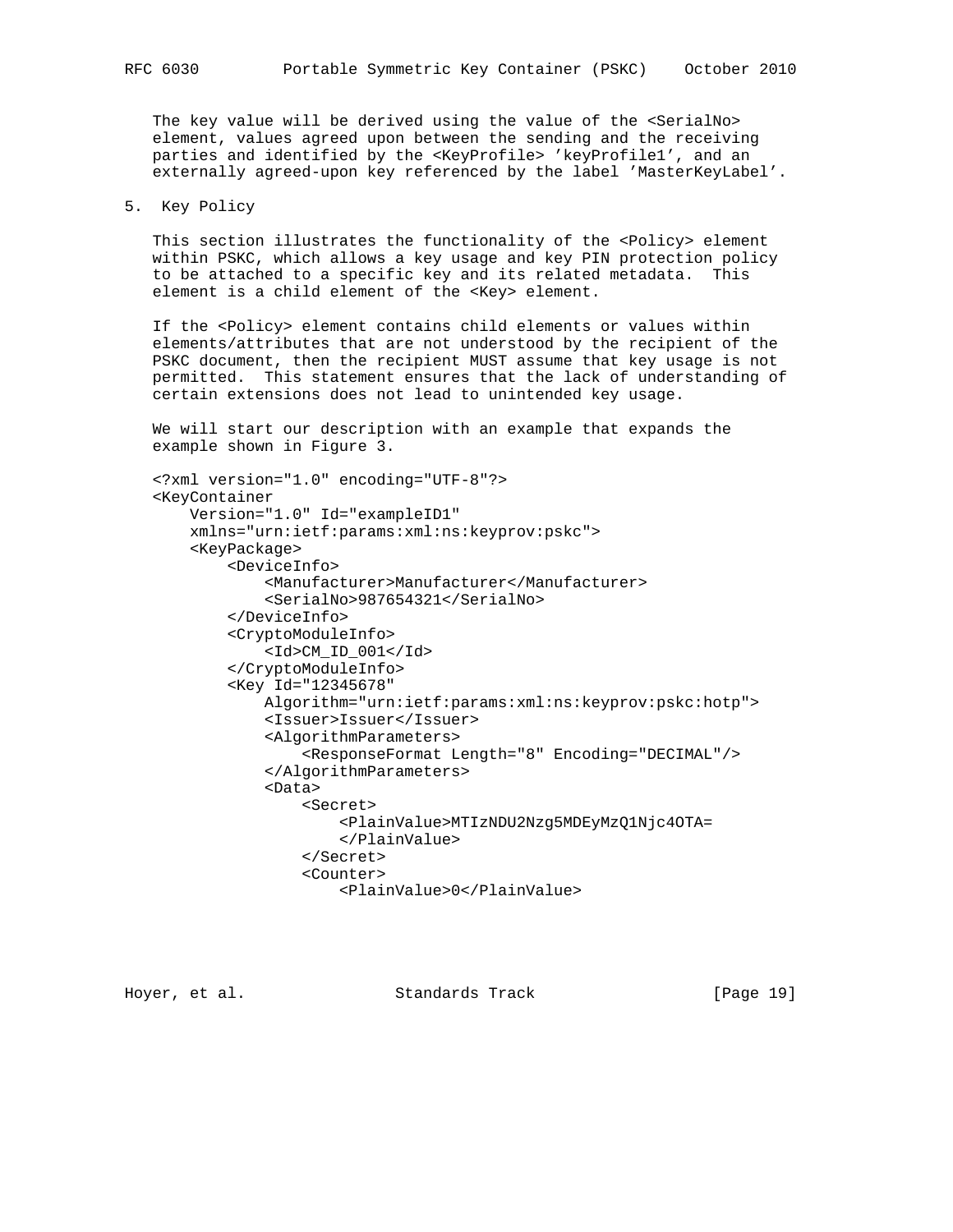```
 </Counter>
              </Data>
              <Policy>
                  <PINPolicy MinLength="4" MaxLength="4"
                      PINKeyId="123456781" PINEncoding="DECIMAL"
                      PINUsageMode="Local"/>
                  <KeyUsage>OTP</KeyUsage>
              </Policy>
         </Key>
     </KeyPackage>
     <KeyPackage>
         <DeviceInfo>
              <Manufacturer>Manufacturer</Manufacturer>
              <SerialNo>987654321</SerialNo>
         </DeviceInfo>
         <CryptoModuleInfo>
              <Id>CM_ID_001</Id>
         </CryptoModuleInfo>
         <Key Id="123456781"
             Algorithm="urn:ietf:params:xml:ns:keyprov:pskc:pin">
              <Issuer>Issuer</Issuer>
              <AlgorithmParameters>
                  <ResponseFormat Length="4" Encoding="DECIMAL"/>
              </AlgorithmParameters>
              <Data>
                  <Secret>
                      <PlainValue>MTIzNA==</PlainValue>
                  </Secret>
             </Data>
         </Key>
     </KeyPackage>
 </KeyContainer>
```
Figure 5: Non-Encrypted HOTP Secret Key Protected by PIN

This document defines the following <Policy> child elements:

 <StartDate> and <ExpiryDate>: These two elements denote the validity period of a key. It MUST be ensured that the key is only used between the start and the end date (inclusive). The date MUST be expressed as a dateTime value in "canonical representation" [W3C.REC-xmlschema-2-20041028]. Implementations SHOULD NOT rely on time resolution finer than milliseconds and MUST NOT generate time instants that specify leap seconds. When this element is absent, the current time is assumed as the start time.

Hoyer, et al. Standards Track [Page 20]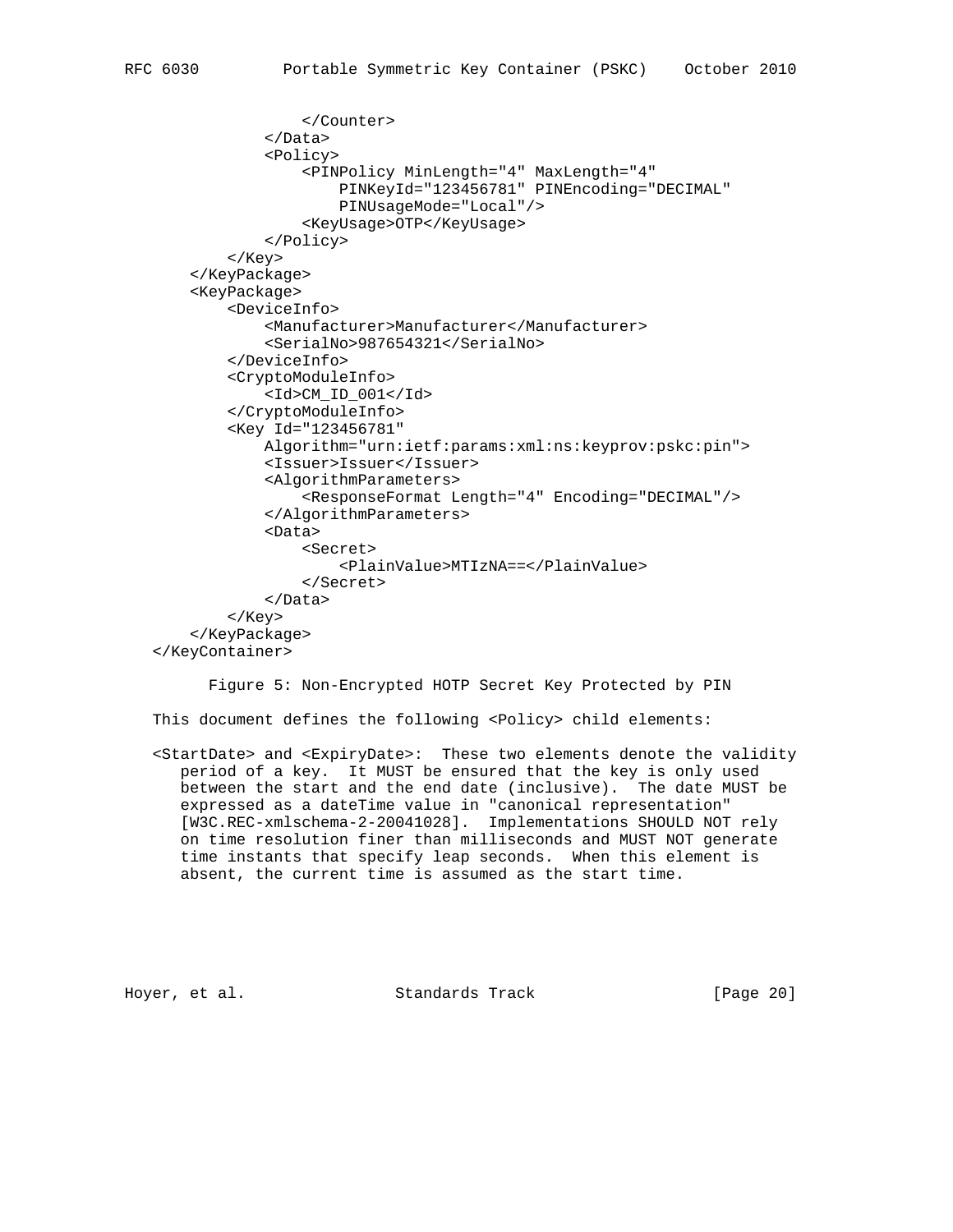- <NumberOfTransactions>: The value in this element indicates the maximum number of times a key carried within the PSKC document can be used by an application after having received it. When this element is omitted, there is no restriction regarding the number of times a key can be used.
- <KeyUsage>: The <KeyUsage> element puts constraints on the intended usage of the key. The recipient of the PSKC document MUST enforce the key usage. Currently, the following tokens are registered by this document:
	- OTP: The key MUST only be used for OTP generation.
	- CR: The key MUST only be used for Challenge/Response purposes.
	- Encrypt: The key MUST only be used for data encryption purposes.
	- Integrity: The key MUST only be used to generate a keyed message digest for data integrity or authentication purposes.
	- Verify: The key MUST only be used to verify a keyed message digest for data integrity or authentication purposes (this is the opposite key usage of 'Integrity').
	- Unlock: The key MUST only be used for an inverse Challenge/ Response in the case where a user has locked the device by entering a wrong PIN too many times (for devices with PIN-input capability).
	- Decrypt: The key MUST only be used for data decryption purposes.
	- KeyWrap: The key MUST only be used for key wrap purposes.
	- Unwrap: The key MUST only be used for key unwrap purposes.
	- Derive: The key MUST only be used with a key derivation function to derive a new key (see also Section 8.2.4 of [NIST800-57]).
	- Generate: The key MUST only be used to generate a new key based on a random number and the previous value of the key (see also Section 8.1.5.2.1 of [NIST800-57]).

 The element MAY also be repeated to allow several key usages to be expressed. When this element is absent, no key usage constraint is assumed, i.e., the key MAY be utilized for every usage.

Hoyer, et al. Standards Track [Page 21]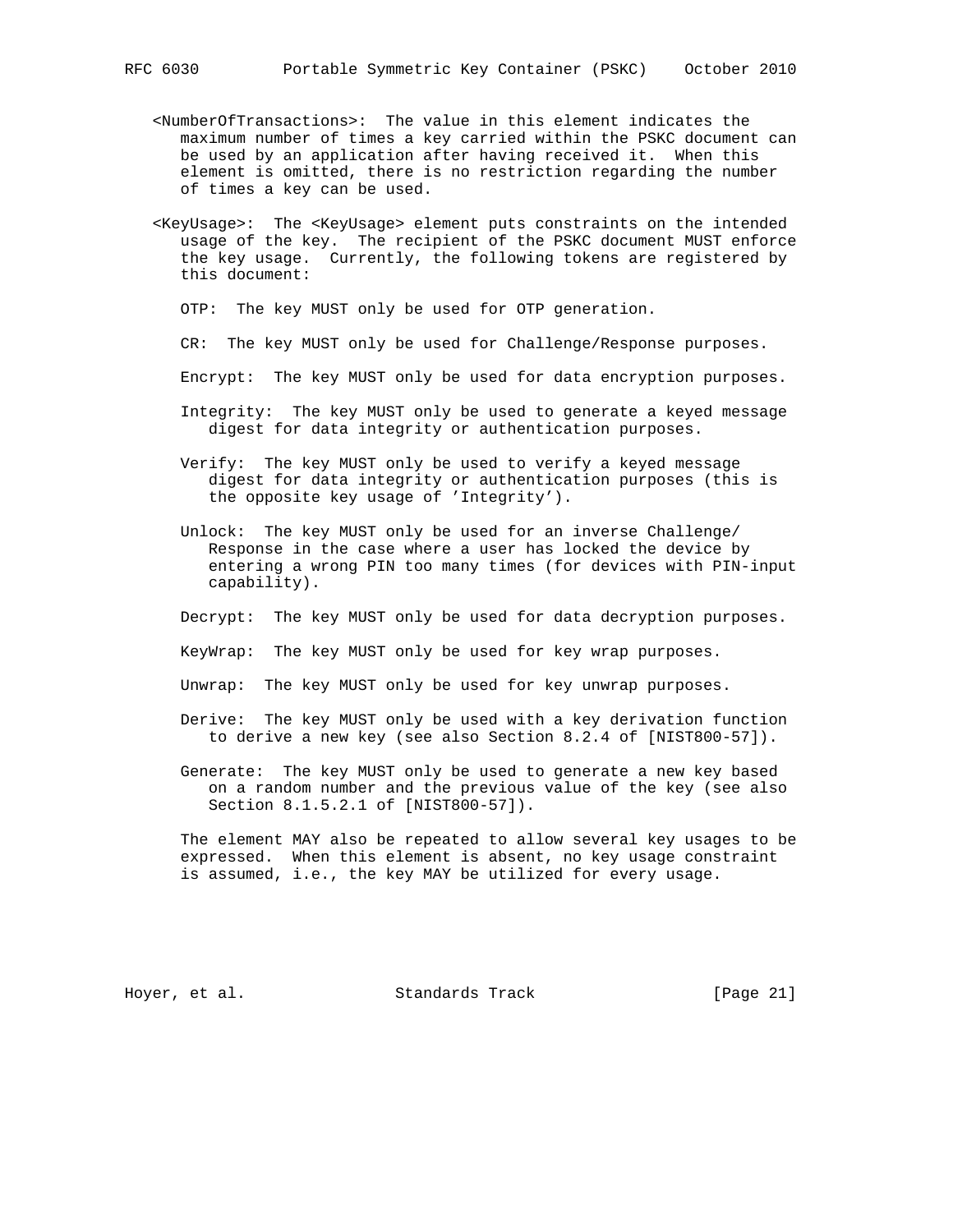- <PINPolicy>: The <PINPolicy> element allows policy about the PIN usage to be associated with the key. The following attributes are specified:
	- 'PINKeyId': This attribute carries the unique 'Id' attribute vale of the <Key> element held within this <KeyContainer> that contains the value of the PIN that protects the key.
	- 'PINUsageMode': This mandatory attribute indicates the way the PIN is used during the usage of the key. The following values are defined:
		- Local: This value indicates that the PIN is checked locally on the device before allowing the key to be used in executing the algorithm.
		- Prepend: This value indicates that the PIN is prepended to the algorithm response; hence, it MUST be checked by the party validating the response.
		- Append: This value indicates that the PIN is appended to the algorithm response; hence, it MUST be checked by the party validating the response.
		- Algorithmic: This value indicates that the PIN is used as part of the algorithm computation.
	- 'MaxFailedAttempts': This attribute indicates the maximum number of times the PIN may be entered wrongly before it MUST NOT be possible to use the key anymore (typical reasonable values are in the positive integer range of at least 2 and no more than 10).
	- 'MinLength': This attribute indicates the minimum length of a PIN that can be set to protect the associated key. It MUST NOT be possible to set a PIN shorter than this value. If the 'PINFormat' attribute is set to 'DECIMAL', 'HEXADECIMAL', or 'ALPHANUMERIC', this value indicates the number of digits/ characters. If the 'PINFormat' attribute is set to 'BASE64' or 'BINARY', this value indicates the number of bytes of the unencoded value.
	- 'MaxLength': This attribute indicates the maximum length of a PIN that can be set to protect this key. It MUST NOT be possible to set a PIN longer than this value. If the 'PINFormat' attribute is set to 'DECIMAL', 'HEXADECIMAL', or 'ALPHANUMERIC', this value indicates the number of digits/

Hoyer, et al. Standards Track [Page 22]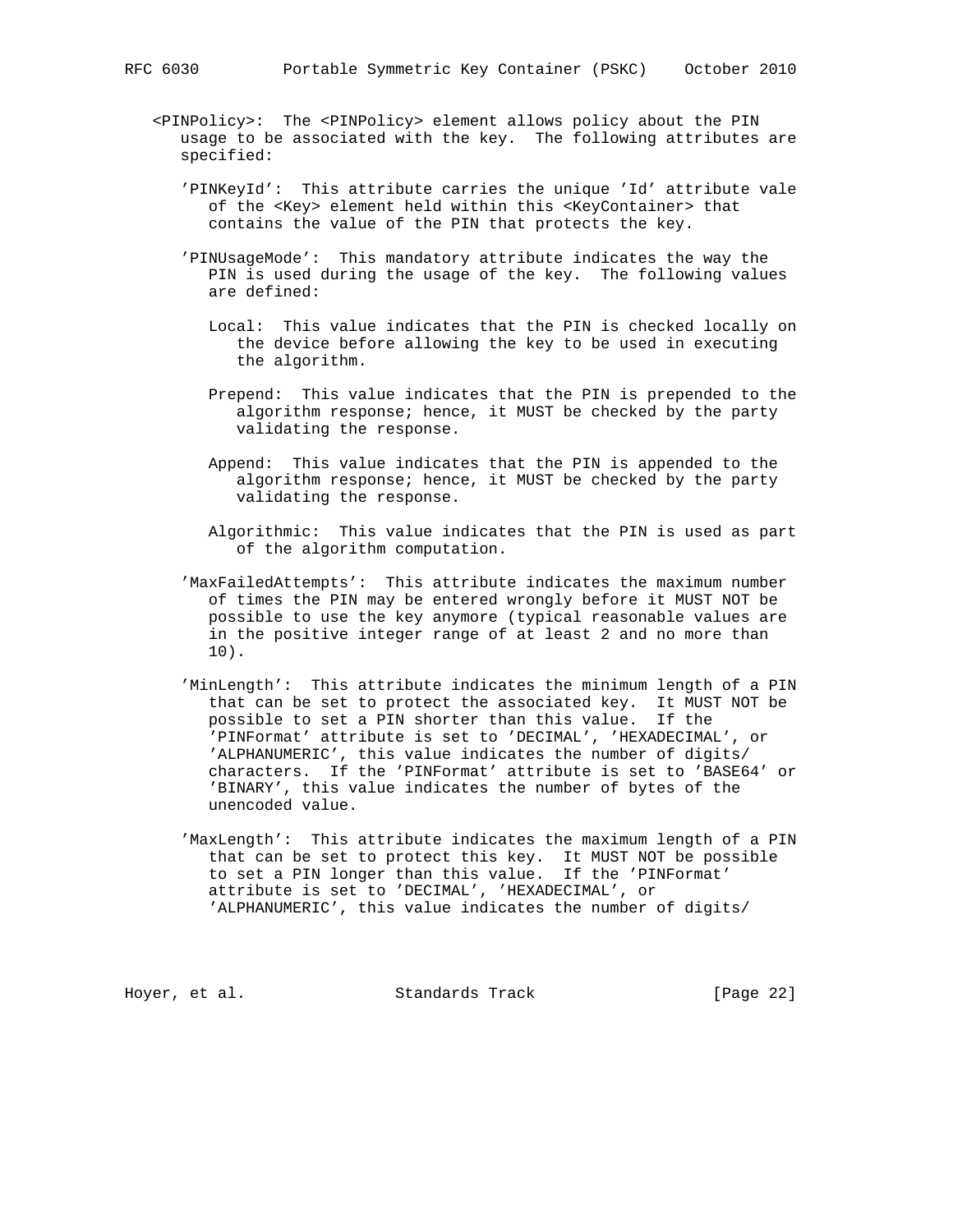characters. If the 'PINFormat' attribute is set to 'BASE64' or 'BINARY', this value indicates the number of bytes of the unencoded value.

 'PINEncoding': This attribute indicates the encoding of the PIN and MUST be one of the values: DECIMAL, HEXADECIMAL, ALPHANUMERIC, BASE64, or BINARY.

 If the 'PinUsageMode' attribute is set to 'Local', then the device MUST enforce the restriction indicated in the 'MaxFailedAttempts', 'MinLength', 'MaxLength', and 'PINEncoding' attributes; otherwise, it MUST be enforced on the server side.

#### 5.1. PIN Algorithm Definition

The PIN algorithm is defined as:

 $boolean = comparePIN(K,P)$ 

Where:

'K' is the stored symmetric credential (PIN) in binary format.

'P' is the proposed PIN to be compared in binary format.

 The function comparePIN is a straight octet comparison of K and P. Such a comparison MUST yield a value of TRUE (credentials matched) when the octet length of K is the same as the octet length of P and all octets comprising K are the same as the octets comprising P.

6. Key Protection Methods

 With the functionality described in the previous sections, information related to keys had to be transmitted in cleartext. With the help of the <EncryptionKey> element, which is a child element of the <KeyContainer> element, it is possible to encrypt keys and associated information. The level of encryption is applied to the value of individual elements and the applied encryption algorithm MUST be the same for all encrypted elements. Keys are protected using the following methods: pre-shared keys, passphrase-based keys, and asymmetric keys. When encryption algorithms are used that make use of Initialization Vectors (IVs), for example, AES-128-CBC, a random IV value MUST be generated for each value to be encrypted and it MUST be prepended to the resulting encrypted value as specified in [XMLENC].

Hoyer, et al. Standards Track [Page 23]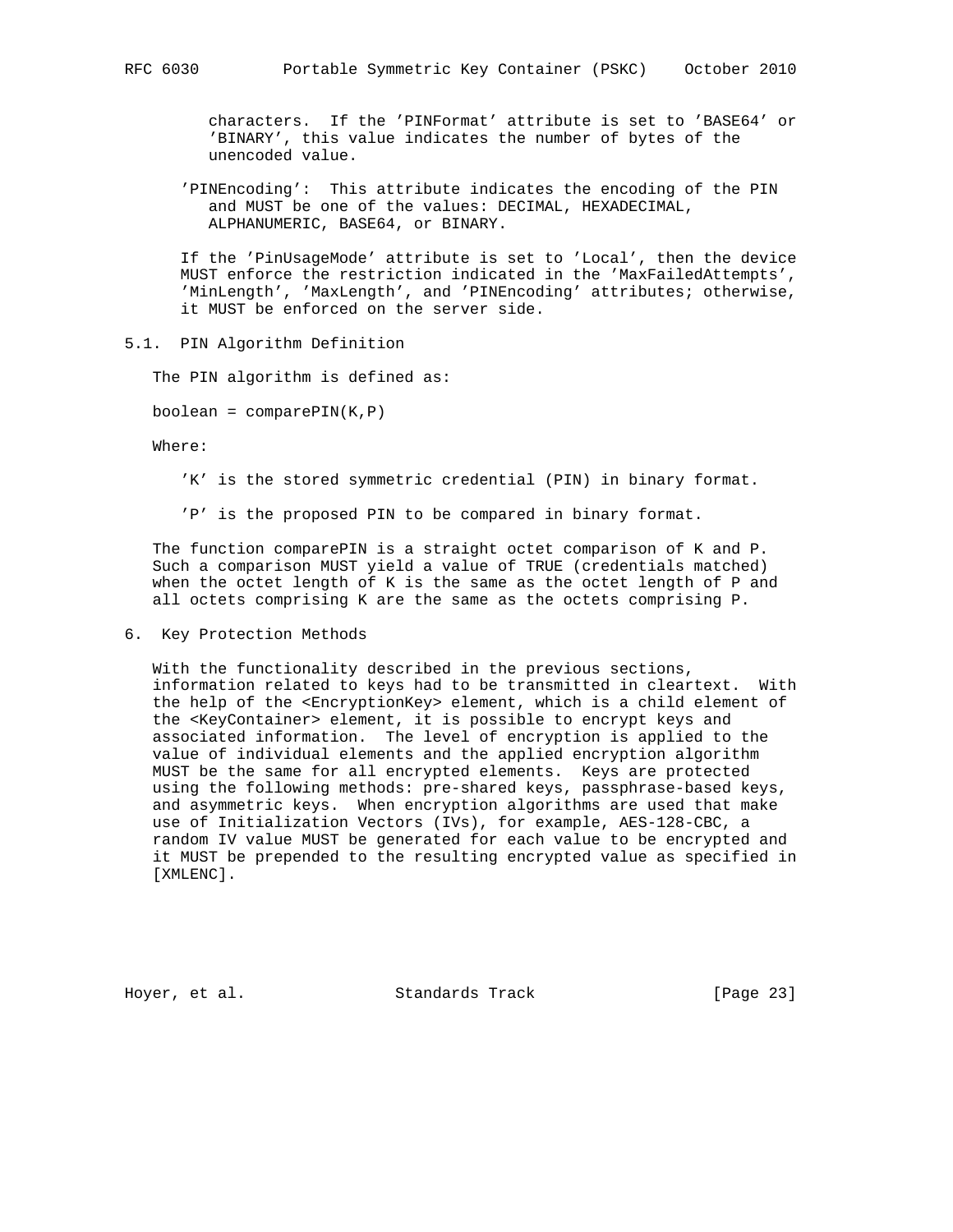#### 6.1. Encryption Based on Pre-Shared Keys

 Figure 6 shows an example that illustrates the encryption of the content of the <Secret> element using AES-128-CBC and PKCS #5 Padding. The plaintext value of <Secret> is '3132333435363738393031323334353637383930'. The name of the pre shared secret is "Pre-shared-key", as set in the <KeyName> element (which is a child element of the <EncryptionKey> element). The value of the encryption key used is '12345678901234567890123456789012'.

 The IV for the MAC key is '11223344556677889900112233445566', and the IV for the HOTP key is '000102030405060708090a0b0c0d0e0f'.

 As AES-128-CBC does not provide integrity checks, a keyed MAC is applied to the encrypted value using a MAC key and a MAC algorithm as declared in the <MACMethod> element (in our example, "http://www.w3.org/2000/09/xmldsig#hmac-sha1" is used as the algorithm and the value of the MAC key is randomly generated, in our case '1122334455667788990011223344556677889900', and encrypted with the above encryption key). The result of the keyed-MAC computation is placed in the <ValueMAC> child element of <Secret>.

```
 <?xml version="1.0" encoding="UTF-8"?>
 <KeyContainer Version="1.0"
     xmlns="urn:ietf:params:xml:ns:keyprov:pskc"
     xmlns:ds="http://www.w3.org/2000/09/xmldsig#"
     xmlns:xenc="http://www.w3.org/2001/04/xmlenc#">
     <EncryptionKey>
         <ds:KeyName>Pre-shared-key</ds:KeyName>
     </EncryptionKey>
     <MACMethod Algorithm="http://www.w3.org/2000/09/xmldsig#hmac-sha1">
         <MACKey>
             <xenc:EncryptionMethod
             Algorithm="http://www.w3.org/2001/04/xmlenc#aes128-cbc"/>
             <xenc:CipherData>
                 <xenc:CipherValue>
     ESIzRFVmd4iZABEiM0RVZgKn6WjLaTC1sbeBMSvIhRejN9vJa2BOlSaMrR7I5wSX
                 </xenc:CipherValue>
             </xenc:CipherData>
         </MACKey>
     </MACMethod>
     <KeyPackage>
         <DeviceInfo>
             <Manufacturer>Manufacturer</Manufacturer>
             <SerialNo>987654321</SerialNo>
         </DeviceInfo>
         <CryptoModuleInfo>
```
Hoyer, et al. Standards Track [Page 24]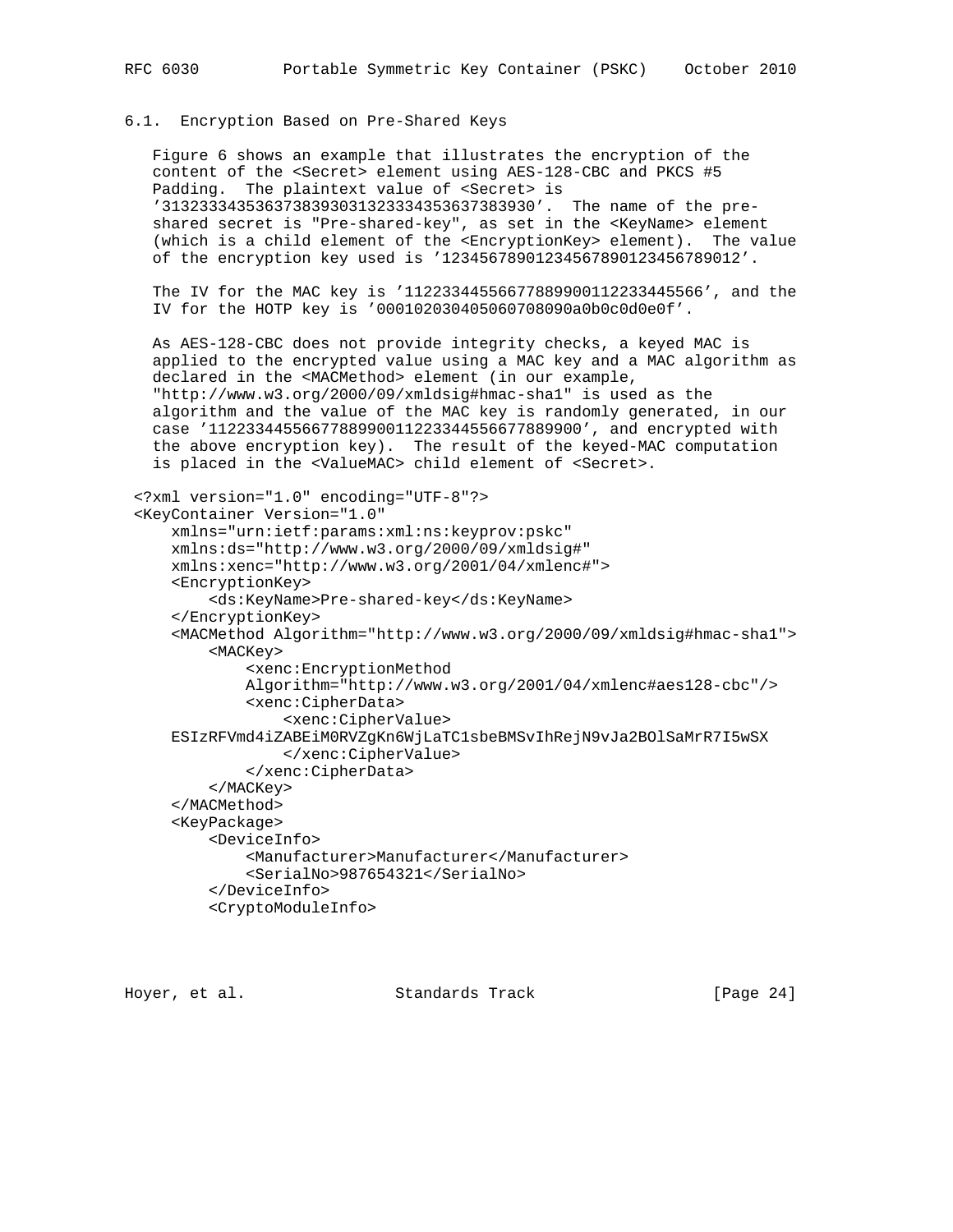```
 <Id>CM_ID_001</Id>
         </CryptoModuleInfo>
         <Key Id="12345678"
             Algorithm="urn:ietf:params:xml:ns:keyprov:pskc:hotp">
             <Issuer>Issuer</Issuer>
             <AlgorithmParameters>
                  <ResponseFormat Length="8" Encoding="DECIMAL"/>
             </AlgorithmParameters>
             <Data>
                  <Secret>
                      <EncryptedValue>
                          <xenc:EncryptionMethod
             Algorithm="http://www.w3.org/2001/04/xmlenc#aes128-cbc"/>
                          <xenc:CipherData>
                              <xenc:CipherValue>
     AAECAwQFBgcICQoLDA0OD+cIHItlB3Wra1DUpxVvOx2lef1VmNPCMl8jwZqIUqGv
                              </xenc:CipherValue>
                          </xenc:CipherData>
                      </EncryptedValue>
                      <ValueMAC>Su+NvtQfmvfJzF6bmQiJqoLRExc=
                      </ValueMAC>
                  </Secret>
                  <Counter>
                      <PlainValue>0</PlainValue>
                  </Counter>
              </Data>
         </Key>
     </KeyPackage>
 </KeyContainer>
```
Figure 6: AES-128-CBC Encrypted Pre-Shared Secret Key with HMAC-SHA1

 When protecting the payload with pre-shared keys, implementations MUST set the name of the specific pre-shared key in the <KeyName> element inside the <EncryptionKey> element. When the encryption method uses a CBC mode that requires an explicit initialization vector (IV), the IV MUST be passed by prepending it to the encrypted value.

 For systems implementing PSKC, it is RECOMMENDED to support AES-128-CBC (with the URI of http://www.w3.org/2001/04/xmlenc#aes128-cbc) and KW-AES128 (with the URI of http://www.w3.org/2001/04/xmlenc#kw-aes128). Please note that KW-AES128 requires that the key to be protected must be a multiple of 8 bytes in length. Hence, if keys of a different length have to be protected, then the usage of the key-wrap algorithm with padding, as described in [RFC5649] is RECOMMENDED. Some of the encryption algorithms that can optionally be implemented are:

Hoyer, et al. Standards Track [Page 25]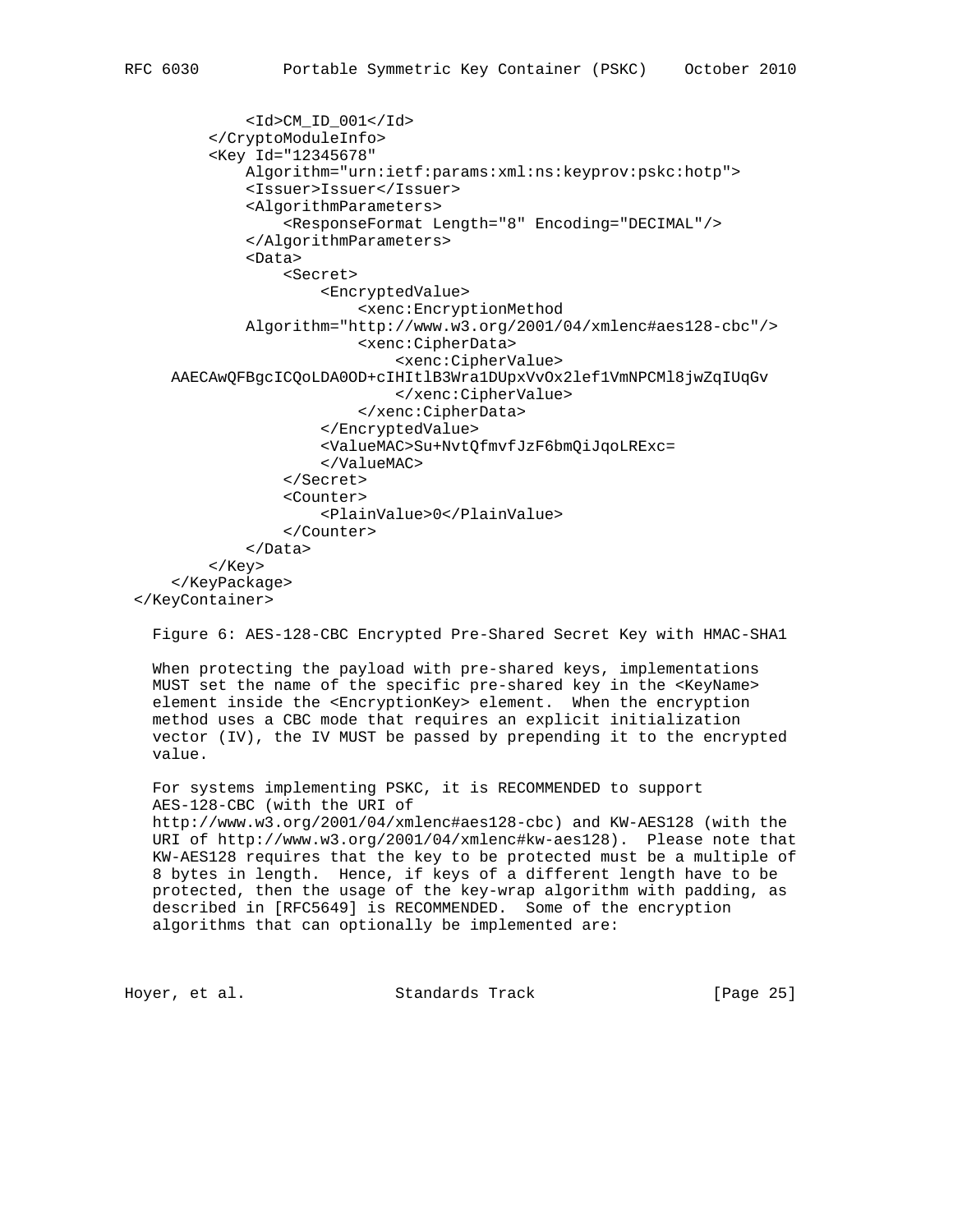| Algorithm      | Uniform Resource Locator (URL)                          |
|----------------|---------------------------------------------------------|
|                |                                                         |
| AES192-CBC     | http://www.w3.org/2001/04/xmlenc#aes192-cbc             |
| AES256-CBC     | http://www.w3.org/2001/04/xmlenc#aes256-cbc             |
| TripleDES-CBC  | http://www.w3.org/2001/04/xmlenc#tripledes-cbc          |
| Camellia128    | http://www.w3.org/2001/04/xmldsig-more#camellia128      |
| Camellia192    | http://www.w3.org/2001/04/xmldsig-more#camellia192      |
| Camellia256    | http://www.w3.org/2001/04/xmldsig-more#camellia256      |
| KW-AES128      | http://www.w3.org/2001/04/xmlenc#kw-aes128              |
| KW-AES192      | http://www.w3.org/2001/04/xmlenc#kw-aes192              |
| $KW-AES256$    | http://www.w3.org/2001/04/xmlenc#kw-aes256              |
| KW-TripleDES   | http://www.w3.org/2001/04/xmlenc#kw-tripledes           |
| KW-Camellia128 | http://www.w3.org/2001/04/xmldsig-more#kw-camellia128   |
| KW-Camellia192 | $http://www.w3.org/2001/04/xmldsiq-more#kw-camellia192$ |
| KW-Camellia256 | http://www.w3.org/2001/04/xmldsig-more#kw-camellia256   |

#### 6.1.1. MAC Method

When algorithms without integrity checks are used, such as AES-128- CBC, a keyed-MAC value MUST be placed in the <ValueMAC> element of the <Data> element. In this case, the MAC algorithm type MUST be set in the <MACMethod> element of the <KeyContainer> element. The MAC key MUST be a randomly generated key by the sender, be pre-agreed upon between the receiver and the sender, or be set by the application protocol that carries the PSKC document. It is RECOMMENDED that the sender generate a random MAC key. When the sender generates such a random MAC key, the MAC key material MUST be encrypted with the same encryption key specified in <EncryptionKey> element of the key container. The encryption method and encrypted value MUST be set in the <EncryptionMethod> element and the <CipherData> element, respectively, of the <MACKey> element in the <MACMethod> element. The <MACKeyReference> element of the <MACMethod> element MAY be used to indicate a pre-shared MAC key or a provisioning protocol derived MAC key. For systems implementing PSKC, it is RECOMMENDED to implement the HMAC-SHA1 (with the URI of 'http://www.w3.org/2000/09/xmldsig#hmac-sha1'). Some of the MAC algorithms that can optionally be implemented are:

Algorithm | Uniform Resource Locator (URL)

| HMAC-SHA224 | http://www.w3.org/2001/04/xmldsig-more#hmac-sha224 |
|-------------|----------------------------------------------------|
| HMAC-SHA256 | http://www.w3.org/2001/04/xmldsig-more#hmac-sha256 |
| HMAC-SHA384 | http://www.w3.org/2001/04/xmldsig-more#hmac-sha384 |
| HMAC-SHA512 | http://www.w3.org/2001/04/xmldsig-more#hmac-sha512 |

Hoyer, et al. Standards Track [Page 26]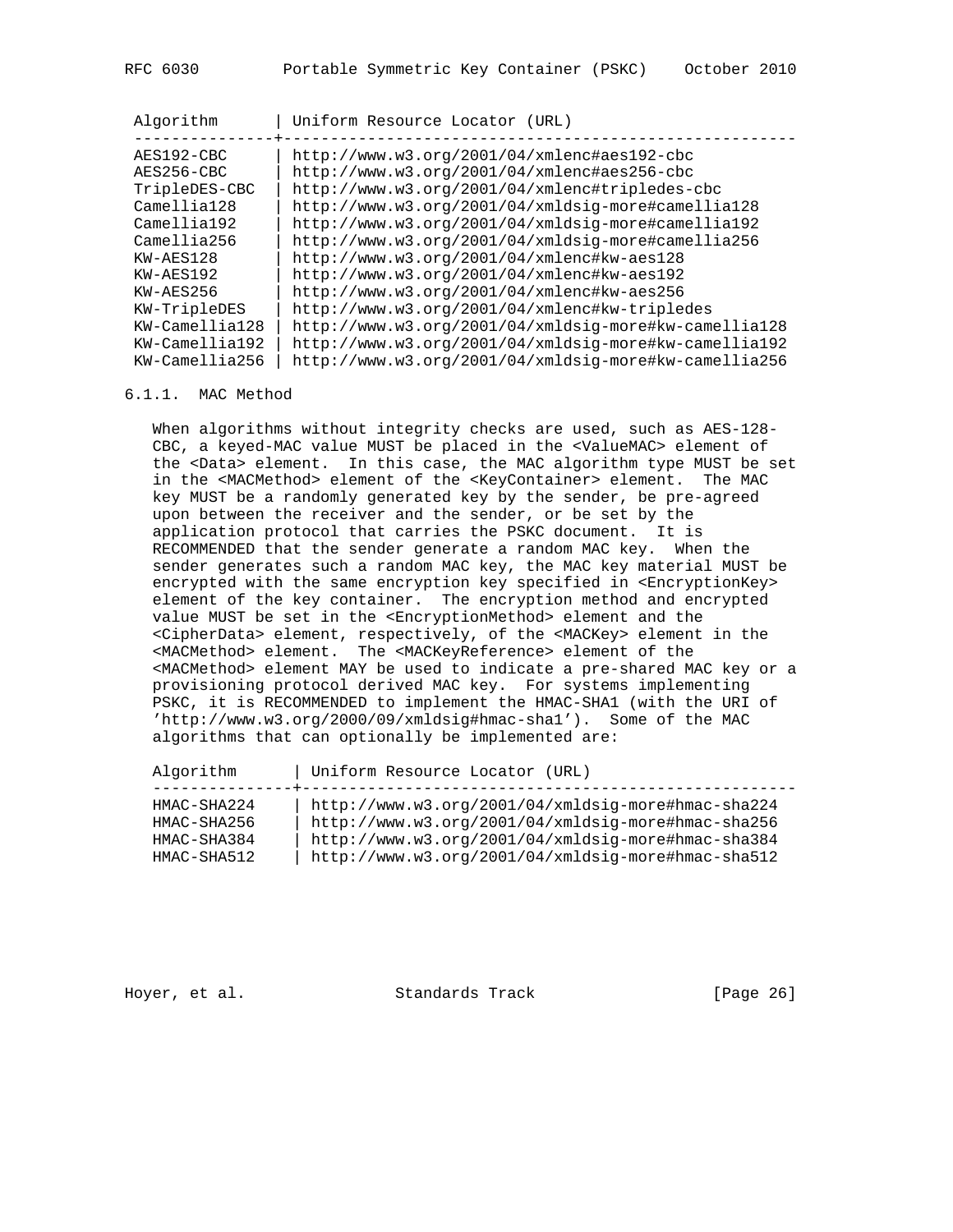#### 6.2. Encryption Based on Passphrase-Based Keys

 Figure 7 shows an example that illustrates the encryption of the content of the <Secret> element using passphrase-based key derivation (PBKDF2) to derive the encryption key as defined in [PKCS5]. When using passphrase-based key derivation, the <DerivedKey> element defined in XML Encryption Version 1.1 [XMLENC11] MUST be used to specify the passphrased-based key. A <DerivedKey> element is set as the child element of <EncryptionKey> element of the key container.

 The <DerivedKey> element is used to specify the key derivation function and related parameters. The encryption algorithm, in this example, AES-128-CBC (URI

 'http://www.w3.org/2001/04/xmlenc#aes128-cbc'), MUST be set in the 'Algorithm' attribute of <EncryptionMethod> element used inside the encrypted data elements.

When PBKDF2 is used, the 'Algorithm' attribute of the <xenc11: KeyDerivationMethod> element MUST be set to the URI 'http://www.rsasecurity.com/rsalabs/pkcs/schemas/pkcs-5#pbkdf2'. The <xenc11:KeyDerivationMethod> element MUST include the <PBKDF2-params> child element to indicate the PBKDF2 parameters, such as salt and iteration count.

 When the encryption method uses a CBC mode that uses an explicit initialization vector (IV) other than a derived one, the IV MUST be passed by prepending it to the encrypted value.

In the example below, the following data is used.

Password: qwerty

Salt: 0x123eff3c4a72129c

Iteration Count: 1000

MAC Key: 0xbdaab8d648e850d25a3289364f7d7eaaf53ce581

OTP Secret: 12345678901234567890

 The derived encryption key is "0x651e63cd57008476af1ff6422cd02e41". The initialization vector (IV) is "0xa13be8f92db69ec992d99fd1b5ca05f0". This key is also used to encrypt the randomly chosen MAC key. A different IV can be used, say "0xd864d39cbc0cdc8e1ee483b9164b9fa0", in the example. The encryption with algorithm "AES-128-CBC" follows the specification defined in [XMLENC].

Hoyer, et al. Standards Track [Page 27]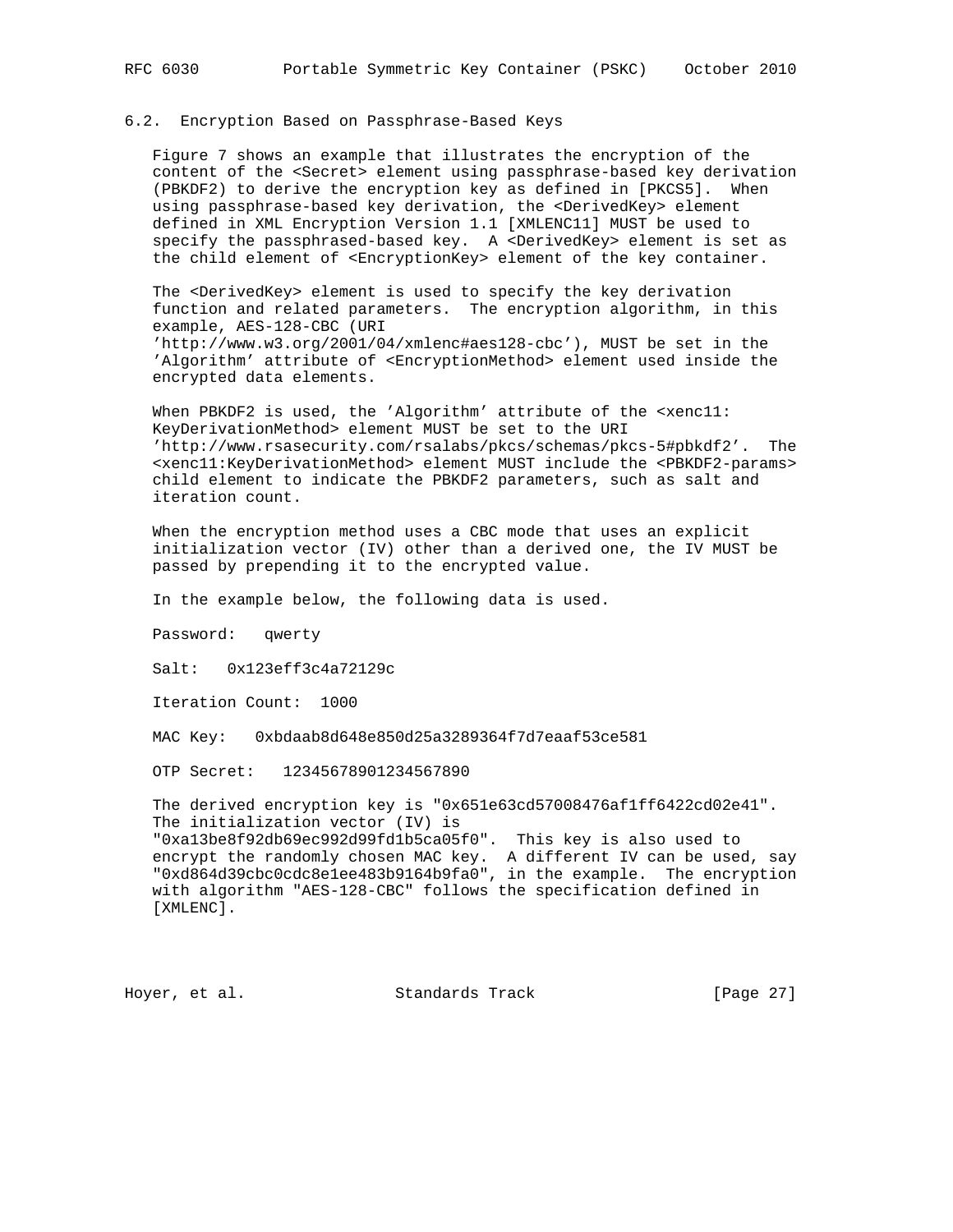```
 <?xml version="1.0" encoding="UTF-8"?>
 <pskc:KeyContainer
   xmlns:pskc="urn:ietf:params:xml:ns:keyprov:pskc"
  xmlns:xenc11="http://www.w3.org/2009/xmlenc11#"
  xmlns:pkcs5=
   "http://www.rsasecurity.com/rsalabs/pkcs/schemas/pkcs-5v2-0#"
  xmlns:xenc="http://www.w3.org/2001/04/xmlenc#" Version="1.0">
     <pskc:EncryptionKey>
         <xenc11:DerivedKey>
             <xenc11:KeyDerivationMethod
               Algorithm=
  "http://www.rsasecurity.com/rsalabs/pkcs/schemas/pkcs-5v2-0#pbkdf2">
                 <pkcs5:PBKDF2-params>
                      <Salt>
                          <Specified>Ej7/PEpyEpw=</Specified>
                      </Salt>
                      <IterationCount>1000</IterationCount>
                      <KeyLength>16</KeyLength>
                     <PRF/> </pkcs5:PBKDF2-params>
             </xenc11:KeyDerivationMethod>
             <xenc:ReferenceList>
                 <xenc:DataReference URI="#ED"/>
             </xenc:ReferenceList>
             <xenc11:MasterKeyName>My Password 1</xenc11:MasterKeyName>
         </xenc11:DerivedKey>
     </pskc:EncryptionKey>
     <pskc:MACMethod
         Algorithm="http://www.w3.org/2000/09/xmldsig#hmac-sha1">
         <pskc:MACKey>
             <xenc:EncryptionMethod
             Algorithm="http://www.w3.org/2001/04/xmlenc#aes128-cbc"/>
             <xenc:CipherData>
                 <xenc:CipherValue>
 2GTTnLwM3I4e5IO5FkufoOEiOhNj91fhKRQBtBJYluUDsPOLTfUvoU2dStyOwYZx
```

```
 </pskc:CryptoModuleInfo>
 <pskc:Key Algorithm=
```
</xenc:CipherValue>

<pskc:Id>CM\_ID\_001</pskc:Id>

</xenc:CipherData>

 </pskc:MACKey> </pskc:MACMethod> <pskc:KeyPackage>

<pskc:DeviceInfo>

 </pskc:DeviceInfo> <pskc:CryptoModuleInfo>

Hoyer, et al. Standards Track [Page 28]

<pskc:SerialNo>987654321</pskc:SerialNo>

<pskc:Manufacturer>TokenVendorAcme</pskc:Manufacturer>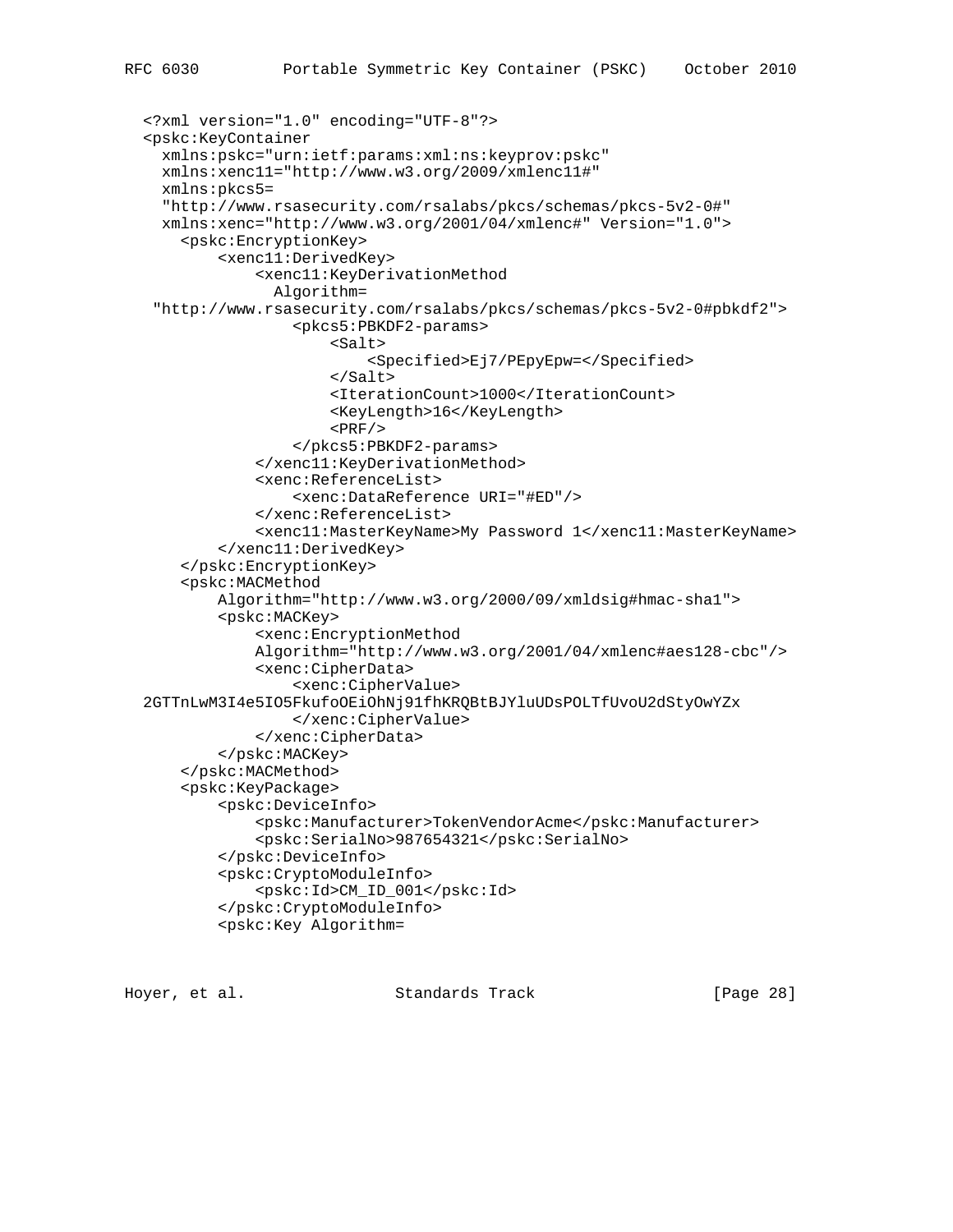```
 "urn:ietf:params:xml:ns:keyprov:pskc:hotp" Id="123456">
             <pskc:Issuer>Example-Issuer</pskc:Issuer>
             <pskc:AlgorithmParameters>
                  <pskc:ResponseFormat Length="8" Encoding="DECIMAL"/>
             </pskc:AlgorithmParameters>
             <pskc:Data>
                  <pskc:Secret>
                  <pskc:EncryptedValue Id="ED">
                      <xenc:EncryptionMethod
                          Algorithm=
 "http://www.w3.org/2001/04/xmlenc#aes128-cbc"/>
                          <xenc:CipherData>
                              <xenc:CipherValue>
       oTvo+S22nsmS2Z/RtcoF8Hfh+jzMe0RkiafpoDpnoZTjPYZu6V+A4aEn032yCr4f
                          </xenc:CipherValue>
                      </xenc:CipherData>
                      </pskc:EncryptedValue>
                      <pskc:ValueMAC>LP6xMvjtypbfT9PdkJhBZ+D6O4w=
                      </pskc:ValueMAC>
                  </pskc:Secret>
             </pskc:Data>
         </pskc:Key>
     </pskc:KeyPackage>
 </pskc:KeyContainer>
```
 Figure 7: Example of a PSKC Document Using Encryption Based on Passphrase-Based Keys

# 6.3. Encryption Based on Asymmetric Keys

When using asymmetric keys to encrypt child elements of the <Data> element, information about the certificate being used MUST be stated in the <X509Data> element, which is a child element of the <EncryptionKey> element. The encryption algorithm MUST be indicated in the 'Algorithm' attribute of the <EncryptionMethod> element. In the example shown in Figure 8, the algorithm is set to 'http://www.w3.org/2001/04/xmlenc#rsa\_1\_5'.

```
 <?xml version="1.0" encoding="UTF-8" ?>
 <KeyContainer
    xmlns:ds="http://www.w3.org/2000/09/xmldsig#"
    xmlns="urn:ietf:params:xml:ns:keyprov:pskc"
    xmlns:xenc="http://www.w3.org/2001/04/xmlenc#"
     id="KC0001"
    Version="1.0">
     <EncryptionKey>
         <ds:X509Data>
```
Hoyer, et al. Standards Track [Page 29]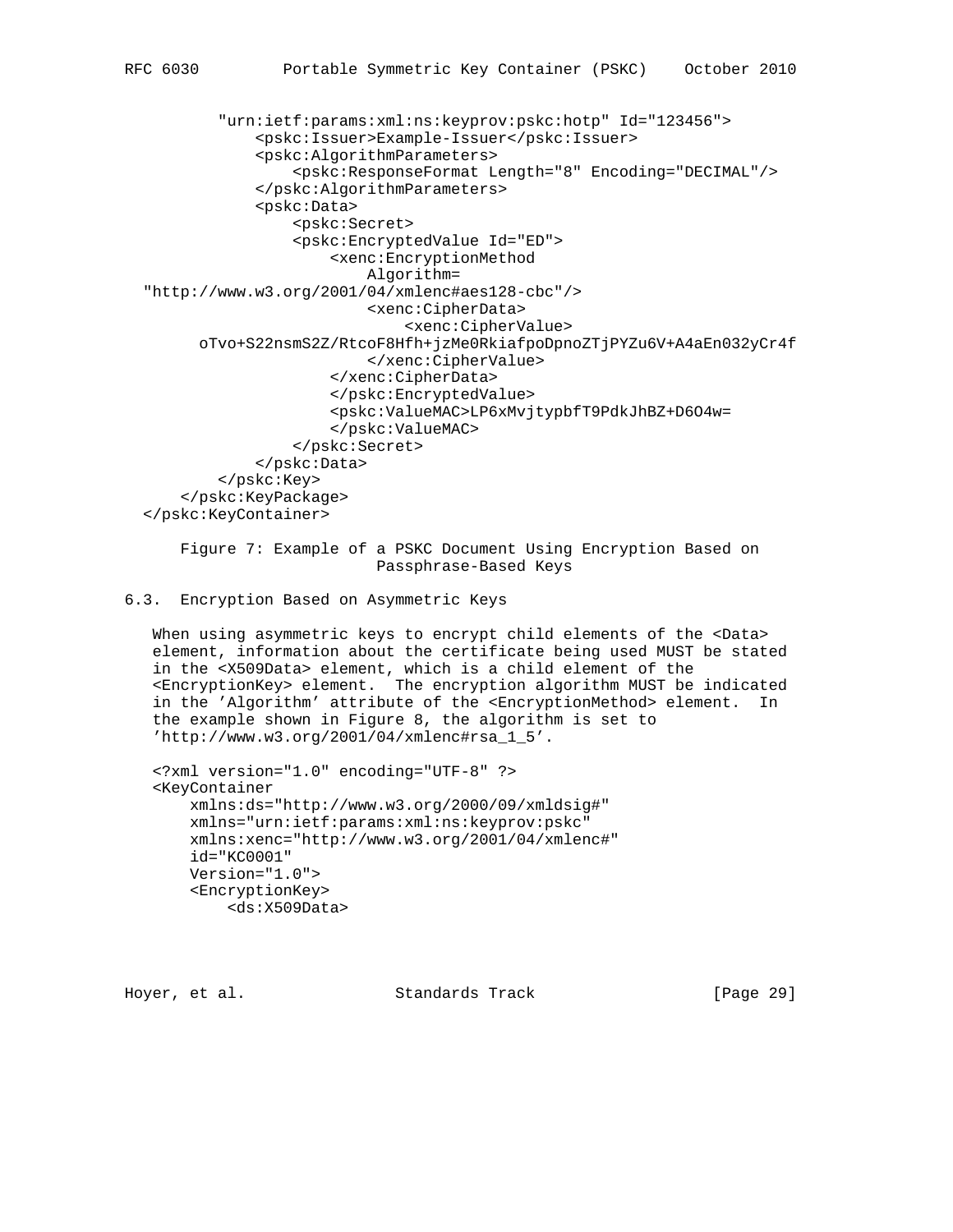```
 <ds:X509Certificate>MIIB5zCCAVCgAwIBAgIESZp/vDANBgkqhkiG9w0BAQUFADA4M
 Q0wCwYDVQQKEwRJRVRGMRMwEQYDVQQLEwpLZXlQcm92IFdHMRIwEAYDVQQDEwlQU0tDIF
 Rlc3QwHhcNMDkwMjE3MDkxMzMyWhcNMTEwMjE3MDkxMzMyWjA4MQ0wCwYDVQQKEwRJRVR
 GMRMwEQYDVQQLEwpLZXlQcm92IFdHMRIwEAYDVQQDEwlQU0tDIFRlc3QwgZ8wDQYJKoZI
 hvcNAQEBBQADgY0AMIGJAoGBALCWLDa2ItYJ6su80hd1gL4cggQYdyyKK17btt/aS6Q/e
 DsKjsPyFIODsxeKVV/uA3wLT4jQJM5euKJXkDajzGGOy92+ypfzTX4zDJMkh61SZwlHNJ
 xBKilAM5aW7C+BQ0RvCxvdYtzx2LTdB+X/KMEBA7uIYxLfXH2Mnub3WIh1AgMBAAEwDQY
 JKoZIhvcNAQEFBQADgYEAe875m84sYUJ8qPeZ+NG7REgTvlHTmoCdoByU0LBBLotUKuqf
 rnRuXJRMeZXaaEGmzY1kLonVjQGzjAkU4dJ+RPmiDlYuHLZS41Pg6VMwY+03lhk6I5A/w
 4rnqdkmwZX/NgXg06alnc2pBsXWhL4O7nk0S2ZrLMsQZ6HcsXgdmHo=
 </ds:X509Certificate>
         </ds:X509Data>
     </EncryptionKey>
     <KeyPackage>
         <DeviceInfo>
             <Manufacturer>TokenVendorAcme</Manufacturer>
             <SerialNo>987654321</SerialNo>
         </DeviceInfo>
         <Key
             Id="MBK000000001"
             Algorithm="urn:ietf:params:xml:ns:keyprov:pskc:hotp">
             <Issuer>Example-Issuer</Issuer>
             <AlgorithmParameters>
                 <ResponseFormat Length="6" Encoding="DECIMAL"/>
             </AlgorithmParameters>
             <Data>
                 <Secret>
                     <EncryptedValue>
                          <xenc:EncryptionMethod
              Algorithm="http://www.w3.org/2001/04/xmlenc#rsa_1_5"/>
                          <xenc:CipherData>
 <xenc:CipherValue>hJ+fvpoMPMO9BYpK2rdyQYGIxiATYHTHC7e/sPLKYo5/r1v+4
 xTYG3gJolCWuVMydJ7Ta0GaiBPHcWa8ctCVYmHKfSz5fdeV5nqbZApe6dofTqhRwZK6
 Yx4ufevi91cjN2vBpSxYafvN3c3+xIgk0EnTV4iVPRCR0rBwyfFrPc4=
 </xenc:CipherValue>
                          </xenc:CipherData>
                     </EncryptedValue>
                 </Secret>
                 <Counter>
                      <PlainValue>0</PlainValue>
                 </Counter>
             </Data>
         </Key>
     </KeyPackage>
 </KeyContainer>
    Figure 8: Example of a PSKC Document Using Encryption Based on
                             Asymmetric Keys
```
Hoyer, et al. Standards Track [Page 30]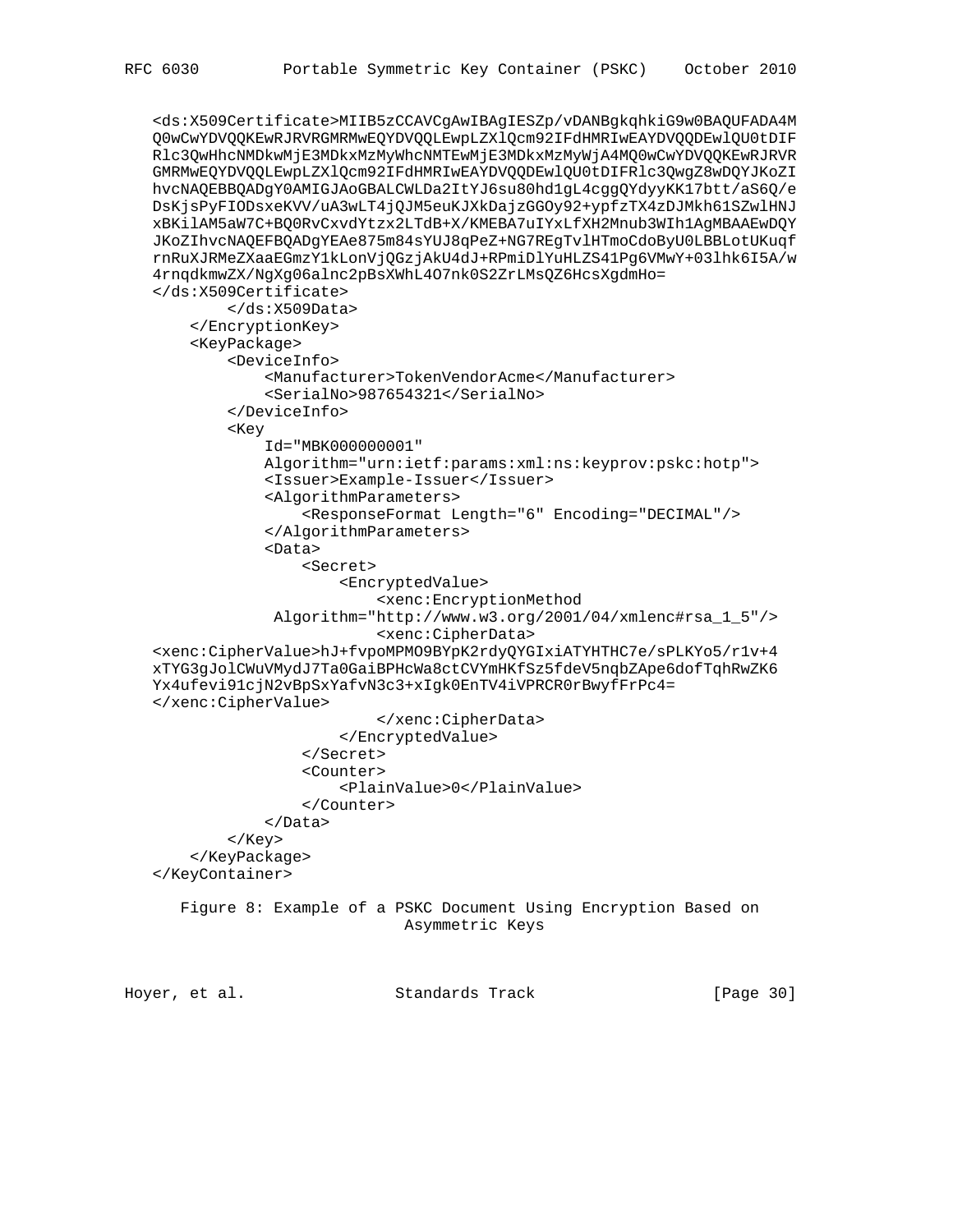For systems implementing PSKC, it is RECOMMENDED to implement the RSA-1.5 algorithm, identified by the URI 'http://www.w3.org/2001/04/xmlenc#rsa-1\_5'.

 Some of the asymmetric encryption algorithms that can optionally be implemented are:

Algorithm | Uniform Resource Locator (URL) ------------------+------------------------------------------------- RSA-OAEP-MGF1P | http://www.w3.org/2001/04/xmlenc#rsa-oaep-mgf1p

6.4. Padding of Encrypted Values for Non-Padded Encryption Algorithms

 Padding of encrypted values (for example, the key secret value) is required when key protection algorithms are used that do not support embedded padding and the value to be encrypted is not a multiple of the encryption algorithm cipher block length.

 For example, when transmitting an HOTP key (20 bytes long) protected with the AES algorithm in CBC mode (8-byte block cipher), padding is required since its length is not a multiple of the 8-byte block length.

 In these cases, for systems implementing PSKC, it is RECOMMENDED to pad the value before encryption using PKCS #5 padding as described in [PKCS5].

7. Digital Signature

 PSKC allows a digital signature to be added to the XML document, as a child element of the <KeyContainer> element. The description of the XML digital signature can be found in [XMLDSIG].

```
 <?xml version="1.0" encoding="UTF-8"?>
 <KeyContainer
    xmlns="urn:ietf:params:xml:ns:keyprov:pskc"
     xmlns:ds="http://www.w3.org/2000/09/xmldsig#"
     xmlns:xenc="http://www.w3.org/2001/04/xmlenc#"
     Version="1.0">
     <KeyPackage>
         <DeviceInfo>
             <Manufacturer>TokenVendorAcme</Manufacturer>
             <SerialNo>0755225266</SerialNo>
         </DeviceInfo>
         <Key Id="123"
         Algorithm="urn:ietf:params:xml:ns:keyprov:pskc:hotp">
             <Issuer>Example-Issuer</Issuer>
             <AlgorithmParameters>
```
Hoyer, et al. Standards Track [Page 31]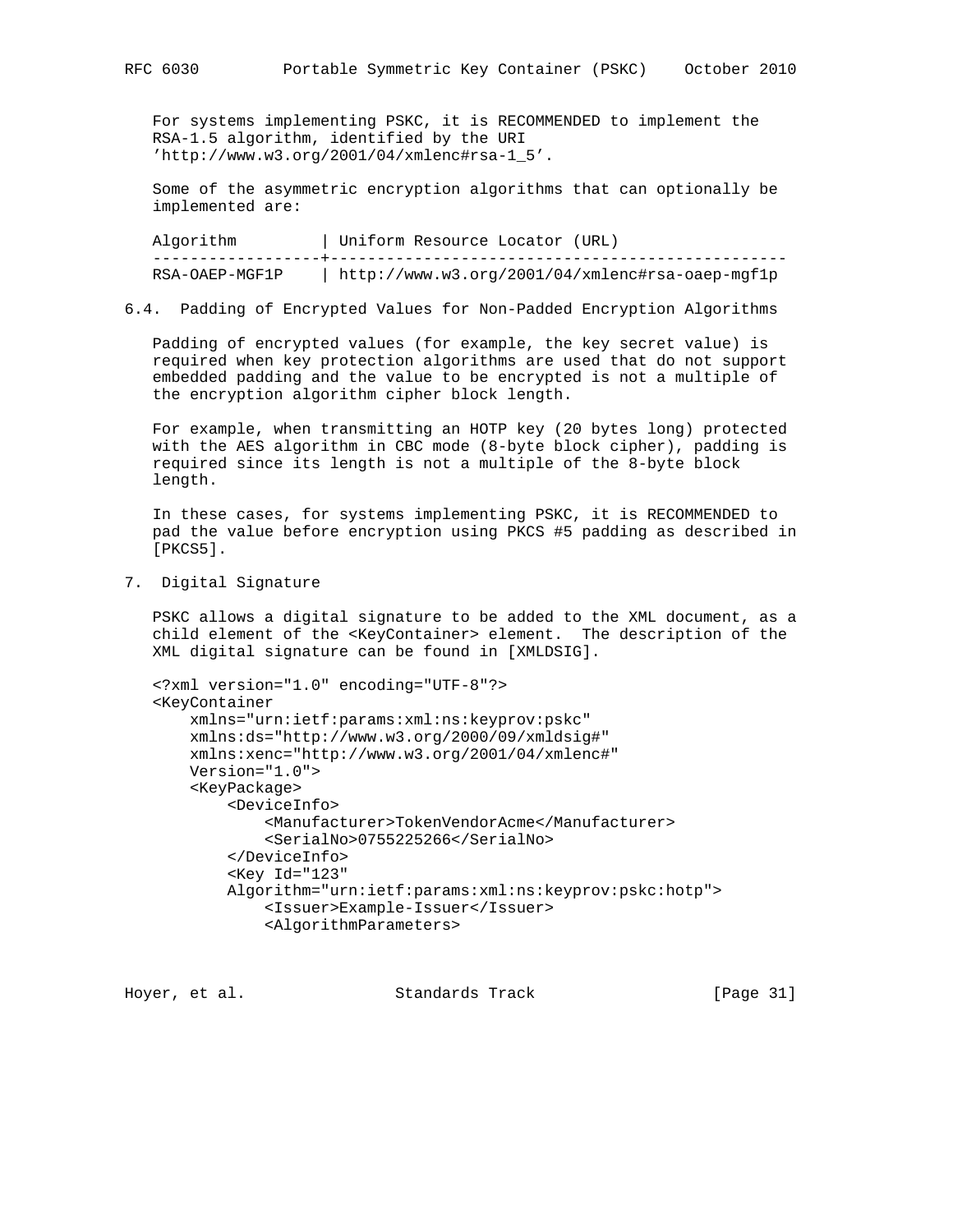<ResponseFormat Length="6" Encoding="DECIMAL"/> </AlgorithmParameters> <Data> <Secret> <PlainValue> MTIzNDU2Nzg5MDEyMzQ1Njc4OTA= </PlainValue> </Secret> <Counter> <PlainValue>0</PlainValue> </Counter> </Data> </Key> </KeyPackage> <Signature> <ds:SignedInfo> <ds:CanonicalizationMethod Algorithm="http://www.w3.org/2001/10/xml-exc-c14n#"/> <ds:SignatureMethod Algorithm="http://www.w3.org/2000/09/xmldsig#rsa-sha1"/> <ds:Reference URI="#Device"> <ds:DigestMethod Algorithm="http://www.w3.org/2000/09/xmldsig#sha1"/> <ds:DigestValue> j6lwx3rvEPO0vKtMup4NbeVu8nk= </ds:DigestValue> </ds:Reference> </ds:SignedInfo> <ds:SignatureValue> j6lwx3rvEPO0vKtMup4NbeVu8nk= </ds:SignatureValue> <ds:KeyInfo> <ds:X509Data> <ds:X509IssuerSerial> <ds:X509IssuerName> CN=Example.com,C=US </ds:X509IssuerName> <ds:X509SerialNumber> 12345678 </ds:X509SerialNumber> </ds:X509IssuerSerial> </ds:X509Data> </ds:KeyInfo> </Signature> </KeyContainer>

# Figure 9: Digital Signature Example

Hoyer, et al. Standards Track [Page 32]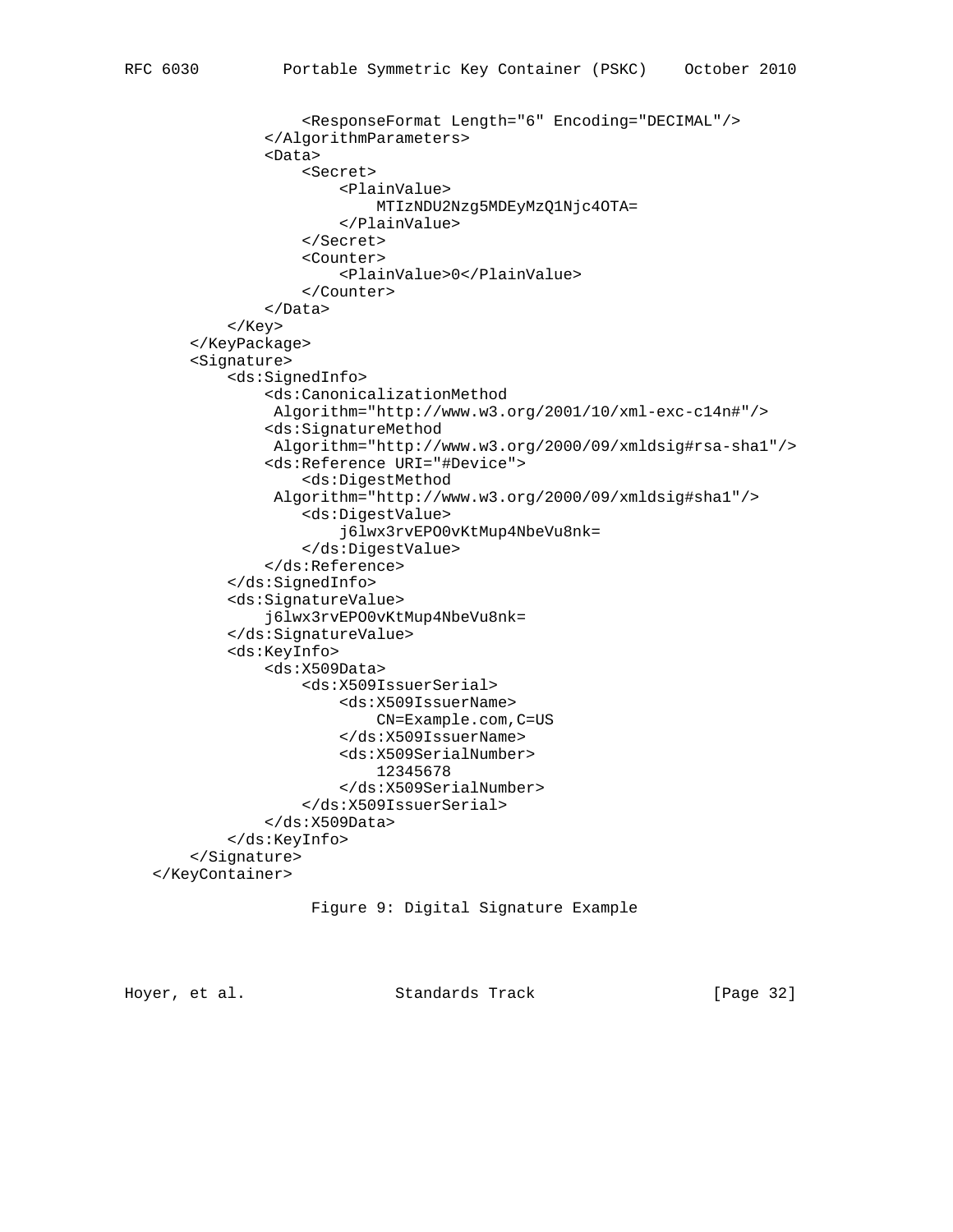#### 8. Bulk Provisioning

 The functionality of bulk provisioning can be accomplished by repeating the <KeyPackage> element multiple times within the <KeyContainer> element, indicating that multiple keys are provided to different devices or cryptographic modules. The <EncryptionKey> element then applies to all <KeyPackage> elements. When provisioning multiple keys to the same device, the <KeyPackage> element is repeated, but the enclosed <DeviceInfo> element will contain the same sub-elements that uniquely identify the single device (for example, the keys for the device identified by SerialNo='9999999' in the example below).

Figure 10 shows an example utilizing these capabilities.

```
 <?xml version="1.0" encoding="UTF-8"?>
 <KeyContainer Version="1.0"
     xmlns="urn:ietf:params:xml:ns:keyprov:pskc">
     <KeyPackage>
         <DeviceInfo>
             <Manufacturer>TokenVendorAcme</Manufacturer>
             <SerialNo>654321</SerialNo>
         </DeviceInfo>
         <Key Id="1"
         Algorithm="urn:ietf:params:xml:ns:keyprov:pskc:hotp">
             <Issuer>Issuer</Issuer>
             <AlgorithmParameters>
                  <ResponseFormat Length="8" Encoding="DECIMAL"/>
             </AlgorithmParameters>
             <Data>
                  <Secret>
                      <PlainValue>
                          MTIzNDU2Nzg5MDEyMzQ1Njc4OTA=
                      </PlainValue>
                  </Secret>
                  <Counter>
                      <PlainValue>0</PlainValue>
                  </Counter>
             </Data>
             <Policy>
                  <StartDate>2006-05-01T00:00:00Z</StartDate>
                  <ExpiryDate>2006-05-31T00:00:00Z</ExpiryDate>
             </Policy>
         </Key>
     </KeyPackage>
```
Hoyer, et al. Standards Track [Page 33]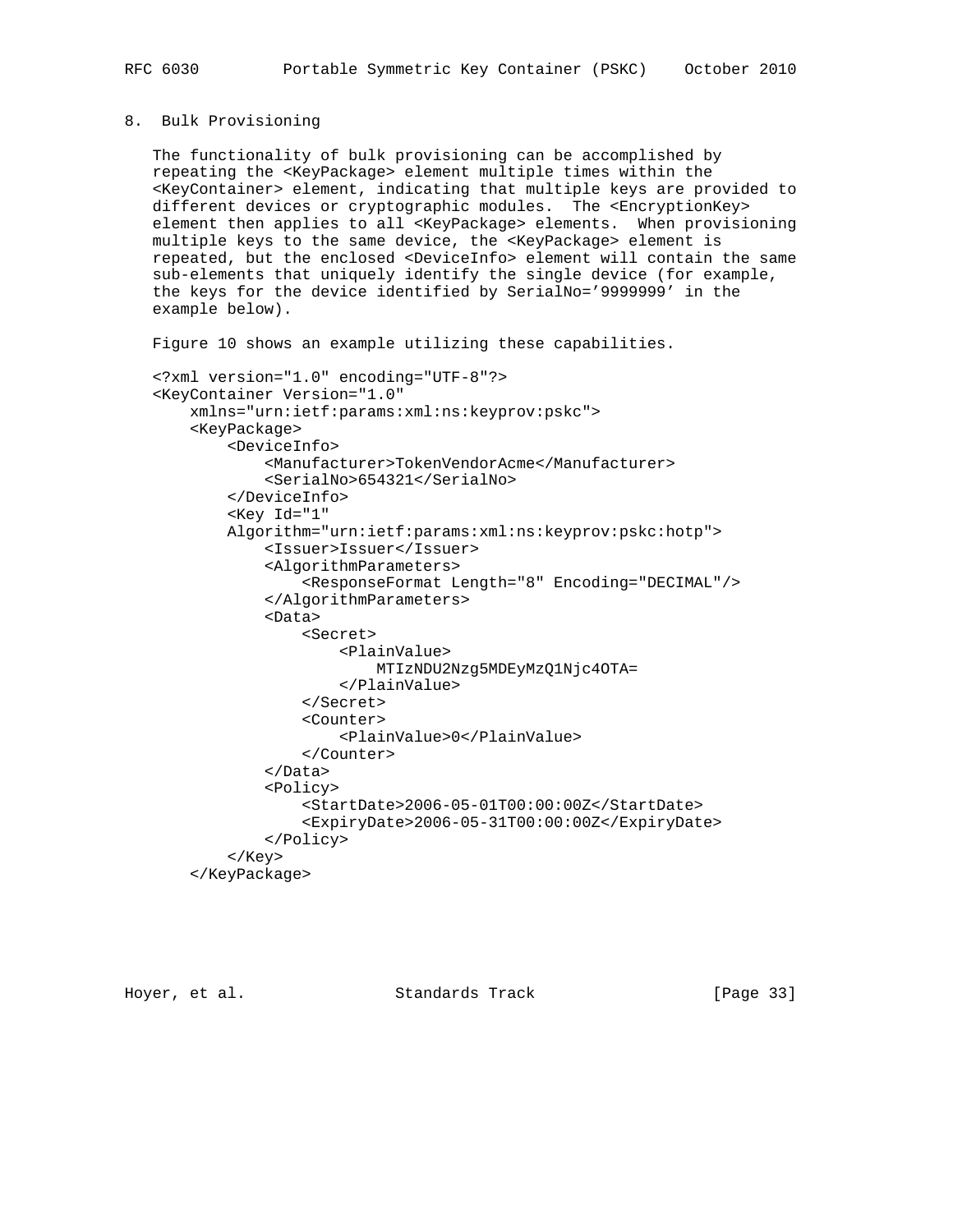```
 <KeyPackage>
     <DeviceInfo>
         <Manufacturer>TokenVendorAcme</Manufacturer>
         <SerialNo>123456</SerialNo>
     </DeviceInfo>
     <Key Id="2"
     Algorithm="urn:ietf:params:xml:ns:keyprov:pskc:hotp">
         <Issuer>Issuer</Issuer>
         <AlgorithmParameters>
             <ResponseFormat Length="8" Encoding="DECIMAL"/>
         </AlgorithmParameters>
         <Data>
             <Secret>
                  <PlainValue>
                      MTIzNDU2Nzg5MDEyMzQ1Njc4OTA=
                  </PlainValue>
             </Secret>
             <Counter>
                  <PlainValue>0</PlainValue>
             </Counter>
         </Data>
         <Policy>
             <StartDate>2006-05-01T00:00:00Z</StartDate>
             <ExpiryDate>2006-05-31T00:00:00Z</ExpiryDate>
         </Policy>
     </Key>
 </KeyPackage>
 <KeyPackage>
     <DeviceInfo>
         <Manufacturer>TokenVendorAcme</Manufacturer>
         <SerialNo>9999999</SerialNo>
     </DeviceInfo>
     <Key Id="3"
     Algorithm="urn:ietf:params:xml:ns:keyprov:pskc:hotp">
         <Issuer>Issuer</Issuer>
         <AlgorithmParameters>
             <ResponseFormat Length="8" Encoding="DECIMAL"/>
         </AlgorithmParameters>
         <Data>
             <Secret>
                  <PlainValue>
                      MTIzNDU2Nzg5MDEyMzQ1Njc4OTA=
                  </PlainValue>
             </Secret>
             <Counter>
                  <PlainValue>0</PlainValue>
             </Counter>
         </Data>
```
Hoyer, et al. Standards Track [Page 34]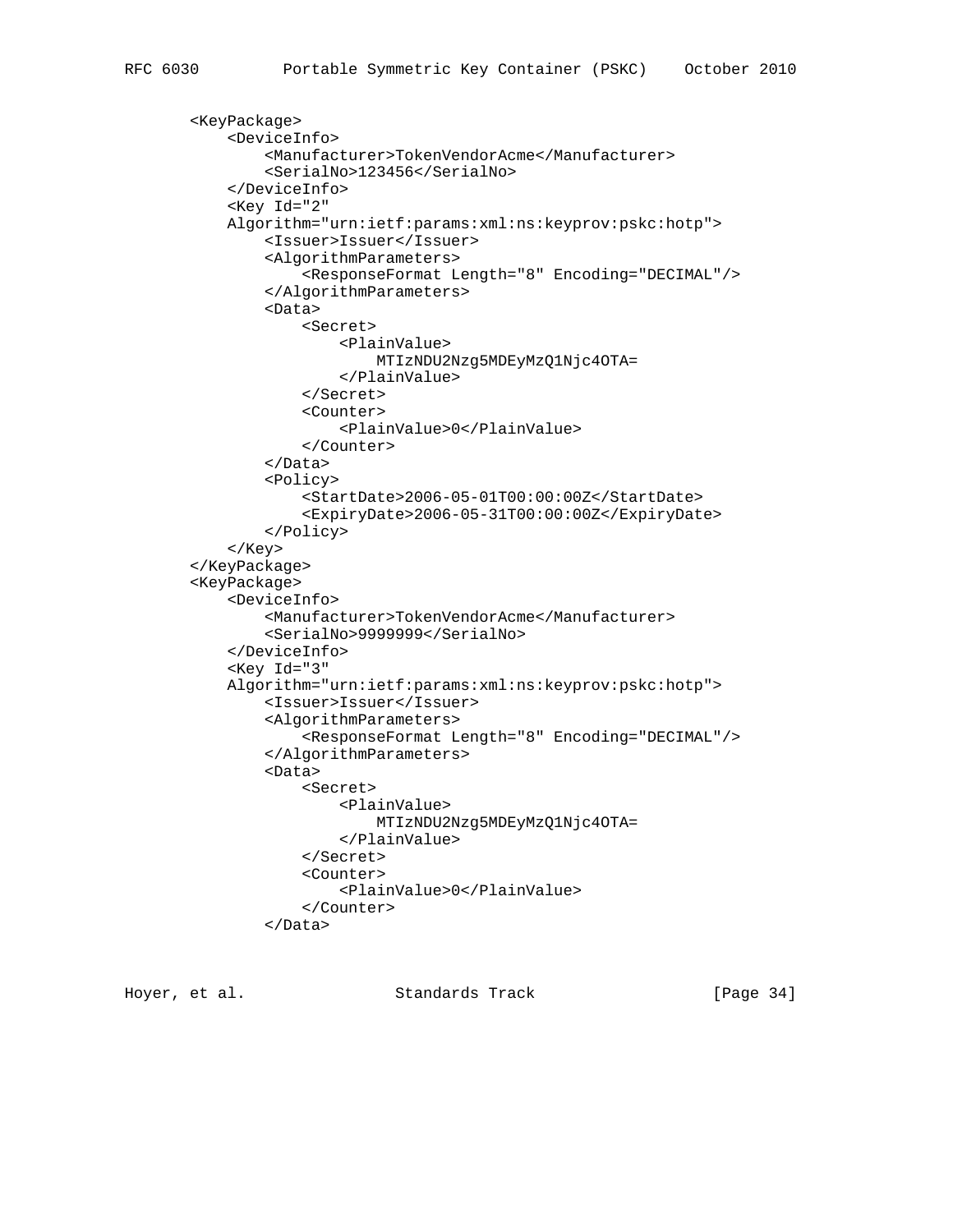```
 <Policy>
                  <StartDate>2006-03-01T00:00:00Z</StartDate>
                  <ExpiryDate>2006-03-31T00:00:00Z</ExpiryDate>
             </Policy>
         </Key>
     </KeyPackage>
     <KeyPackage>
         <DeviceInfo>
             <Manufacturer>TokenVendorAcme</Manufacturer>
             <SerialNo>9999999</SerialNo>
         </DeviceInfo>
         <Key Id="4"
         Algorithm="urn:ietf:params:xml:ns:keyprov:pskc:hotp">
             <Issuer>Issuer</Issuer>
             <AlgorithmParameters>
                  <ResponseFormat Length="8" Encoding="DECIMAL"/>
             </AlgorithmParameters>
             <Data>
                  <Secret>
                      <PlainValue>
                          MTIzNDU2Nzg5MDEyMzQ1Njc4OTA=
                      </PlainValue>
                  </Secret>
                  <Counter>
                      <PlainValue>0</PlainValue>
                  </Counter>
             </Data>
             <Policy>
                  <StartDate>2006-04-01T00:00:00Z</StartDate>
                  <ExpiryDate>2006-04-30T00:00:00Z</ExpiryDate>
             </Policy>
         </Key>
     </KeyPackage>
 </KeyContainer>
```
Figure 10: Bulk Provisioning Example

# 9. Extensibility

This section lists a few common extension points provided by PSKC:

 New PSKC Version: Whenever it is necessary to define a new version of this document, a new version number has to be allocated to refer to the new specification. The version number is carried inside the 'Version' attribute, as described in Section 4, the numbering scheme MUST follow Section 1.2, and rules for extensibility are defined in Section 12.

```
Hoyer, et al. Standards Track [Page 35]
```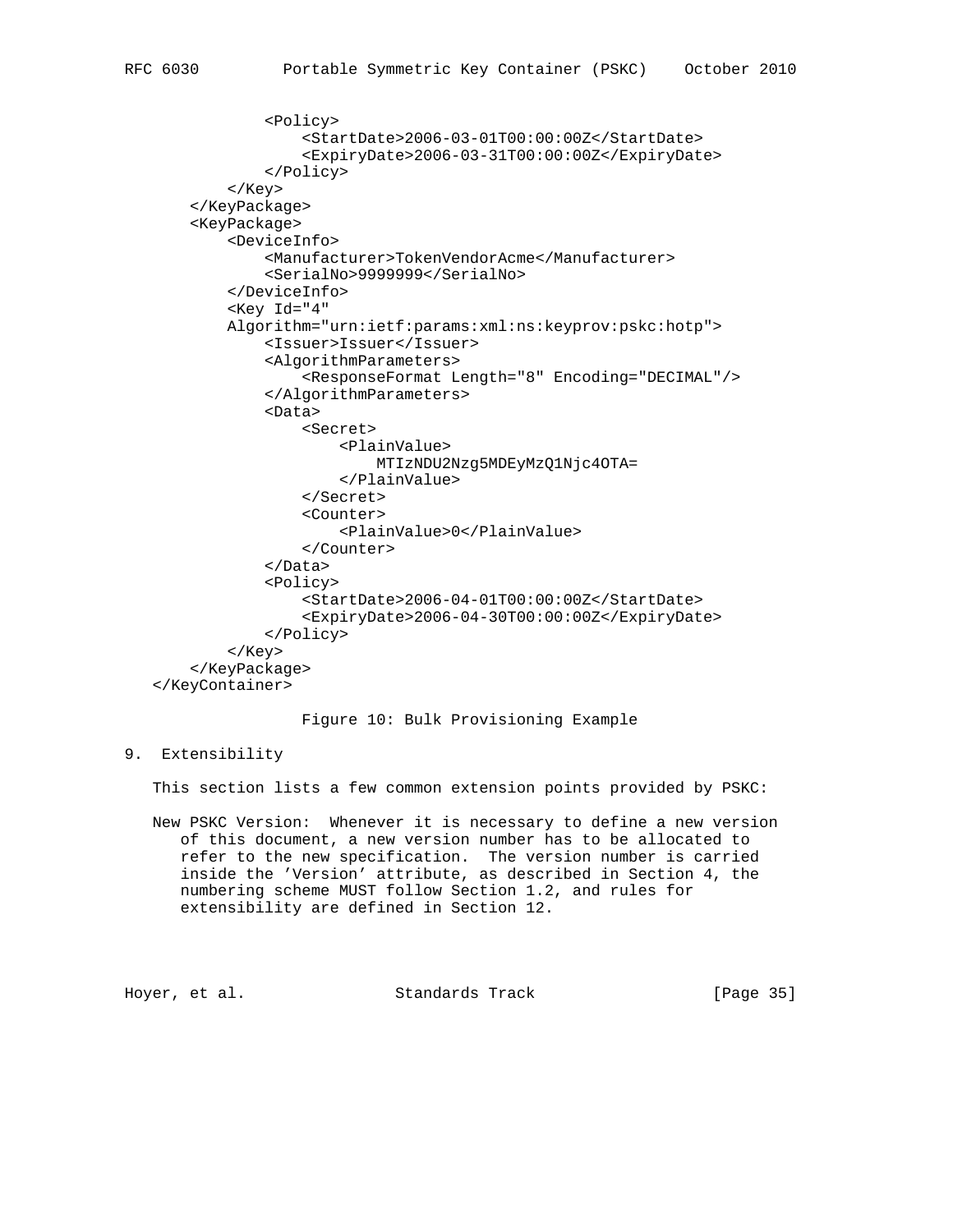- New XML Elements: The usage of the XML schema and the available extension points allows new XML elements to be added. Depending on the type of XML element, different ways for extensibility are offered. In some places, the <Extensions> element can be used and elsewhere the "<xs:any namespace="##other" processContents="lax" minOccurs="0" maxOccurs="unbounded"/>" XML extension point is utilized.
- New XML Attributes: The XML schema allows new XML attributes to be added where XML extension points have been defined (see "<xs: anyAttribute namespace="##other"/>" in Section 11).
- New PSKC Algorithm Profiles: This document defines two PSKC algorithm profiles, see Section 10. The following informational document describes additional profiles [PSKC-ALGORITHM-PROFILES]. Further PSKC algorithm profiles can be registered as described in Section 12.4.
- Algorithm URIs: Section 6 defines how keys and related data can be protected. A number of algorithms can be used. New algorithms can be used by pointing to a new algorithm URI.
- Policy: Section 5 defines policies that can be attached to a key and keying-related data. The <Policy> element is one such item that allows implementers to restrict the use of the key to certain functions, such as "OTP usage only". Further values may be registered as described in Section 12.
- 10. PSKC Algorithm Profile
- 10.1. HOTP

Common Name: HOTP

Class: OTP

URI: urn:ietf:params:xml:ns:keyprov:pskc:hotp

Algorithm Definition: [HOTP]

Identifier Definition: (this RFC)

Registrant Contact: IESG

Deprecated: FALSE

Hoyer, et al. Standards Track [Page 36]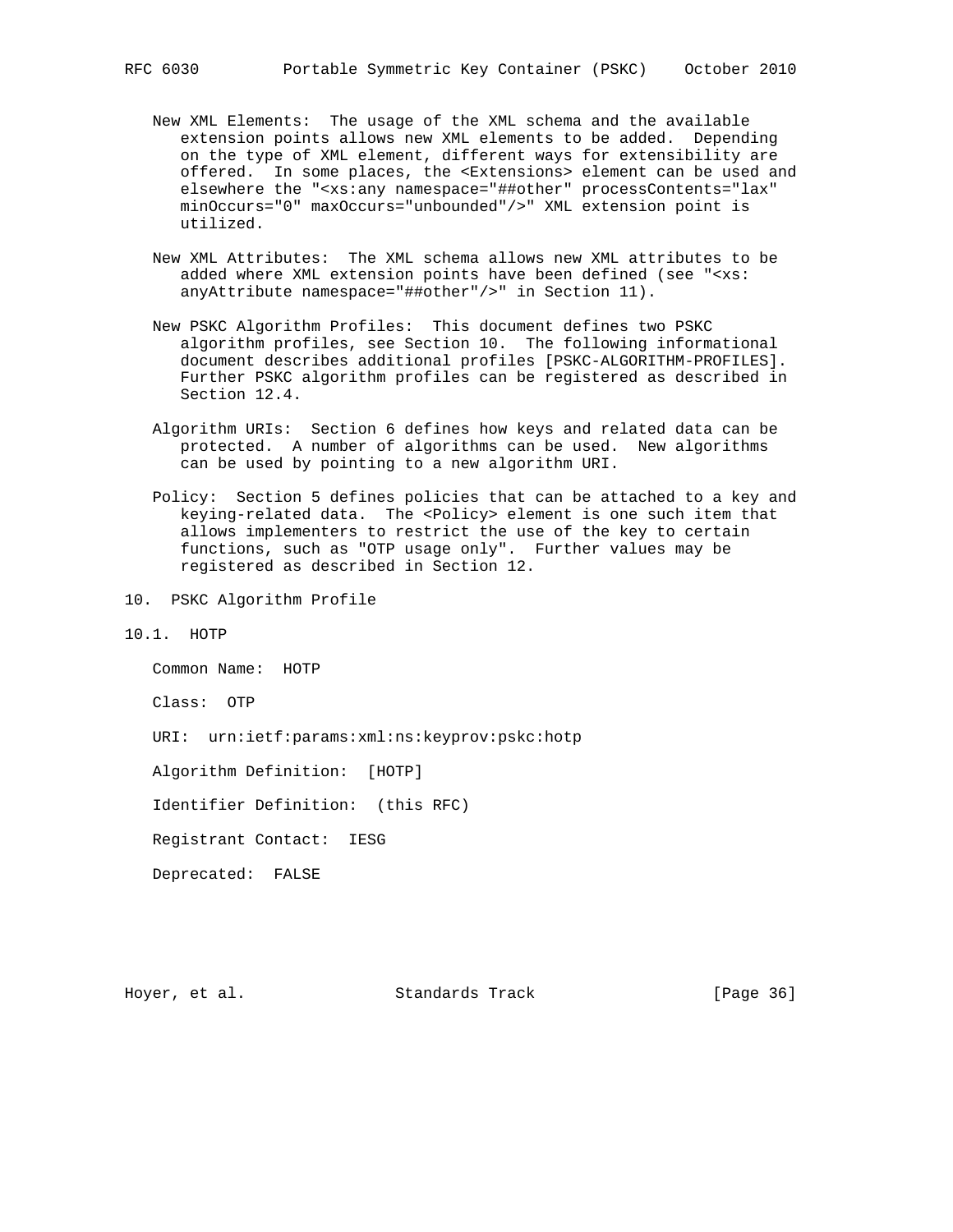Profiling:

 The <KeyPackage> element MUST be present and the <ResponseFormat> element, which is a child element of the <AlgorithmParameters> element, MUST be used to indicate the OTP length and the value format.

 The <Counter> element (see Section 4.1) MUST be provided as metadata for the key.

The following additional constraints apply:

- + The value of the <Secret> element MUST contain key material with a length of at least 16 octets (128 bits), if it is present.
- + The <ResponseFormat> element MUST have the 'Format' attribute set to "DECIMAL", and the 'Length' attribute MUST indicate a length value between 6 and 9 (inclusive).
- + The <PINPolicy> element MAY be present, but the 'PINUsageMode' attribute cannot be set to "Algorithmic".

An example can be found in Figure 3.

#### 10.2. PIN

Common Name: PIN

Class: Symmetric static credential comparison

URI: urn:ietf:params:xml:ns:keyprov:pskc:pin

Algorithm Definition: (this RFC) Section 5.1

Identifier Definition (this RFC)

Registrant Contact: IESG

Deprecated: FALSE

Profiling:

 The <Usage> element MAY be present, but no attribute of the <Usage> element is required. The <ResponseFormat> element MAY be used to indicate the PIN value format.

Hoyer, et al. Standards Track [Page 37]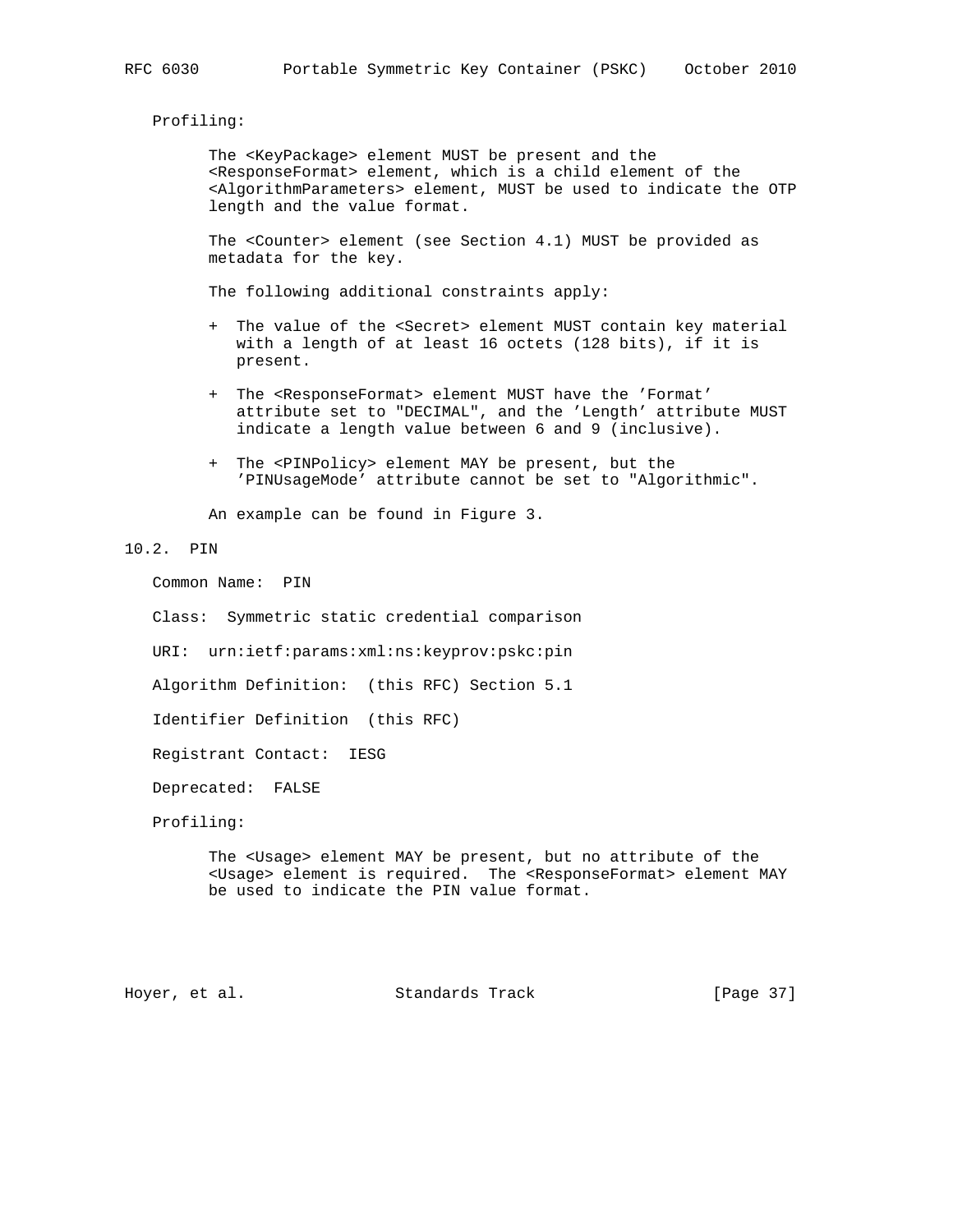The <Secret> element (see Section 4.1) MUST be provided.

See the example in Figure 5

# 11. XML Schema

This section defines the XML schema for PSKC.

```
<?xml version="1.0" encoding="UTF-8"?>
<xs:schema xmlns:xs="http://www.w3.org/2001/XMLSchema"
      xmlns:pskc="urn:ietf:params:xml:ns:keyprov:pskc"
      xmlns:ds="http://www.w3.org/2000/09/xmldsig#"
      xmlns:xenc="http://www.w3.org/2001/04/xmlenc#"
      targetNamespace="urn:ietf:params:xml:ns:keyprov:pskc"
      elementFormDefault="qualified"
      attributeFormDefault="unqualified">
      <xs:import namespace="http://www.w3.org/2000/09/xmldsig#"
           schemaLocation=
"http://www.w3.org/TR/2002/REC-xmldsig-core-20020212/
           xmldsig-core-schema.xsd"/>
      <xs:import namespace="http://www.w3.org/2001/04/xmlenc#"
           schemaLocation=
"http://www.w3.org/TR/2002/REC-xmlenc-core-20021210/xenc-schema.xsd"/>
      <xs:import namespace="http://www.w3.org/XML/1998/namespace"/>
      <xs:complexType name="KeyContainerType">
           <xs:sequence>
                <xs:element name="EncryptionKey"
                     type="ds:KeyInfoType" minOccurs="0"/>
                <xs:element name="MACMethod"
                     type="pskc:MACMethodType" minOccurs="0"/>
                <xs:element name="KeyPackage"
                     type="pskc:KeyPackageType" maxOccurs="unbounded"/>
                <xs:element name="Signature"
                     type="ds:SignatureType" minOccurs="0"/>
                <xs:element name="Extensions"
                     type="pskc:ExtensionsType"
                     minOccurs="0" maxOccurs="unbounded"/>
           </xs:sequence>
           <xs:attribute name="Version"
                type="pskc:VersionType" use="required"/>
           <xs:attribute name="Id"
                type="xs:ID" use="optional"/>
      </xs:complexType>
      <xs:simpleType name="VersionType" final="restriction">
           <xs:restriction base="xs:string">
               \langle x s :pattern value="\d{1,2}\.\d{1,3}"/>
           </xs:restriction>
```
Hoyer, et al. Standards Track [Page 38]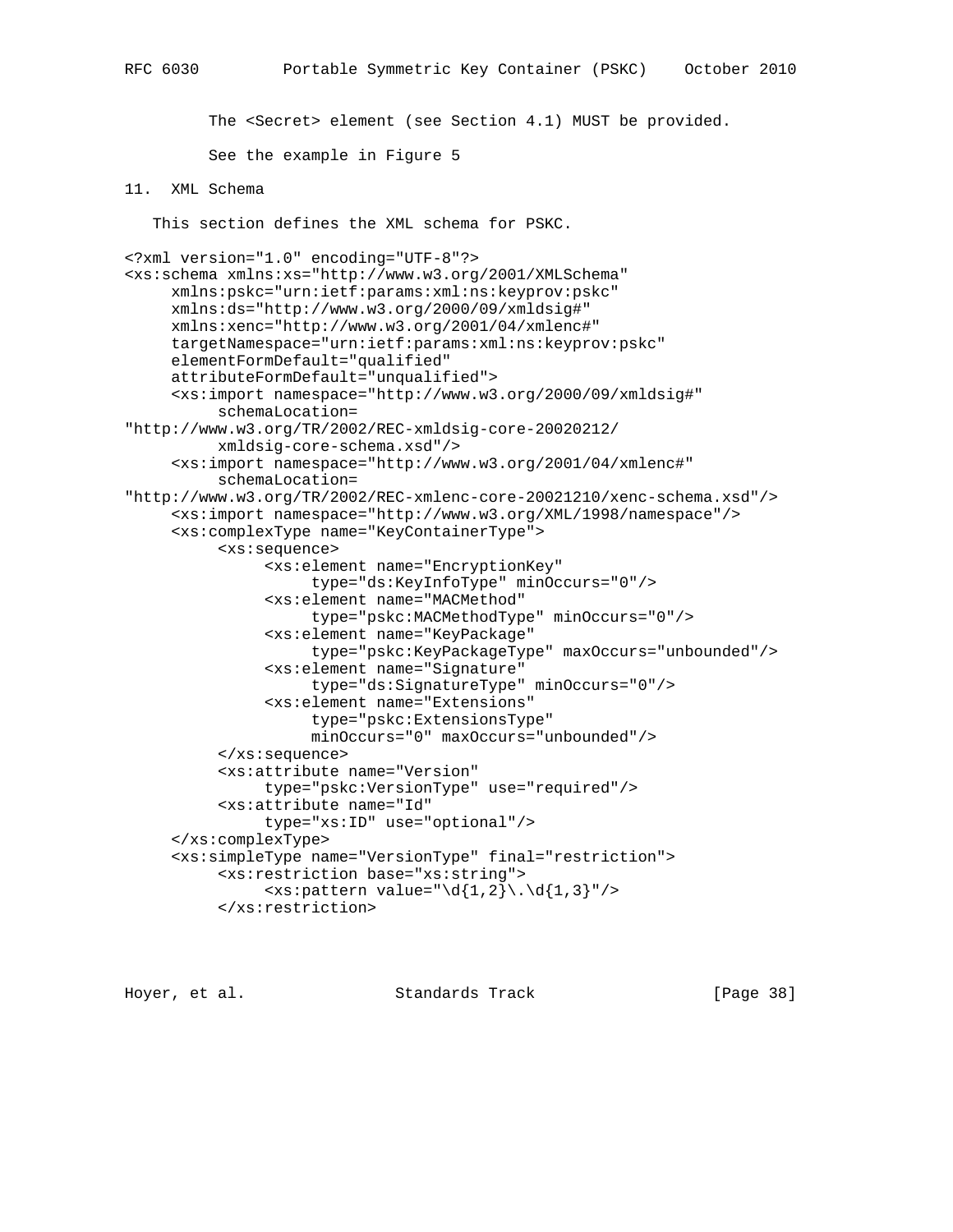```
 </xs:simpleType>
 <xs:complexType name="KeyType">
      <xs:sequence>
```

```
 <xs:element name="Issuer"
                type="xs:string" minOccurs="0"/>
           <xs:element name="AlgorithmParameters"
                type="pskc:AlgorithmParametersType"
                minOccurs="0"/>
           <xs:element name="KeyProfileId"
                type="xs:string" minOccurs="0"/>
           <xs:element name="KeyReference"
                type="xs:string" minOccurs="0"/>
           <xs:element name="FriendlyName"
                type="xs:string" minOccurs="0"/>
           <xs:element name="Data"
                type="pskc:KeyDataType" minOccurs="0"/>
           <xs:element name="UserId"
                type="xs:string" minOccurs="0"/>
           <xs:element name="Policy"
                type="pskc:PolicyType" minOccurs="0"/>
           <xs:element name="Extensions"
                type="pskc:ExtensionsType" minOccurs="0"
                maxOccurs="unbounded"/>
      </xs:sequence>
      <xs:attribute name="Id"
           type="xs:string" use="required"/>
      <xs:attribute name="Algorithm"
           type="pskc:KeyAlgorithmType" use="optional"/>
 </xs:complexType>
 <xs:complexType name="PolicyType">
      <xs:sequence>
           <xs:element name="StartDate"
                type="xs:dateTime" minOccurs="0"/>
           <xs:element name="ExpiryDate"
                type="xs:dateTime" minOccurs="0"/>
           <xs:element name="PINPolicy"
                type="pskc:PINPolicyType" minOccurs="0"/>
           <xs:element name="KeyUsage"
                type="pskc:KeyUsageType"
                minOccurs="0" maxOccurs="unbounded"/>
           <xs:element name="NumberOfTransactions"
                type="xs:nonNegativeInteger" minOccurs="0"/>
           <xs:any namespace="##other"
                minOccurs="0" maxOccurs="unbounded"/>
      </xs:sequence>
 </xs:complexType>
 <xs:complexType name="KeyDataType">
      <xs:sequence>
```
Hoyer, et al. Standards Track [Page 39]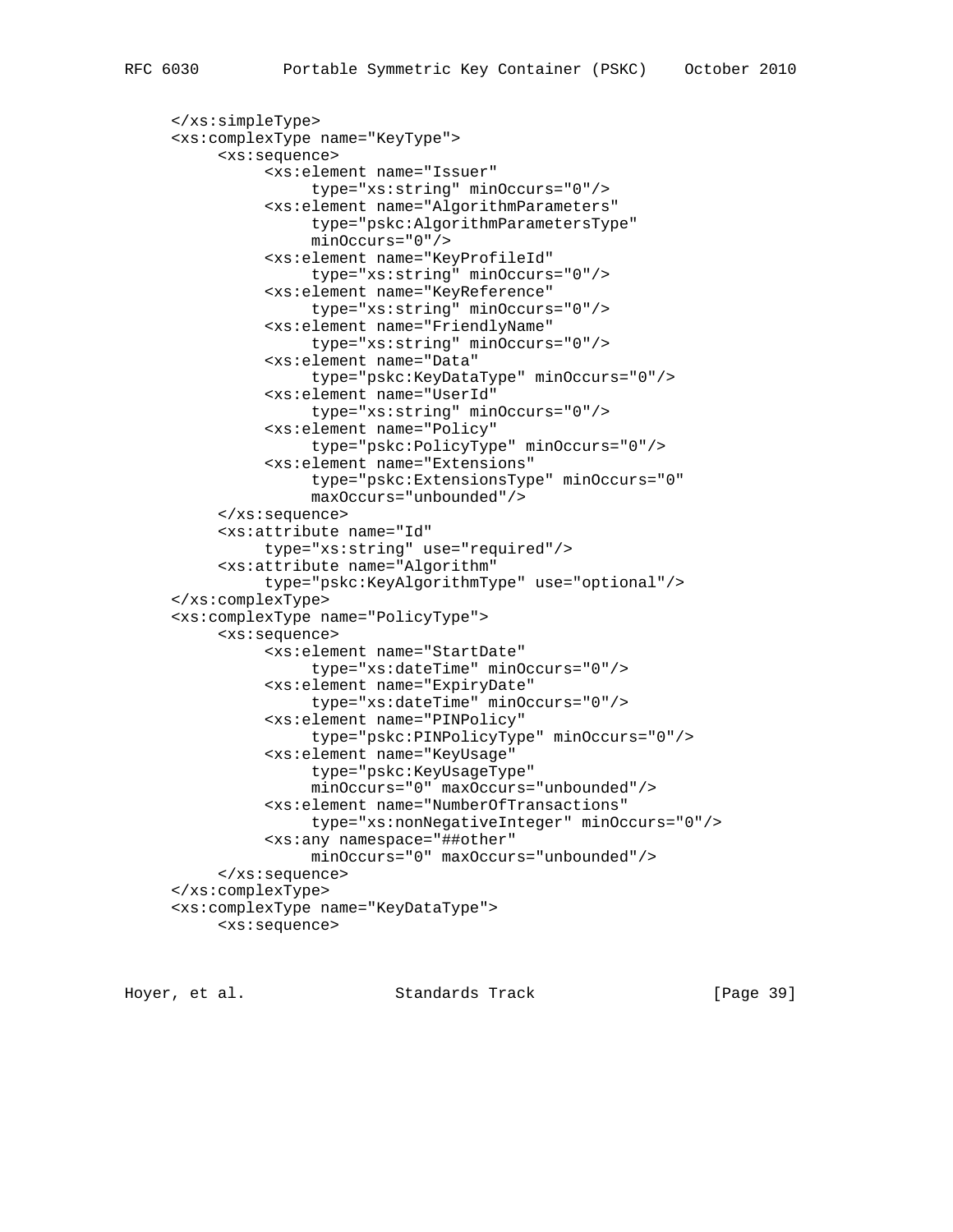```
 <xs:element name="Secret"
                type="pskc:binaryDataType" minOccurs="0"/>
           <xs:element name="Counter"
                type="pskc:longDataType" minOccurs="0"/>
           <xs:element name="Time"
                type="pskc:intDataType" minOccurs="0"/>
           <xs:element name="TimeInterval"
                type="pskc:intDataType" minOccurs="0"/>
           <xs:element name="TimeDrift"
                type="pskc:intDataType" minOccurs="0"/>
           <xs:any namespace="##other"
                processContents="lax"
                minOccurs="0" maxOccurs="unbounded"/>
      </xs:sequence>
 </xs:complexType>
 <xs:complexType name="binaryDataType">
      <xs:sequence>
           <xs:choice>
                <xs:element name="PlainValue"
                     type="xs:base64Binary"/>
                <xs:element name="EncryptedValue"
                     type="xenc:EncryptedDataType"/>
           </xs:choice>
           <xs:element name="ValueMAC"
                type="xs:base64Binary" minOccurs="0"/>
      </xs:sequence>
 </xs:complexType>
 <xs:complexType name="intDataType">
      <xs:sequence>
           <xs:choice>
                <xs:element name="PlainValue" type="xs:int"/>
                <xs:element name="EncryptedValue"
                     type="xenc:EncryptedDataType"/>
           </xs:choice>
           <xs:element name="ValueMAC"
                type="xs:base64Binary" minOccurs="0"/>
      </xs:sequence>
 </xs:complexType>
 <xs:complexType name="stringDataType">
      <xs:sequence>
           <xs:choice>
                <xs:element name="PlainValue" type="xs:string"/>
                <xs:element name="EncryptedValue"
                     type="xenc:EncryptedDataType"/>
           </xs:choice>
           <xs:element name="ValueMAC"
                type="xs:base64Binary" minOccurs="0"/>
      </xs:sequence>
```
Hoyer, et al. Standards Track [Page 40]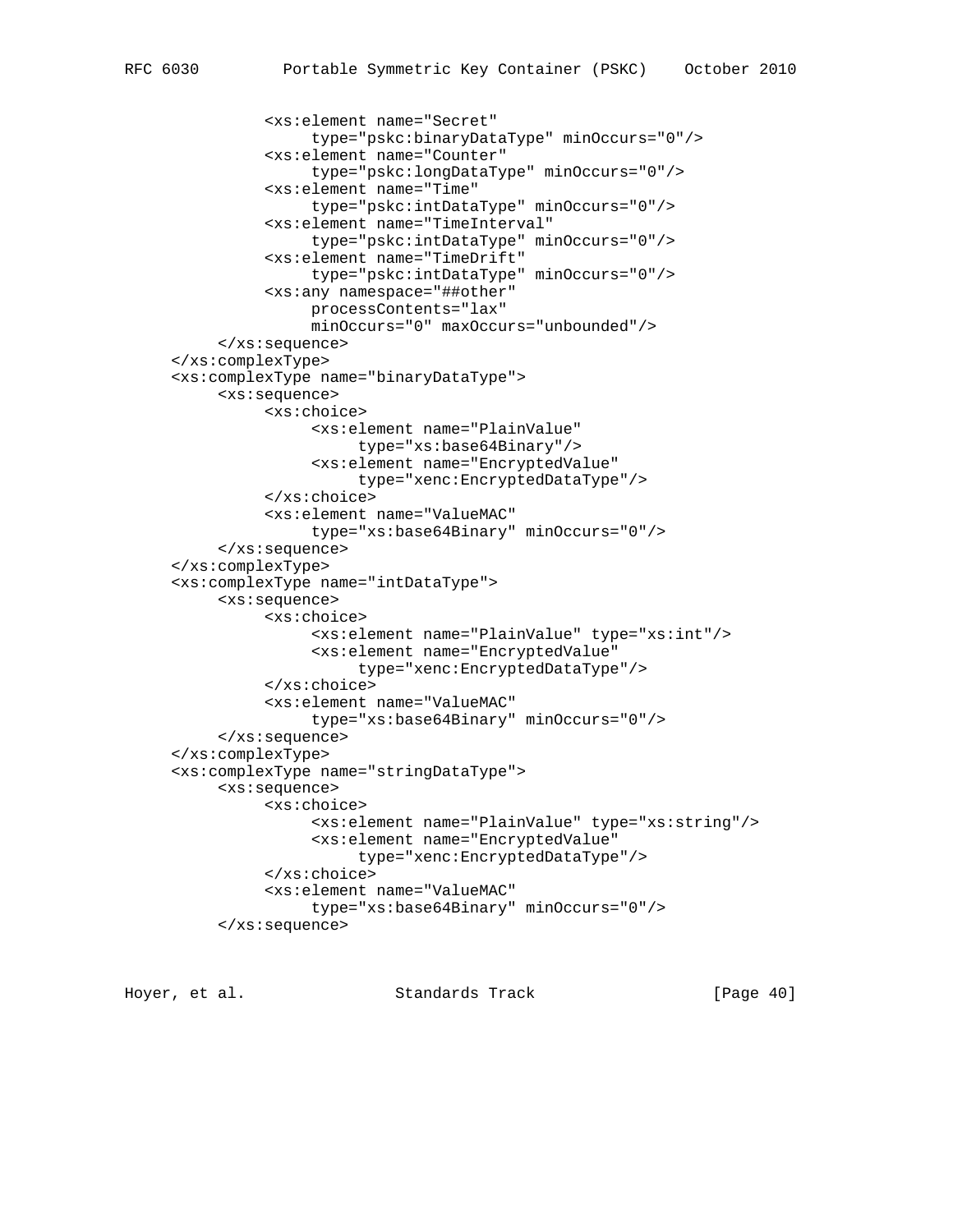```
 </xs:complexType>
 <xs:complexType name="longDataType">
      <xs:sequence>
           <xs:choice>
                <xs:element name="PlainValue" type="xs:long"/>
                <xs:element name="EncryptedValue"
                     type="xenc:EncryptedDataType"/>
           </xs:choice>
           <xs:element name="ValueMAC"
                type="xs:base64Binary" minOccurs="0"/>
      </xs:sequence>
 </xs:complexType>
 <xs:complexType name="PINPolicyType">
      <xs:attribute name="PINKeyId"
           type="xs:string" use="optional"/>
      <xs:attribute name="PINUsageMode"
          type="pskc:PINUsageModeType"/>
      <xs:attribute name="MaxFailedAttempts"
          type="xs:unsignedInt" use="optional"/>
      <xs:attribute name="MinLength"
          type="xs:unsignedInt" use="optional"/>
      <xs:attribute name="MaxLength"
          type="xs:unsignedInt" use="optional"/>
      <xs:attribute name="PINEncoding"
           type="pskc:ValueFormatType" use="optional"/>
      <xs:anyAttribute namespace="##other"/>
 </xs:complexType>
 <xs:simpleType name="PINUsageModeType">
      <xs:restriction base="xs:string">
           <xs:enumeration value="Local"/>
           <xs:enumeration value="Prepend"/>
           <xs:enumeration value="Append"/>
           <xs:enumeration value="Algorithmic"/>
      </xs:restriction>
 </xs:simpleType>
 <xs:simpleType name="KeyUsageType">
      <xs:restriction base="xs:string">
           <xs:enumeration value="OTP"/>
           <xs:enumeration value="CR"/>
           <xs:enumeration value="Encrypt"/>
           <xs:enumeration value="Integrity"/>
           <xs:enumeration value="Verify"/>
           <xs:enumeration value="Unlock"/>
```

```
Hoyer, et al. Standards Track [Page 41]
```
 <xs:enumeration value="Decrypt"/> <xs:enumeration value="KeyWrap"/> <xs:enumeration value="Unwrap"/> <xs:enumeration value="Derive"/> <xs:enumeration value="Generate"/>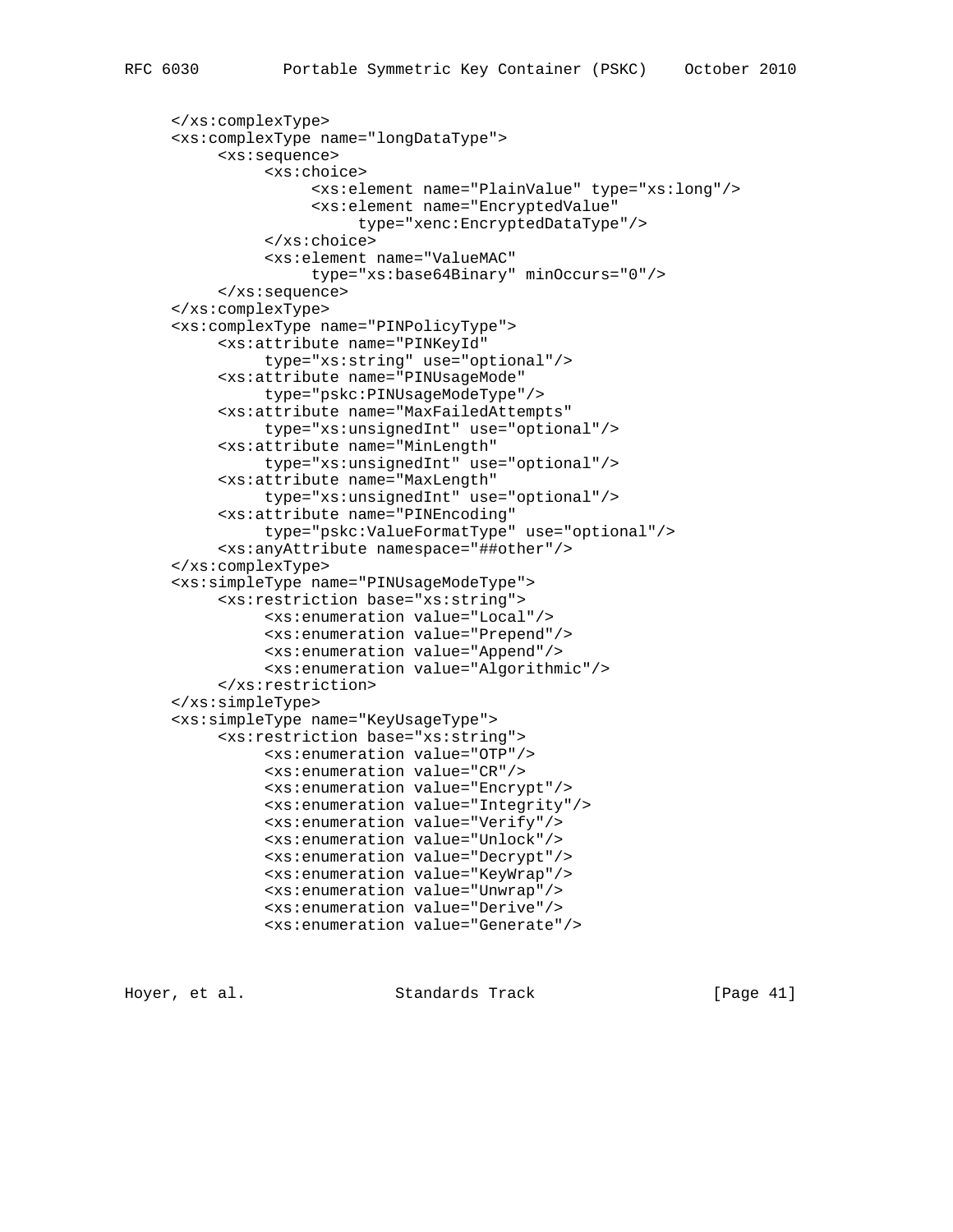```
 </xs:restriction>
 </xs:simpleType>
 <xs:complexType name="DeviceInfoType">
      <xs:sequence>
           <xs:element name="Manufacturer"
                type="xs:string" minOccurs="0"/>
           <xs:element name="SerialNo"
               type="xs:string" minOccurs="0"/>
           <xs:element name="Model"
                type="xs:string" minOccurs="0"/>
           <xs:element name="IssueNo"
                type="xs:string" minOccurs="0"/>
           <xs:element name="DeviceBinding"
                type="xs:string" minOccurs="0"/>
           <xs:element name="StartDate"
                type="xs:dateTime" minOccurs="0"/>
           <xs:element name="ExpiryDate"
                type="xs:dateTime" minOccurs="0"/>
           <xs:element name="UserId"
                type="xs:string" minOccurs="0"/>
           <xs:element name="Extensions"
                type="pskc:ExtensionsType" minOccurs="0"
                maxOccurs="unbounded"/>
      </xs:sequence>
 </xs:complexType>
 <xs:complexType name="CryptoModuleInfoType">
      <xs:sequence>
           <xs:element name="Id" type="xs:string"/>
           <xs:element name="Extensions"
                type="pskc:ExtensionsType" minOccurs="0"
                maxOccurs="unbounded"/>
      </xs:sequence>
 </xs:complexType>
 <xs:complexType name="KeyPackageType">
      <xs:sequence>
           <xs:element name="DeviceInfo"
                type="pskc:DeviceInfoType" minOccurs="0"/>
           <xs:element name="CryptoModuleInfo"
                type="pskc:CryptoModuleInfoType" minOccurs="0"/>
           <xs:element name="Key"
                type="pskc:KeyType" minOccurs="0"/>
           <xs:element name="Extensions"
                type="pskc:ExtensionsType" minOccurs="0"
                maxOccurs="unbounded"/>
      </xs:sequence>
 </xs:complexType>
 <xs:complexType name="AlgorithmParametersType">
      <xs:choice>
```
Hoyer, et al. Standards Track [Page 42]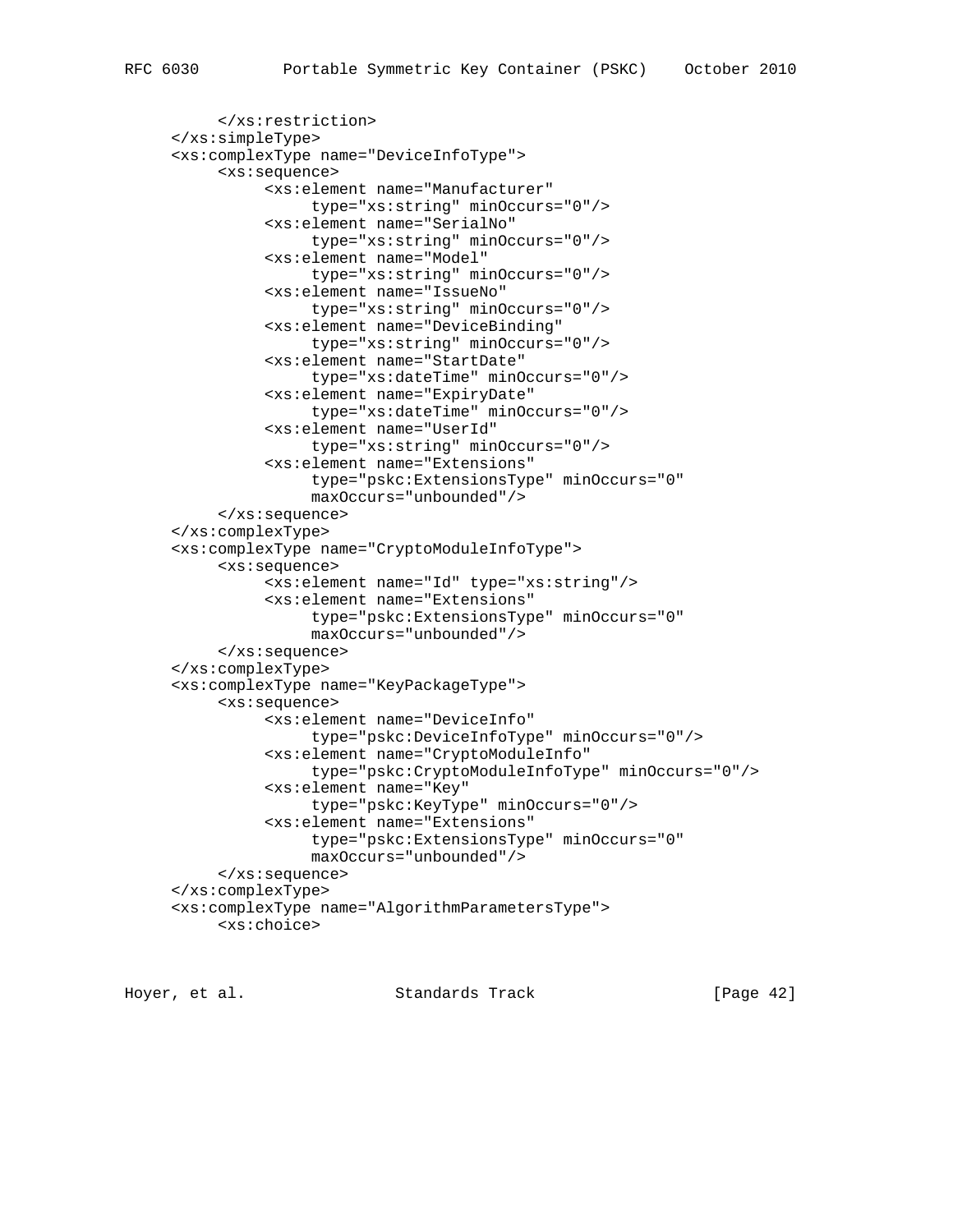```
 <xs:element name="Suite" type="xs:string" minOccurs="0"/>
           <xs:element name="ChallengeFormat" minOccurs="0">
                <xs:complexType>
                      <xs:attribute name="Encoding"
                           type="pskc:ValueFormatType"
                                                    use="required"/>
                     <xs:attribute name="Min"
                           type="xs:unsignedInt" use="required"/>
                      <xs:attribute name="Max"
                           type="xs:unsignedInt" use="required"/>
                      <xs:attribute name="CheckDigits"
                           type="xs:boolean" default="false"/>
                </xs:complexType>
           </xs:element>
           <xs:element name="ResponseFormat" minOccurs="0">
                <xs:complexType>
                     <xs:attribute name="Encoding"
                           type="pskc:ValueFormatType"
                                                    use="required"/>
                     <xs:attribute name="Length"
                          type="xs:unsignedInt" use="required"/>
                      <xs:attribute name="CheckDigits"
                           type="xs:boolean" default="false"/>
                </xs:complexType>
           </xs:element>
           <xs:element name="Extensions"
                type="pskc:ExtensionsType" minOccurs="0"
                maxOccurs="unbounded"/>
      </xs:choice>
 </xs:complexType>
 <xs:complexType name="ExtensionsType">
      <xs:sequence>
           <xs:any namespace="##other"
               processContents="lax" maxOccurs="unbounded"/>
      </xs:sequence>
      <xs:attribute name="definition"
           type="xs:anyURI" use="optional"/>
 </xs:complexType>
 <xs:simpleType name="KeyAlgorithmType">
      <xs:restriction base="xs:anyURI"/>
 </xs:simpleType>
 <xs:simpleType name="ValueFormatType">
      <xs:restriction base="xs:string">
           <xs:enumeration value="DECIMAL"/>
           <xs:enumeration value="HEXADECIMAL"/>
           <xs:enumeration value="ALPHANUMERIC"/>
```

```
Hoyer, et al. Standards Track [Page 43]
```
 <xs:enumeration value="BASE64"/> <xs:enumeration value="BINARY"/>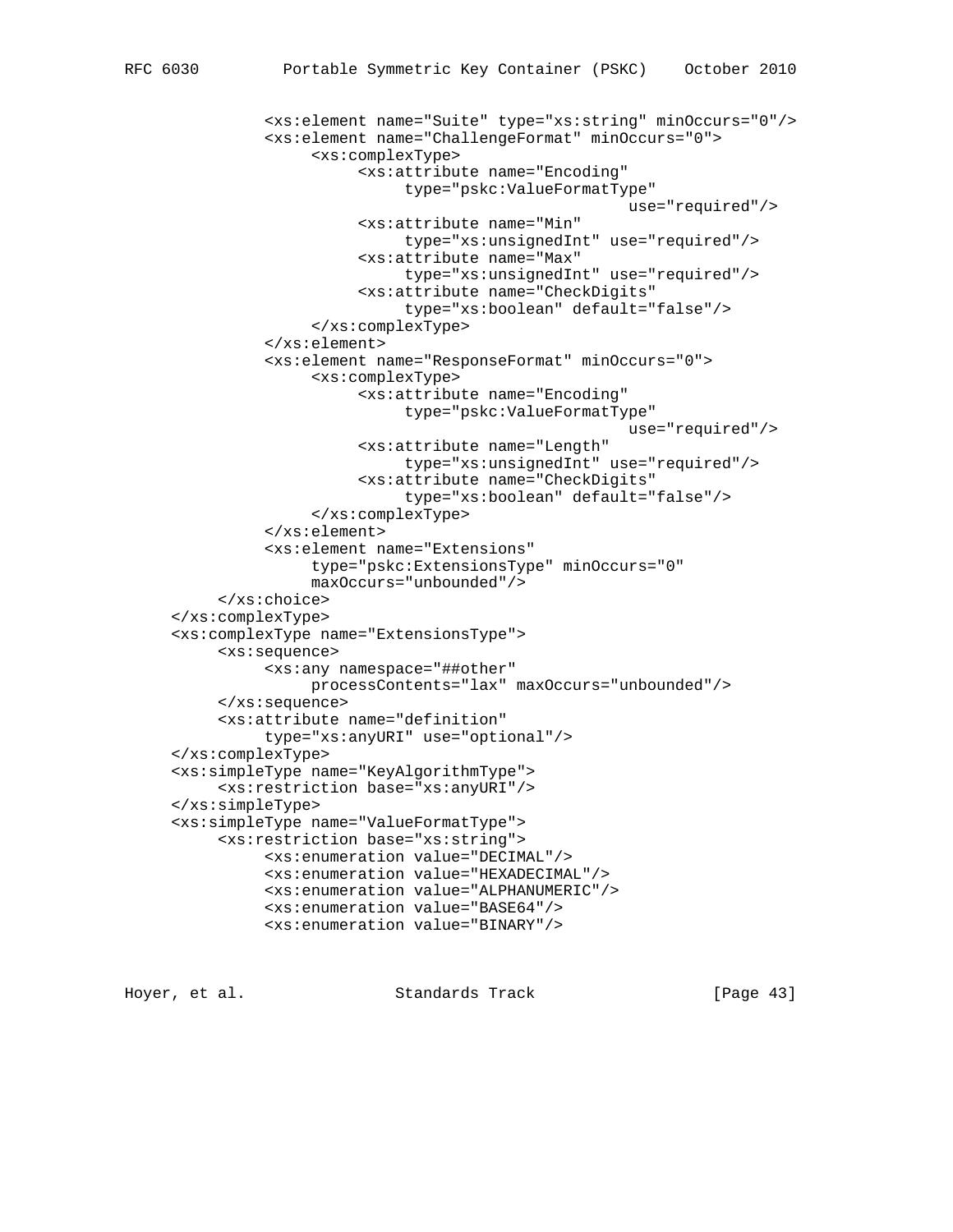</xs:restriction> </xs:simpleType> <xs:complexType name="MACMethodType"> <xs:sequence> <xs:choice> <xs:element name="MACKey" type="xenc:EncryptedDataType" minOccurs="0"/> <xs:element name="MACKeyReference" type="xs:string" minOccurs="0"/> </xs:choice> <xs:any namespace="##other" processContents="lax" minOccurs="0" maxOccurs="unbounded"/> </xs:sequence> <xs:attribute name="Algorithm" type="xs:anyURI" use="required"/> </xs:complexType> <xs:element name="KeyContainer" type="pskc:KeyContainerType"/> </xs:schema> 12. IANA Considerations 12.1. Content-Type Registration for 'application/pskc+xml' This specification contains the registration of a new media type according to the procedures of RFC 4288 [RFC4288] and guidelines in RFC 3023 [RFC3023]. MIME media type name: application MIME subtype name: pskc+xml Required parameters: There is no required parameter. Optional parameters: charset Indicates the character encoding of enclosed XML. Encoding considerations: Uses XML, which can employ 8-bit characters, depending on the character encoding used. See RFC 3023 [RFC3023], Section 3.2. Security considerations: Please refer to Section 13 of RFC 6030. Interoperability considerations: None

Hoyer, et al. Standards Track [Page 44]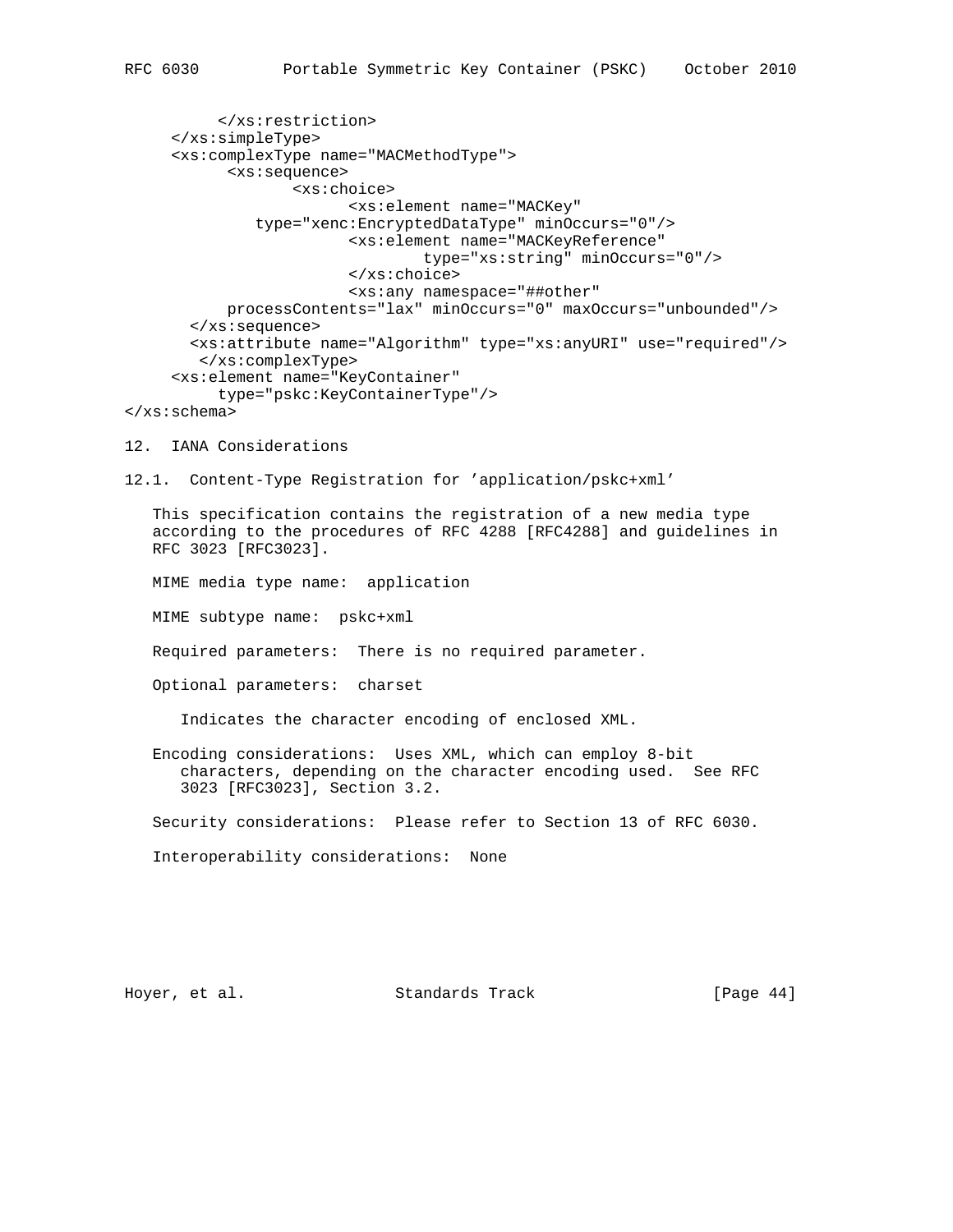Published specification: RFC 6030.

 Applications which use this media type: This media type is being used as a symmetric key container format for transport and provisioning of symmetric keys (One-Time Password (OTP) shared secrets or symmetric cryptographic keys) to different types of strong authentication devices. As such, it is used for key provisioning systems.

Additional information:

Magic Number: None

File Extension: .pskcxml

Macintosh file type code: 'TEXT'

 Personal and email address to contact for further information: Philip Hoyer, Philip.Hoyer@actividentity.com

Intended usage: LIMITED USE

Restrictions on usage: None

 Author: This specification is a work item of the IETF KEYPROV working group, with mailing list address <keyprov@ietf.org>.

Change controller: The IESG <iesg@ietf.org>

12.2. XML Schema Registration

 This section registers an XML schema as per the guidelines in [RFC3688].

URI: urn:ietf:params:xml:schema:keyprov:pskc

- Registrant Contact: IETF KEYPROV Working Group, Philip Hoyer (Philip.Hoyer@actividentity.com).
- XML Schema: The XML schema to be registered is contained in Section 11. Its first line is
- <?xml version="1.0" encoding="UTF-8"?>

and its last line is

</xs:schema>

Hoyer, et al. Standards Track [Page 45]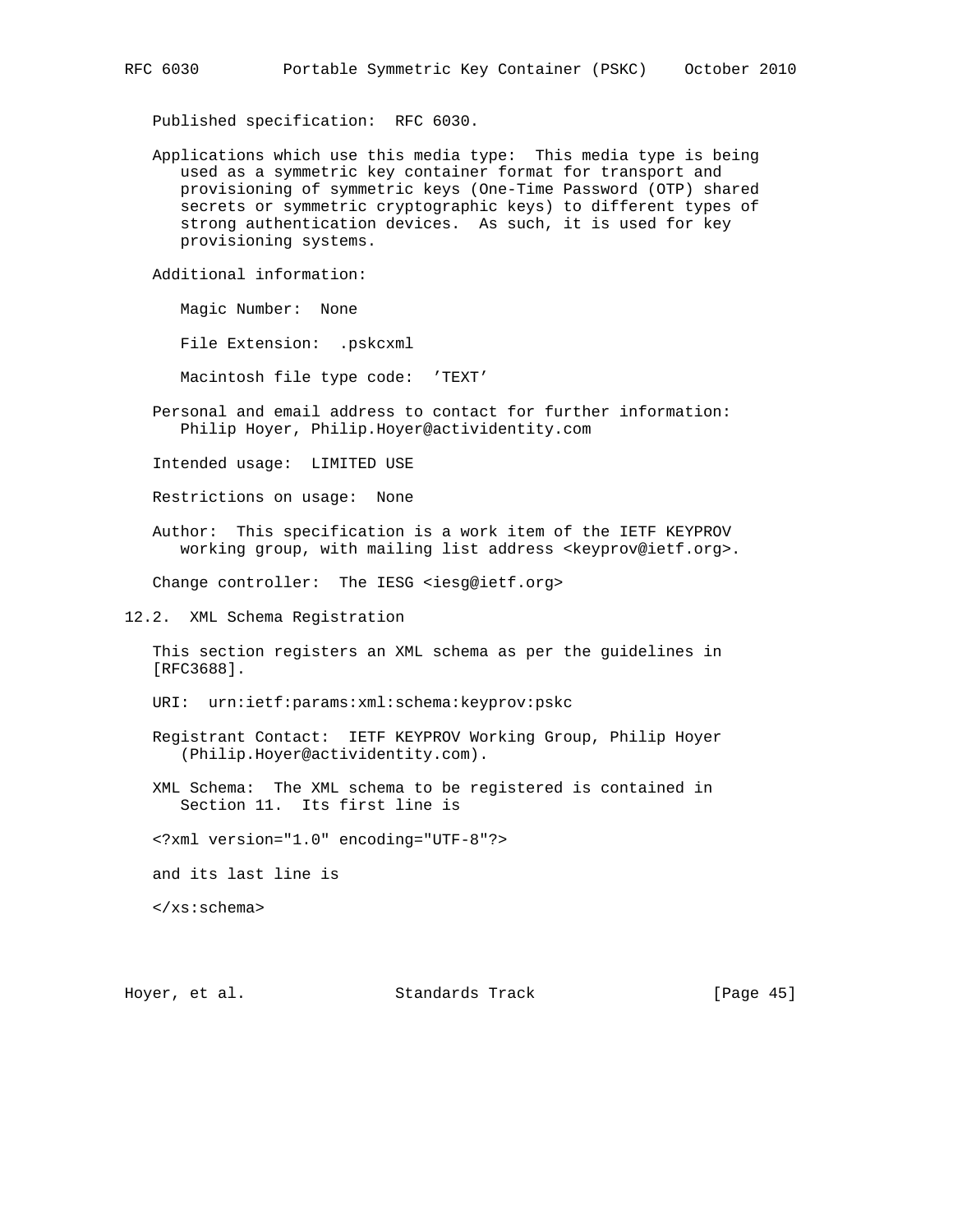12.3. URN Sub-Namespace Registration

```
 This section registers a new XML namespace,
 "urn:ietf:params:xml:ns:keyprov:pskc", per the guidelines in
 [RFC3688].
 URI: urn:ietf:params:xml:ns:keyprov:pskc
 Registrant Contact: IETF KEYPROV Working Group, Philip Hoyer
    (Philip.Hoyer@actividentity.com).
 XML:
 BEGIN
 <?xml version="1.0"?>
 <!DOCTYPE html PUBLIC "-//W3C//DTD XHTML Basic 1.0//EN"
   "http://www.w3.org/TR/xhtml-basic/xhtml-basic10.dtd">
 <html xmlns="http://www.w3.org/1999/xhtml">
 <head>
   <meta http-equiv="content-type"
         content="text/html;charset=iso-8859-1"/>
   <title>PSKC Namespace</title>
 </head>
 <body>
   <h1>Namespace for PSKC</h1>
   <h2>urn:ietf:params:xml:ns:keyprov:pskc</h2>
 <p>See <a href="http://www.rfc-editor.org/rfc/rfc6030.txt">
 RFC 6030</a>.</p>
 </body>
 </html>
 END
```
12.4. PSKC Algorithm Profile Registry

 IANA has created a registry for PSKC algorithm profiles in accordance with the principles set out in RFC 5226 [RFC5226].

As part of this registry, IANA maintains the following information:

 Common Name: The name by which the PSKC algorithm profile is generally referred.

 Class: The type of PSKC algorithm profile registry entry being created, such as encryption, Message Authentication Code (MAC), One-Time Password (OTP), Digest.

Hoyer, et al. Standards Track [Page 46]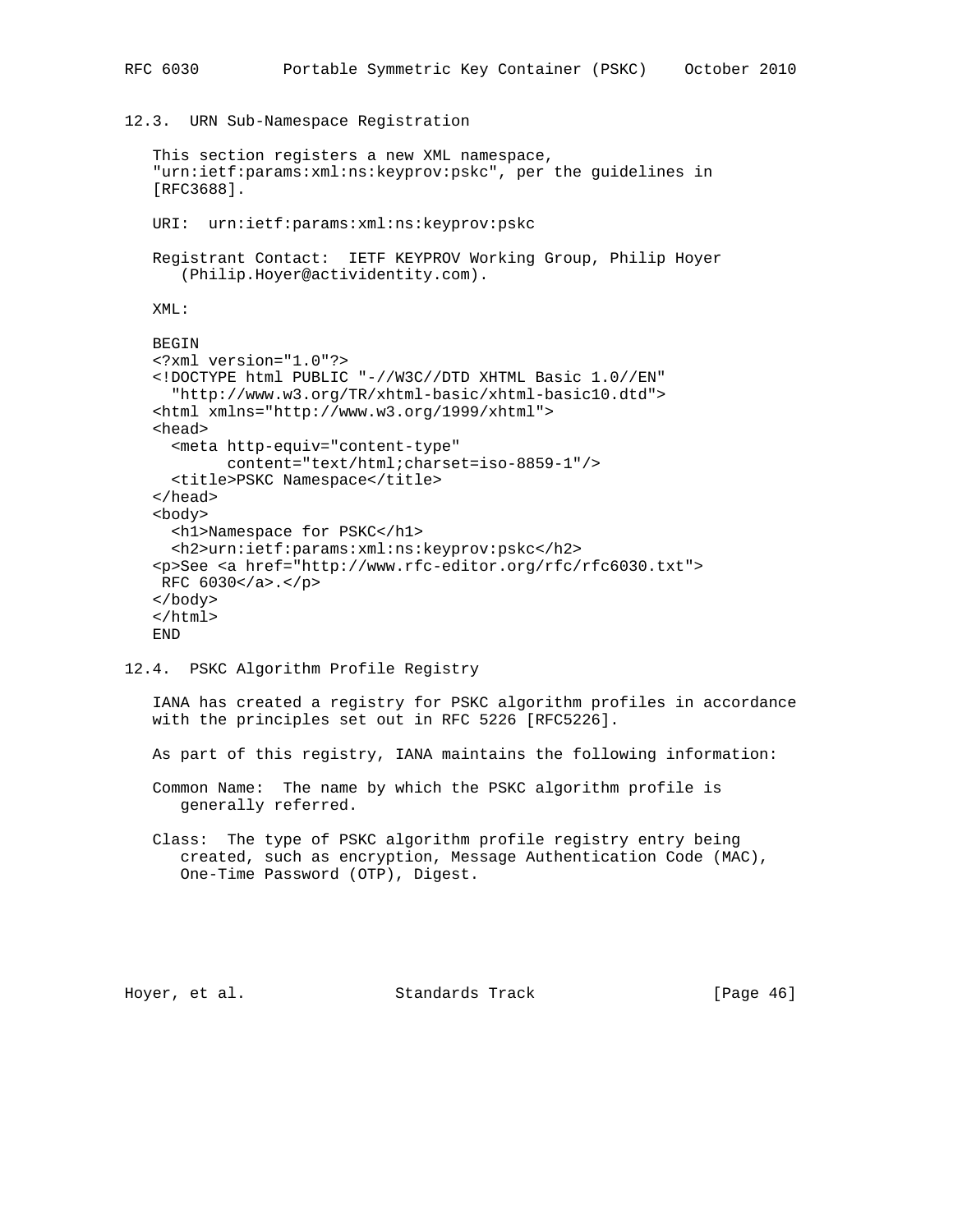URI: The URI to be used to identify the profile.

- Identifier Definition: IANA will add a pointer to the specification containing information about the PSKC algorithm profile registration.
- Algorithm Definition: A reference to the stable document in which the algorithm being used with the PSKC is defined.
- Registrant Contact: Contact information about the party submitting the registration request.

 Deprecated: TRUE if this entry has been deprecated based on expert approval and SHOULD not be used in any new implementations. Otherwise, FALSE.

 PSKC Profiling: Information about PSKC XML elements and attributes being used (or not) with this specific profile of PSKC.

 PSKC algorithm profile identifier registrations are to be subject to Specification Required as per RFC 5226 [RFC5226]. Updates can be provided based on expert approval only. Based on expert approval, it is possible to mark entries as "deprecated". A designated expert will be appointed by the IESG.

 IANA has added two initial values to the registry based on the algorithm profiles described in Section 10.

12.5. PSKC Version Registry

 IANA has created a registry for PSKC version numbers. The registry has the following structure:

| PSKC Version | Specification |
|--------------|---------------|
|              |               |
| $\vert 1.0$  | $ $ RFC 6030  |

 Standards action is required to define new versions of PSKC. It is not envisioned to deprecate, delete, or modify existing PSKC versions.

# 12.6. Key Usage Registry

 IANA has created a registry for key usage. A description of the <KeyUsage> element can be found in Section 5.

Hoyer, et al. Standards Track [Page 47]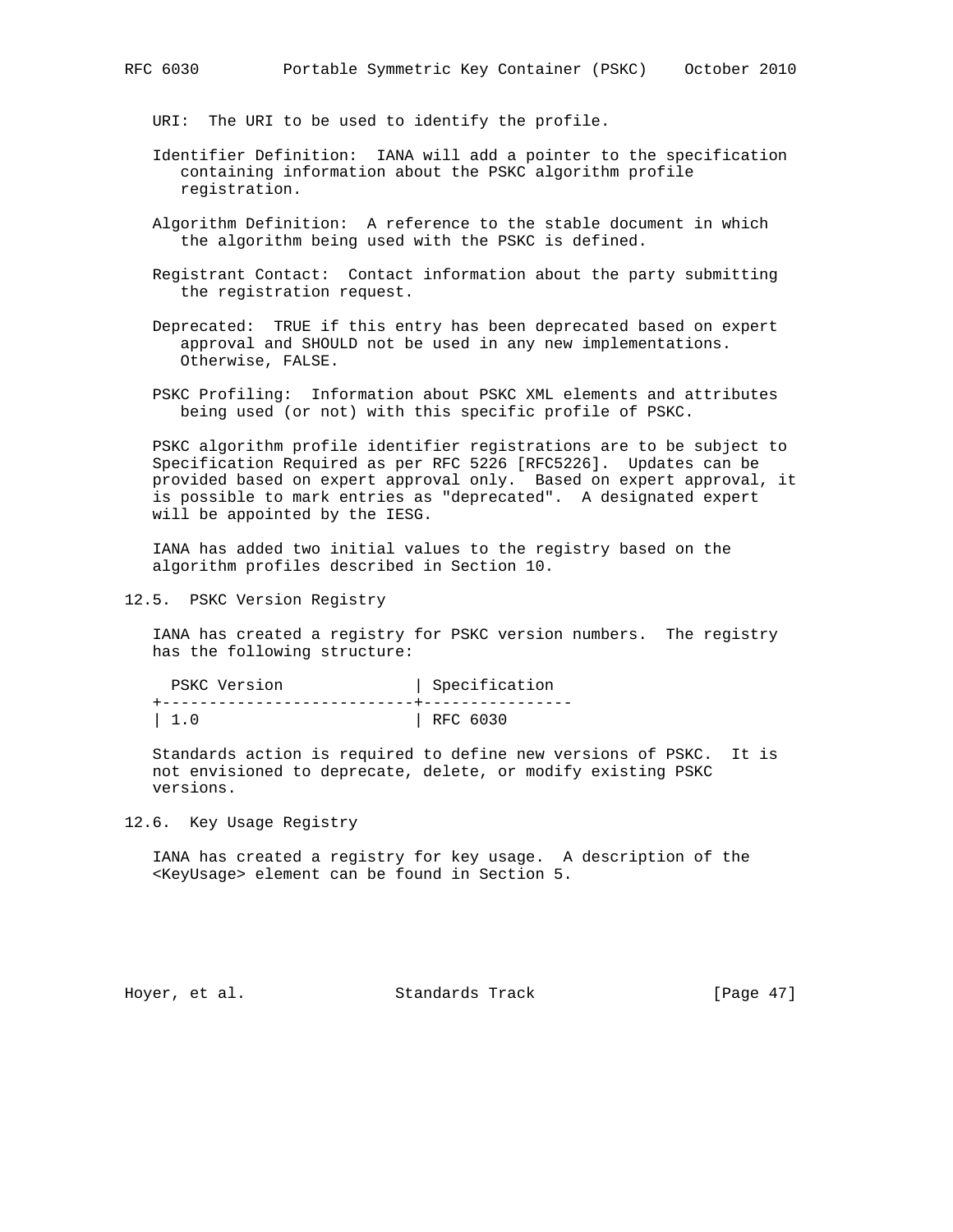As part of this registry IANA will maintain the following information:

Key Usage: The identifier of the Key Usage.

- Specification: IANA will add a pointer to the specification containing information about the semantics of a new Key Usage registration.
- Deprecated: TRUE if this entry has been deprecated based on expert approval and SHOULD not be used in any new implementations. Otherwise, FALSE.

| IANA has added these initial values to the registry: |  |
|------------------------------------------------------|--|
|------------------------------------------------------|--|

| Key Usage | Specification<br>Deprecated           |  |
|-----------|---------------------------------------|--|
| OTP       | [Section 5 of this document]<br>FALSE |  |
| CR.       | [Section 5 of this document]<br>FALSE |  |
| Encrypt   | [Section 5 of this document]<br>FALSE |  |
| Integrity | [Section 5 of this document]<br>FALSE |  |
| Verify    | [Section 5 of this document]<br>FALSE |  |
| Unlock    | [Section 5 of this document]<br>FALSE |  |
| Decrypt   | [Section 5 of this document]<br>FALSE |  |
| KeyWrap   | [Section 5 of this document]<br>FALSE |  |
| Unwrap    | [Section 5 of this document]<br>FALSE |  |
| Derive    | [Section 5 of this document]<br>FALSE |  |
| Generate  | [Section 5 of this document]<br>FALSE |  |

 Key Usage Registry registrations are to be subject to Specification Required as per RFC 5226 [RFC5226]. Expert Review is required to define new Key Usage values. Updates can be provided based on expert approval only. Based on expert approval, it is possible to mark entries as "deprecated". A designated expert will be appointed by the IESG.

# 13. Security Considerations

 The portable symmetric key container (PSKC) carries sensitive information (e.g., cryptographic keys) and may be transported across the boundaries of one secure perimeter to another. For example, a container residing within the secure perimeter of a back-end provisioning server in a secure room may be transported across the Internet to an end-user device attached to a personal computer. This means that special care MUST be taken to ensure the confidentiality, integrity, and authenticity of the information contained within.

Hoyer, et al. Standards Track [Page 48]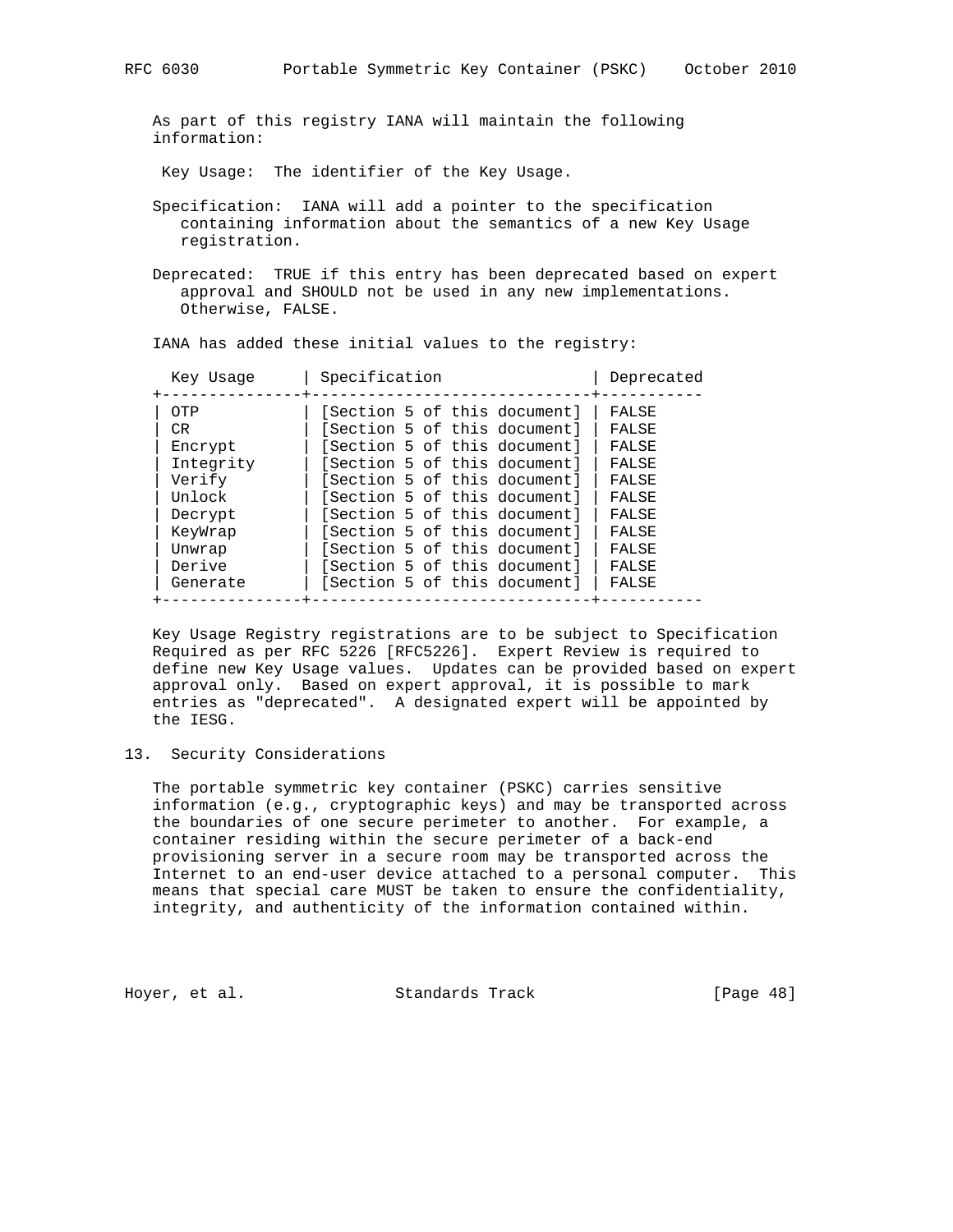# 13.1. PSKC Confidentiality

 By design, the container allows two main approaches to guaranteeing the confidentiality of the information it contains while transported.

First, the container key data payload may be encrypted.

 In this case, no transport layer security is required. However, standard security best practices apply when selecting the strength of the cryptographic algorithm for key data payload encryption. A symmetric cryptographic cipher SHOULD be used -- the longer the cryptographic key, the stronger the protection. Please see Section 6.1 for recommendations of key data payload protection using symmetric cryptographic ciphers. In cases where the exchange of key encryption keys between the sender and the receiver is not possible, asymmetric encryption of the key data payload may be employed, see Section 6.3. Similar to symmetric key cryptography, the stronger the asymmetric key, the more secure the protection.

 If the key data payload is encrypted with a method that uses one of the password-based encryption methods (PBE methods) detailed in Section 6.2, the key data payload may be subjected to password dictionary attacks to break the encryption password and recover the information. Standard security best practices for selection of strong encryption passwords apply.

 Additionally, it is strongly RECOMMENDED that practical implementations use PBESalt and PBEIterationCount when PBE encryption is used. A different PBESalt value per PSKC SHOULD be used for best protection.

 The second approach to protecting the confidentiality of the key data is based on using lower-layer security mechanisms (e.g., [TLS], [IPsec]). The secure connection established between the source secure perimeter (the provisioning server from the example above) and the target perimeter (the device attached to the end-user computer) utilizes encryption to protect the messages that travel across that connection. No key data payload encryption is required in this mode. Secure connections that encrypt and digest each message provide an extra measure of security.

 Because of the fact that the plaintext PSKC is protected only by the transport layer security, practical implementation MUST ensure protection against man-in-the-middle attacks. Authenticating the secure channel endpoints is critically important for eliminating intruders that may compromise the confidentiality of the PSKC.

Hoyer, et al. Standards Track [Page 49]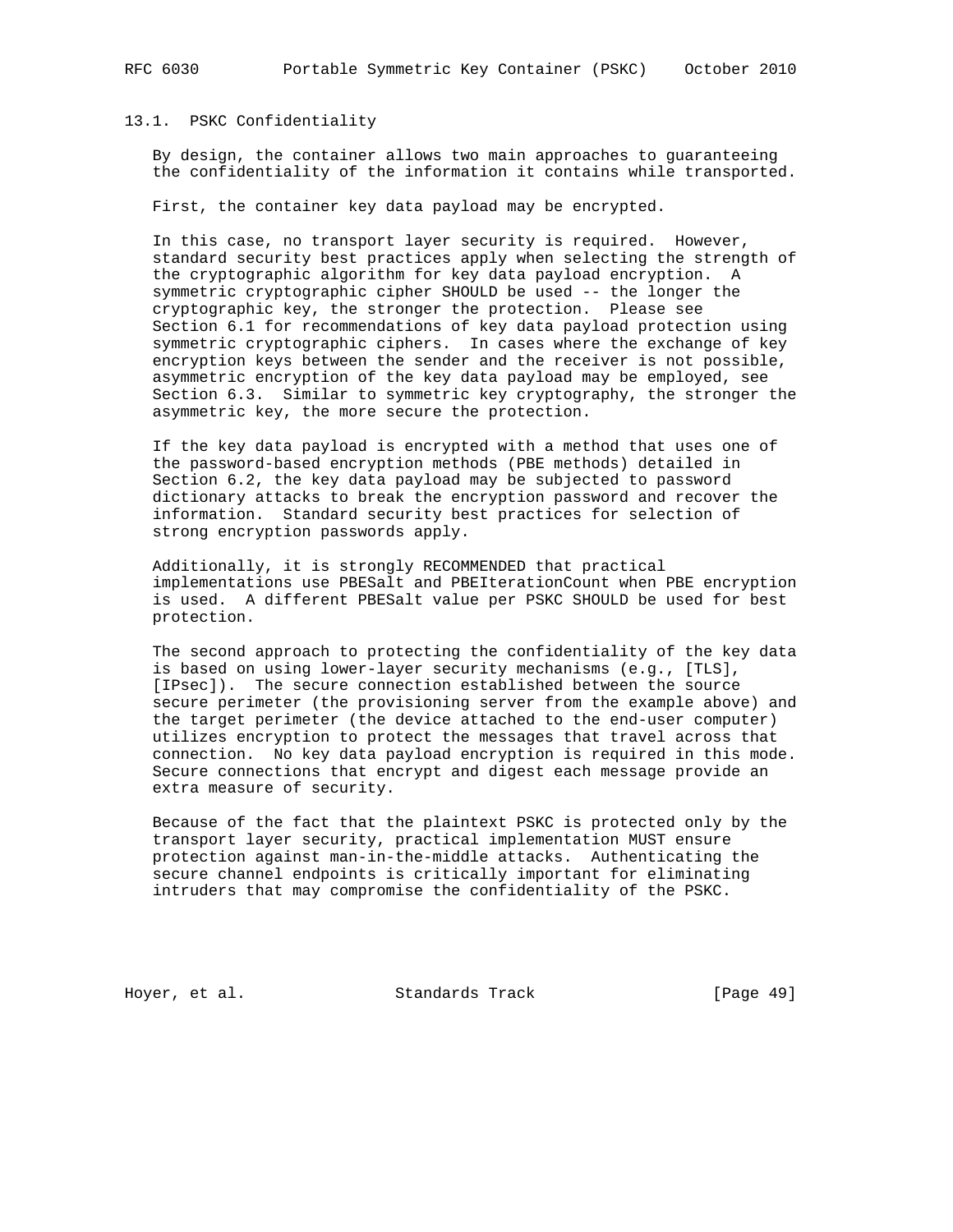# 13.2. PSKC Integrity

 The PSKC provides means to guarantee the integrity of the information it contains through the use of digital signatures. It is RECOMMENDED that for best security practices, the digital signature of the container encompasses the entire PSKC. This provides assurances for the integrity of all attributes. It also allows verification of the integrity of a given PSKC even after the container is delivered through the communication channel to the target perimeter and channel message integrity check is no longer possible.

# 13.3. PSKC Authenticity

 The digital signature of the PSKC is the primary way of showing its authenticity. The recipient of the container SHOULD use the public key associated with the signature to assert the authenticity of the sender by tracing it back to a pre-loaded public key or certificate. Note that the digital signature of the PSKC can be checked even after the container has been delivered through the secure channel of communication.

 Authenticity guarantee may be provided by [TLS] or [IPsec]. However, no authenticity verification is possible once the container is delivered at the recipient end. Since the TLS endpoints could differ from the key provisioning endpoints, this solution is weaker than the previous solution that relies on a digital signature of the PSKC.

#### 14. Contributors

 We would like Hannes Tschofenig for his text contributions to this document.

## 15. Acknowledgements

 The authors of this document would like to thank the following people for their feedback: Apostol Vassilev, Shuh Chang, Jon Martinson, Siddhart Bajaj, Stu Vaeth, Kevin Lewis, Philip Hallam-Baker, Andrea Doherty, Magnus Nystrom, Tim Moses, Anders Rundgren, Sean Turner, and especially Robert Philpott.

 We would like to thank Sean Turner for his review in January 2009. We would also like to thank Anders Rundgren for triggering the discussion regarding to the selection of encryption algorithms (KW-AES-128 vs. AES-128-CBC) and his input on the keyed message digest computation.

Hoyer, et al. Standards Track [Page 50]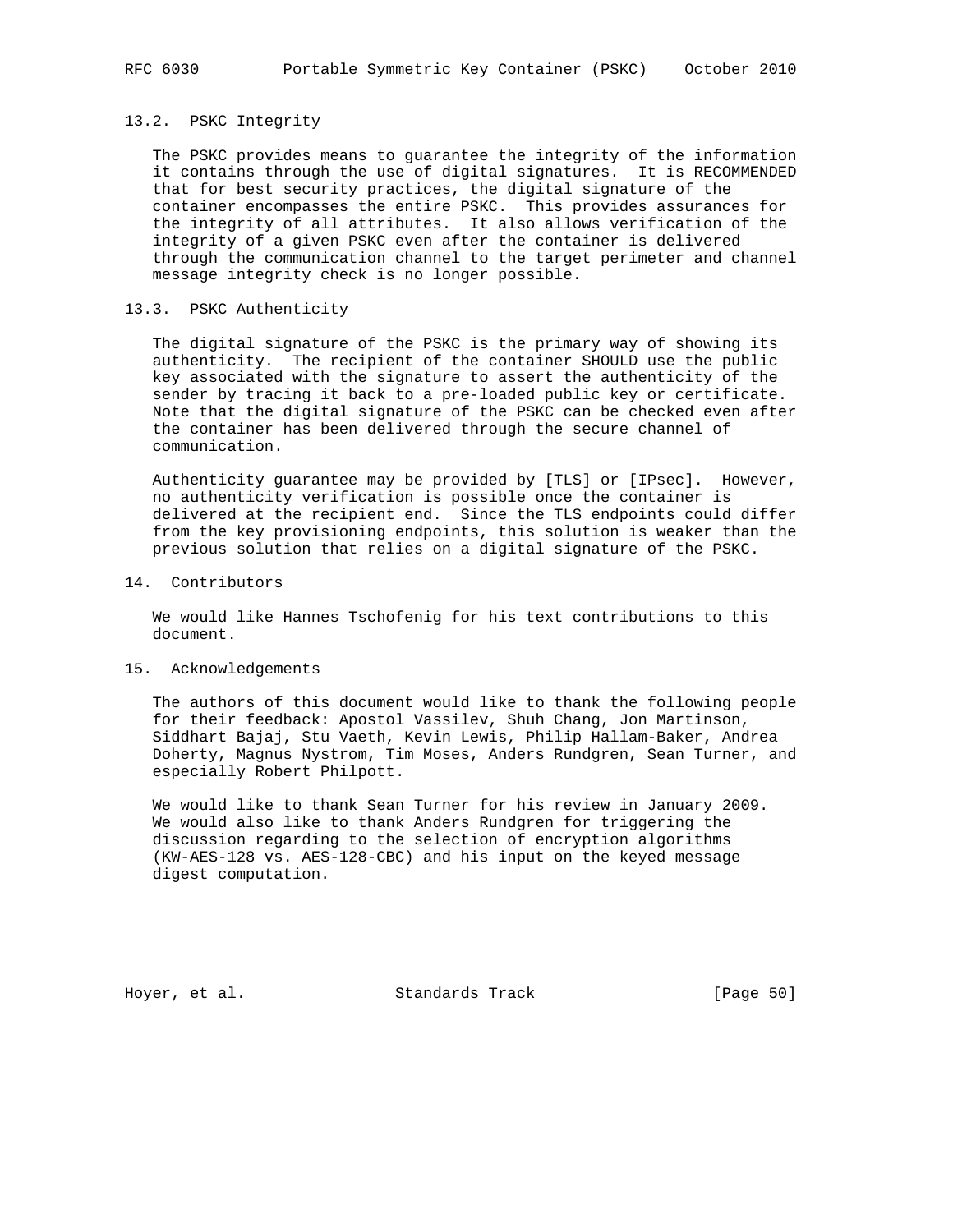This work is based on earlier work by the members of OATH (Initiative for Open AuTHentication), see [OATH], to specify a format that can be freely distributed to the technical community.

- 16. References
- 16.1. Normative References
	- [FIPS197] National Institute of Standards, "FIPS Pub 197: Advanced Encryption Standard (AES)", November 2001.
	- [HOTP] M'Raihi, D., Bellare, M., Hoornaert, F., Naccache, D., and O. Ranen, "HOTP: An HMAC-Based One-Time Password Algorithm", RFC 4226, December 2005.
	- [IANAPENREG]

IANA, "Private Enterprise Numbers", <http://www.iana.org>.

[ISOIEC7812]

 ISO, "ISO/IEC 7812-1:2006 Identification cards -- Identification of issuers -- Part 1: Numbering system", October 2006, <http://www.iso.org/iso/iso\_catalogue/ catalogue\_tc/catalogue\_detail.htm?csnumber=39698>.

- [OATHMAN] OATH, "List of OATH Manufacturer Prefixes (omp)", April 2009, <http://www.openauthentication.org/oath-id/prefixes/>.
- [PKCS5] RSA Laboratories, "PKCS #5: Password-Based Cryptography Standard", Version 2.0, March 1999, <http://www.rsasecurity.com/rsalabs/pkcs/>.
- [RFC2119] Bradner, S., "Key words for use in RFCs to Indicate Requirement Levels", BCP 14, RFC 2119, March 1997.
- [RFC3023] Murata, M., St. Laurent, S., and D. Kohn, "XML Media Types", RFC 3023, January 2001.
- [RFC3688] Mealling, M., "The IETF XML Registry", BCP 81, RFC 3688, January 2004.
- [RFC4288] Freed, N. and J. Klensin, "Media Type Specifications and Registration Procedures", BCP 13, RFC 4288, December 2005.
- [RFC4514] Zeilenga, K., "Lightweight Directory Access Protocol (LDAP): String Representation of Distinguished Names", RFC 4514, June 2006.

Hoyer, et al. Standards Track [Page 51]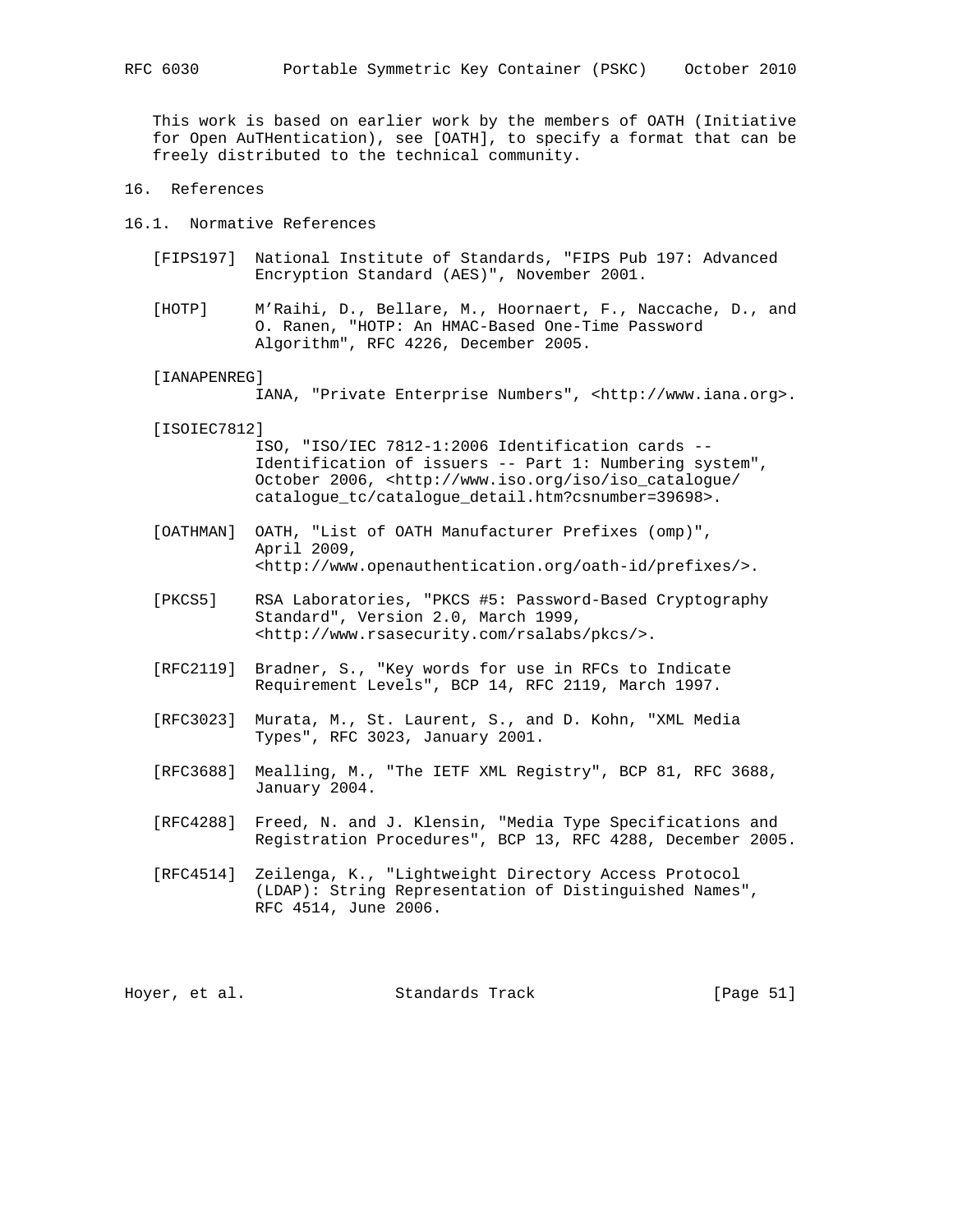- [RFC4648] Josefsson, S., "The Base16, Base32, and Base64 Data Encodings", RFC 4648, October 2006.
- [RFC5646] Phillips, A. and M. Davis, "Tags for Identifying Languages", BCP 47, RFC 5646, September 2009.
- [RFC5649] Housley, R. and M. Dworkin, "Advanced Encryption Standard (AES) Key Wrap with Padding Algorithm", RFC 5649, September 2009.
- [SP800-67]

 National Institute of Standards, "NIST Special Publication 800-67 Version 1.1: Recommendation for the Triple Data Encryption Algorithm (TDEA) Block Cipher", NIST Special Publication 800-67, May 2008.

[W3C.REC-xmlschema-2-20041028]

- Malhotra, A. and P. Biron, "XML Schema Part 2: Datatypes Second Edition", World Wide Web Consortium Recommendation REC-xmlschema-2-20041028, October 2004, <http://www.w3.org/TR/2004/REC-xmlschema-2-20041028>.
- [XMLDSIG] Solo, D., Reagle, J., and D. Eastlake, "XML-Signature Syntax and Processing", World Wide Web Consortium FirstEdition REC-xmldsig-core-20020212, February 2002, <http://www.w3.org/TR/2002/REC-xmldsig-core-20020212>.
- [XMLENC] Eastlake, D., "XML Encryption Syntax and Processing.", W3C Recommendation, December 2002, <http://www.w3.org/TR/xmlenc-core/>.

[XMLENC11]

 Reagle, J. and D. Eastlake, "XML Encryption Syntax and Processing Version 1.1", World Wide Web Consortium WD WD xmlenc-core1-20090730, July 2009, <http://www.w3.org/TR/2009/WD-xmlenc-core1-20090730>.

- 16.2. Informative References
	- [CAP] MasterCard International, "Chip Authentication Program Functional Architecture", September 2004.
	- [IPsec] Kent, S. and K. Seo, "Security Architecture for the Internet Protocol", RFC 4301, December 2005.

Hoyer, et al. Standards Track [Page 52]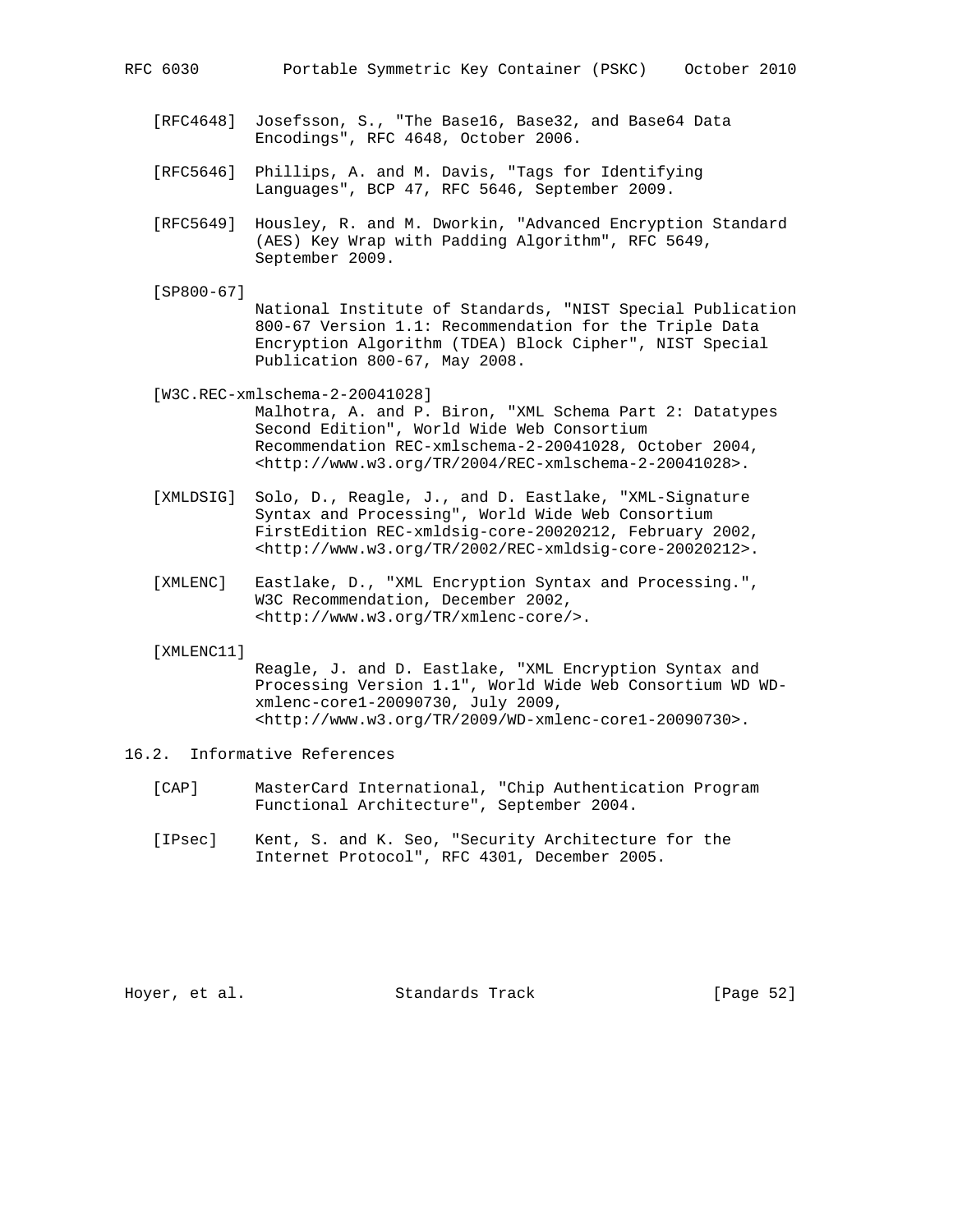[NIST800-57]

 Barker, E., Barker, W., Burr, W., Polk, W., and M. Smid, "NIST Special Publication 800-57, Recommendation for Key Management Part 1: General (Revised)", NIST Special Publication 800-57, March 2007.

 [OATH] "Initiative for Open AuTHentication", <http://www.openauthentication.org>.

 [PSKC-ALGORITHM-PROFILES] Hoyer, P., Pei, M., Machani, S., and A. Doherty, "Additional Portable Symmetric Key Container (PSKC) Algorithm Profiles", Work in Progress, May 2010.

- [RFC3986] Berners-Lee, T., Fielding, R., and L. Masinter, "Uniform Resource Identifier (URI): Generic Syntax", STD 66, RFC 3986, January 2005.
- [RFC5226] Narten, T. and H. Alvestrand, "Guidelines for Writing an IANA Considerations Section in RFCs", BCP 26, RFC 5226, May 2008.
- [TLS] Dierks, T. and E. Rescorla, "The Transport Layer Security (TLS) Protocol Version 1.2", RFC 5246, August 2008.
- [XMLNS] Hollander, D., Bray, T., and A. Layman, "Namespaces in XML", World Wide Web Consortium FirstEdition REC-xml names-19990114, January 1999, <http://www.w3.org/TR/1999/REC-xml-names-19990114>.

Hoyer, et al. Standards Track [Page 53]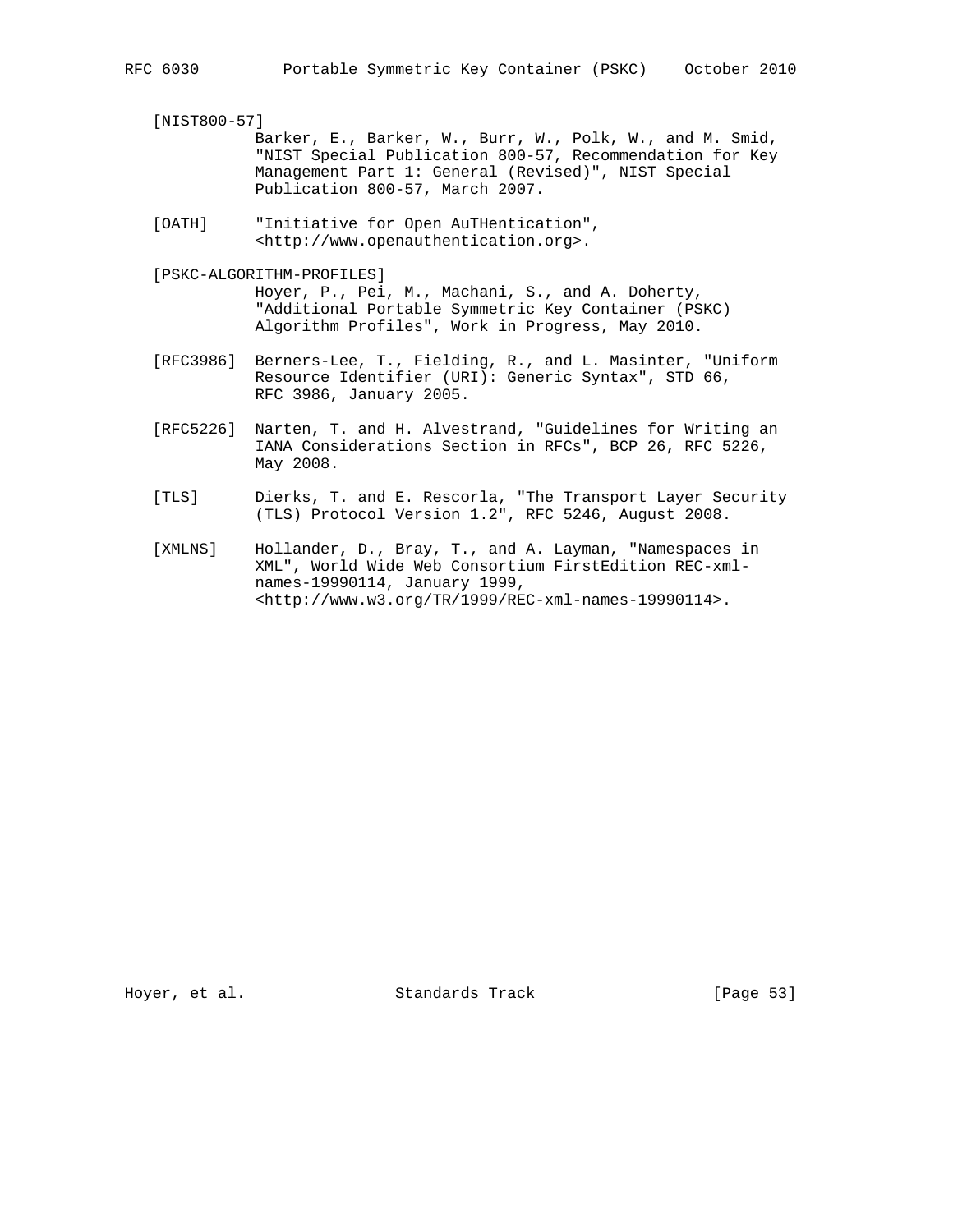Appendix A. Use Cases

 This section describes a comprehensive list of use cases that inspired the development of this specification. These requirements were used to derive the primary requirement that drove the design. These requirements are covered in the next section.

 These use cases also help in understanding the applicability of this specification to real-world situations.

#### A.1. Online Use Cases

 This section describes the use cases related to provisioning the keys using an online provisioning protocol.

A.1.1. Transport of Keys from Server to Cryptographic Module

 For example, a mobile device user wants to obtain a symmetric key for use with a cryptographic module on the device. The cryptographic module from vendor A initiates the provisioning process against a provisioning system from vendor B using a standards-based provisioning protocol. The provisioning entity delivers one or more keys in a standard format that can be processed by the mobile device.

 For example, in a variation of the above, instead of the user's mobile phone, a key is provisioned in the user's soft token application on a laptop using a network-based online protocol. As before, the provisioning system delivers a key in a standard format that can be processed by the soft token on the PC.

 For example, the end user or the key issuer wants to update or configure an existing key in the cryptographic module and requests a replacement key container. The container may or may not include a new key and may include new or updated key attributes such as a new counter value in HOTP key case, a modified response format or length, a new friendly name, etc.

A.1.2. Transport of Keys from Cryptographic Module to Cryptographic Module

 For example, a user wants to transport a key from one cryptographic module to another. There may be two cryptographic modules, one on a computer and one on a mobile phone, and the user wants to transport a key from the computer to the mobile phone. The user can export the key and related data in a standard format for input into the other cryptographic module.

Hoyer, et al. Standards Track [Page 54]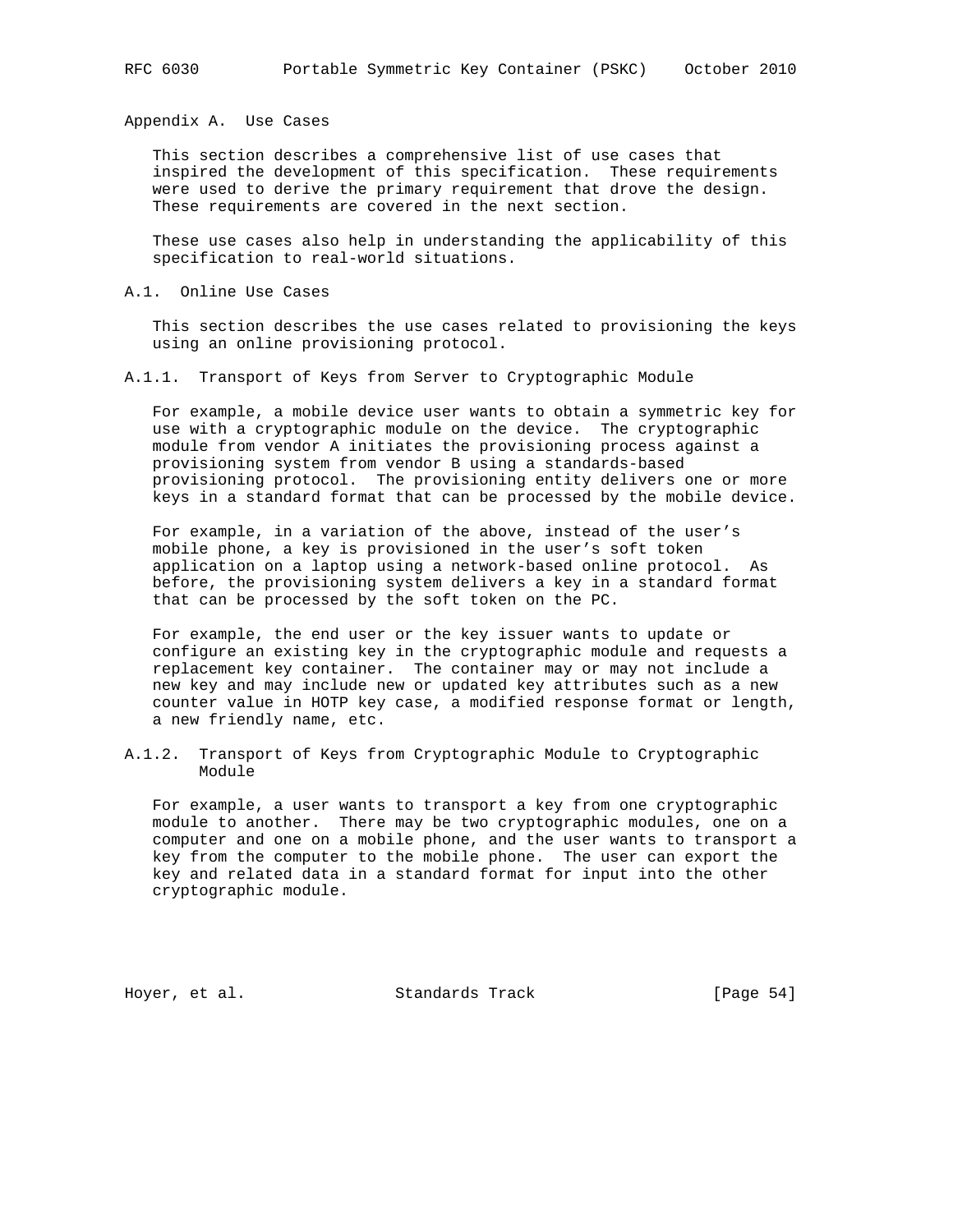A.1.3. Transport of Keys from Cryptographic Module to Server

 For example, a user wants to activate and use a new key and related data against a validation system that is not aware of this key. This key may be embedded in the cryptographic module (e.g., a Secure Digital (SD) card, USB drive) that the user has purchased at the local electronics retailer. Along with the cryptographic module, the user may get the key on a CD or a floppy in a standard format. The user can now upload via a secure online channel or import this key and related data into the new validation system and start using the key.

# A.1.4. Server-to-Server Bulk Import/Export of Keys

 From time to time, a key management system may be required to import or export keys in bulk from one entity to another.

 For example, instead of importing keys from a manufacturer using a file, a validation server may download the keys using an online protocol. The keys can be downloaded in a standard format that can be processed by a validation system.

 For example, in a variation of the above, an Over-The-Air (OTA) key provisioning gateway that provisions keys to mobile phones may obtain key material from a key issuer using an online protocol. The keys are delivered in a standard format that can be processed by the key provisioning gateway and subsequently sent to the mobile phone of the end user.

# A.2. Offline Use Cases

 This section describes the use cases relating to offline transport of keys from one system to another, using some form of export and import model.

A.2.1. Server-to-Server Bulk Import/Export of Keys

 For example, cryptographic modules, such as OTP authentication tokens, may have their symmetric keys initialized during the manufacturing process in bulk, requiring copies of the keys and algorithm data to be loaded into the authentication system through a file on portable media. The manufacturer provides the keys and related data in the form of a file containing records in standard format, typically on a CD. Note that the token manufacturer and the vendor for the validation system may be the same or different. Some crypto modules will allow local PIN management (the device will have a PIN pad); hence, random initial PINs set at manufacturing should be transmitted together with the respective keys they protect.

Hoyer, et al. Standards Track [Page 55]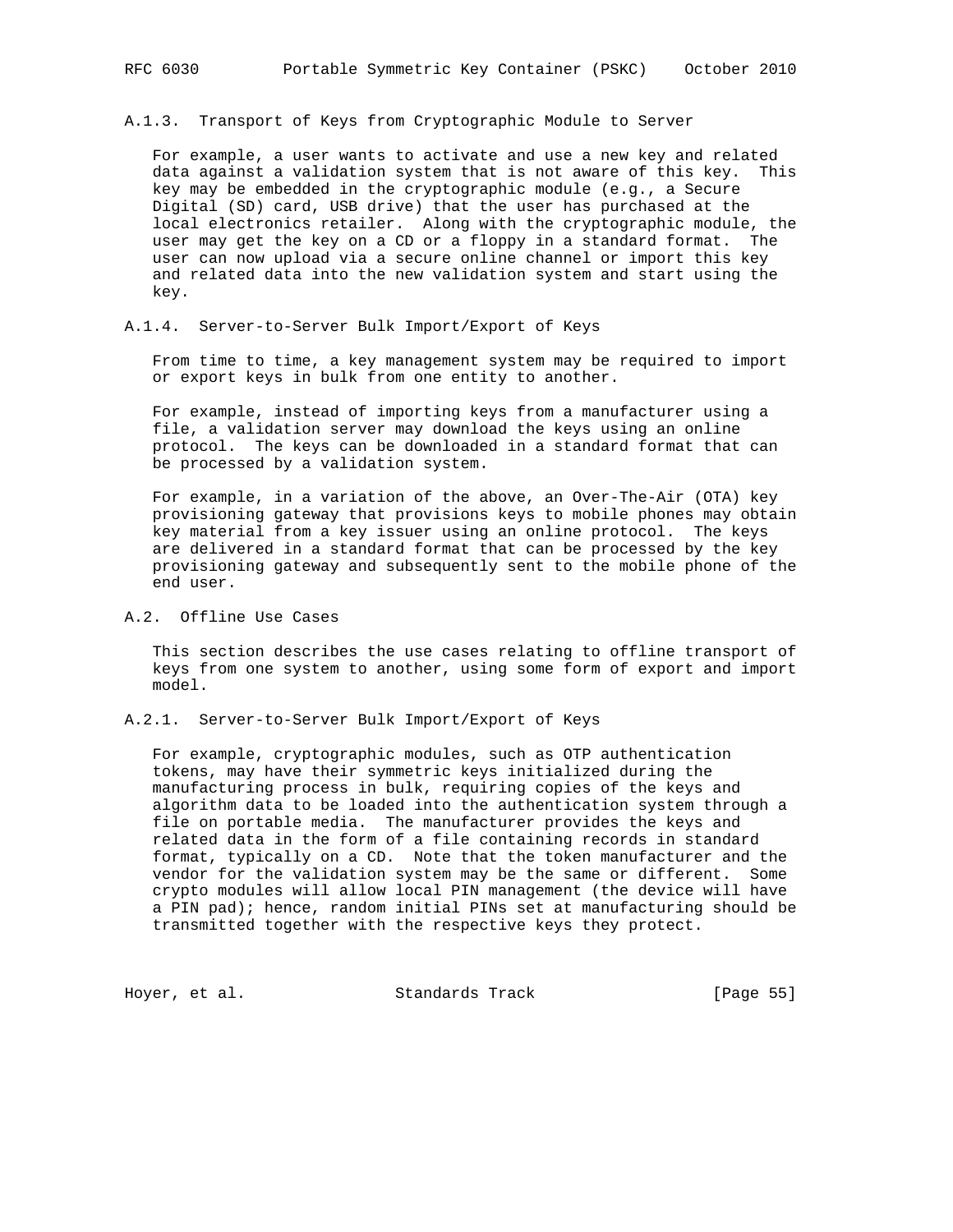For example, an enterprise wants to port keys and related data from an existing validation system A into a different validation system B. The existing validation system provides the enterprise with a functionality that enables export of keys and related data (e.g., for OTP authentication tokens) in a standard format. Since the OTP tokens are in the standard format, the enterprise can import the token records into the new validation system B and start using the existing tokens. Note that the vendors for the two validation systems may be the same or different.

Appendix B. Requirements

 This section outlines the most relevant requirements that are the basis of this work. Several of the requirements were derived from use cases described above.

- R1: The format MUST support the transport of multiple types of symmetric keys and related attributes for algorithms including HOTP, other OTP, Challenge/Response, etc.
- R2: The format MUST handle the symmetric key itself as well of attributes that are typically associated with symmetric keys. Some of these attributes may be
	- \* Unique Key Identifier
	- \* Issuer information
	- \* Algorithm ID
	- \* Algorithm mode
	- \* Issuer Name
	- \* Key friendly name
	- \* Event counter value (moving factor for OTP algorithms)
	- \* Time value
- R3: The format SHOULD support both offline and online scenarios. That is, it should be serializable to a file as well as it should be possible to use this format in online provisioning protocols.
- R4: The format SHOULD allow bulk representation of symmetric keys.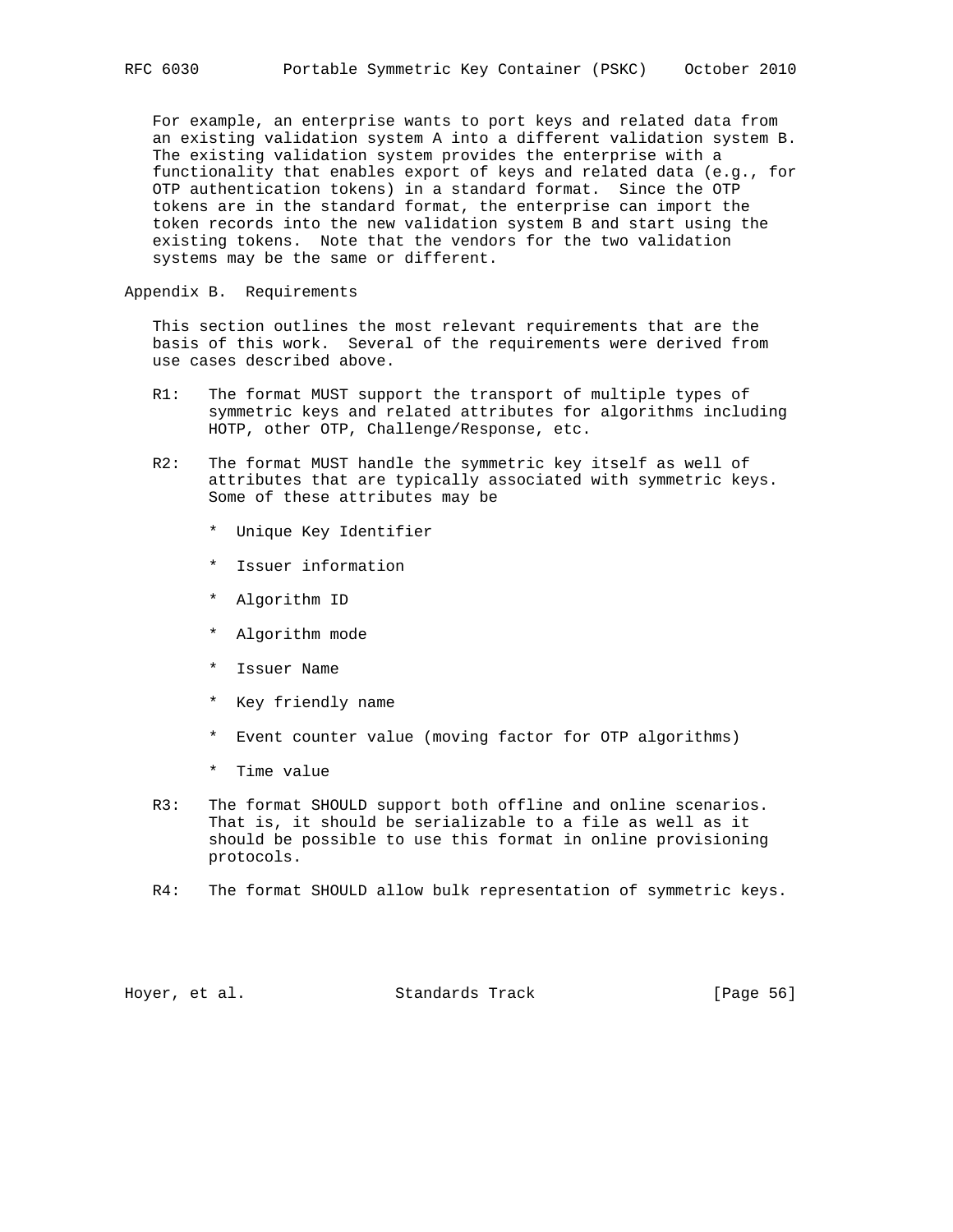- R5: The format SHOULD allow bulk representation of PINs related to specific keys.
- R6: The format SHOULD be portable to various platforms. Furthermore, it SHOULD be computationally efficient to process.
- R7: The format MUST provide an appropriate level of security in terms of data encryption and data integrity.
- R8: For online scenarios, the format SHOULD NOT rely on transport layer security (e.g., Secure Socket Layer/Transport Layer Security (SSL/TLS)) for core security requirements.
- R9: The format SHOULD be extensible. It SHOULD enable extension points allowing vendors to specify additional attributes in the future.
- R10: The format SHOULD allow for distribution of key derivation data without the actual symmetric key itself. This is to support symmetric key management schemes that rely on key derivation algorithms based on a pre-placed master key. The key derivation data typically consists of a reference to the key, rather than the key value itself.
- R11: The format SHOULD allow for additional life cycle management operations such as counter resynchronization. Such processes require confidentiality between client and server, thus could use a common secure container format, without the transfer of key material.
- R12: The format MUST support the use of pre-shared symmetric keys to ensure confidentiality of sensitive data elements.
- R13: The format MUST support a password-based encryption (PBE) [PKCS5] scheme to ensure security of sensitive data elements. This is a widely used method for various provisioning scenarios.
- R14: The format SHOULD support asymmetric encryption algorithms such as RSA to ensure end-to-end security of sensitive data elements. This is to support scenarios where a pre-set shared key encryption key is difficult to use.

Hoyer, et al. Standards Track [Page 57]